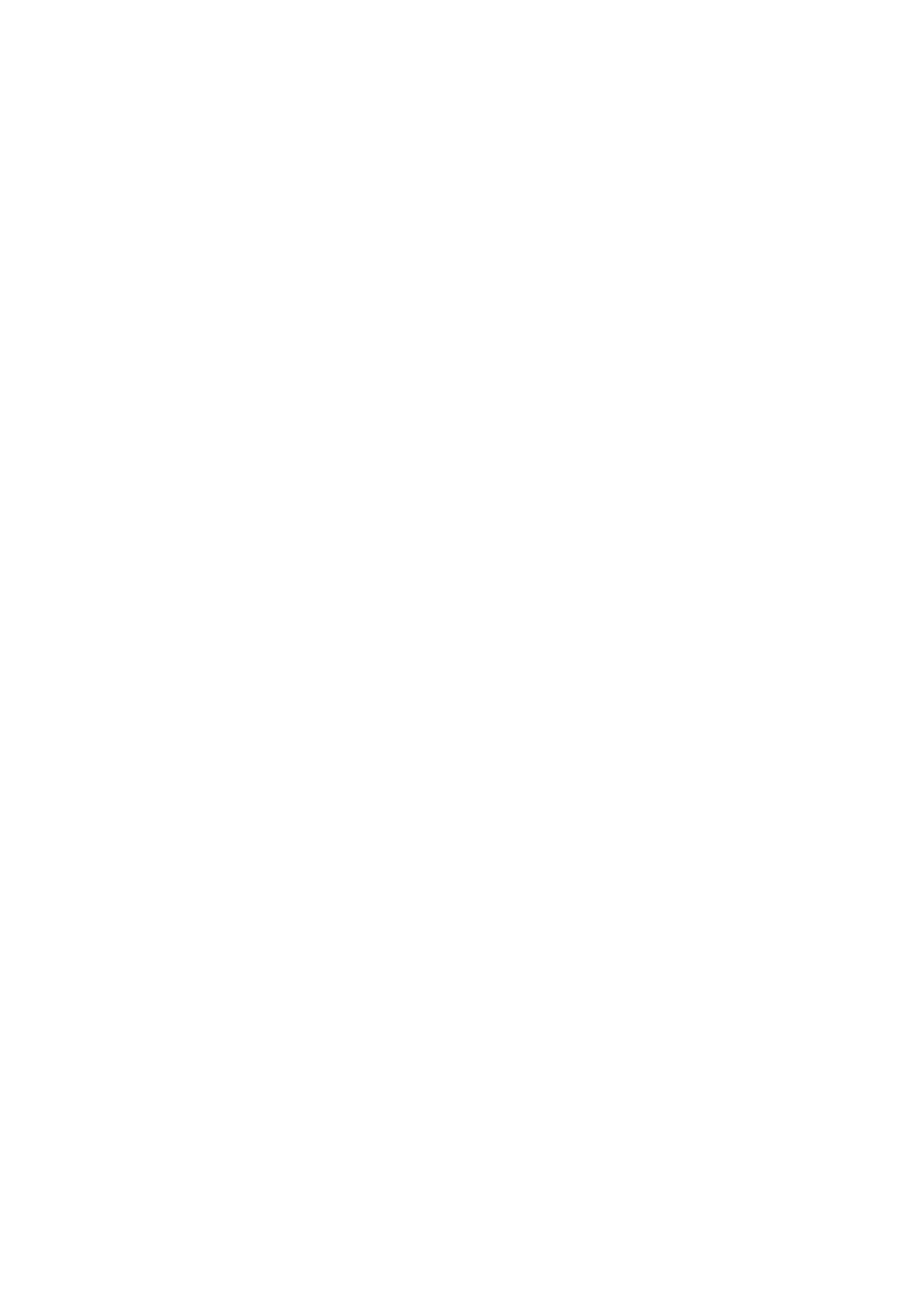**Report to the Authorities of the Kingdom of the Netherlands on the visits carried out to the Kingdom in Europe and to the Netherlands Antilles by the European Committee for the Prevention of Torture and Inhuman or Degrading Treatment or Punishment (CPT)** 

**in February 2002**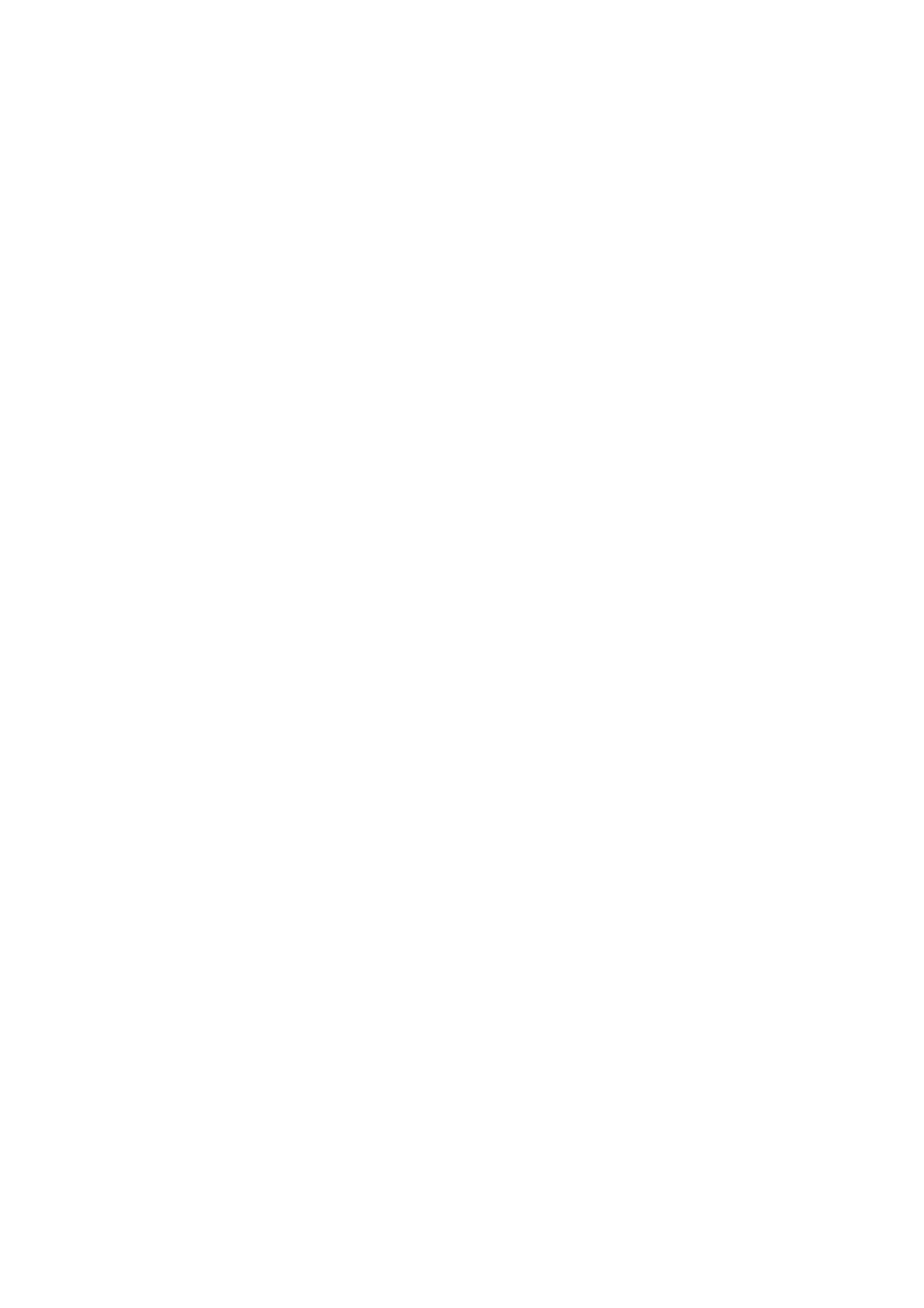| PART 2: VISIT TO THE NETHERLANDS ANTILLES 41 |
|----------------------------------------------|

 **Pages**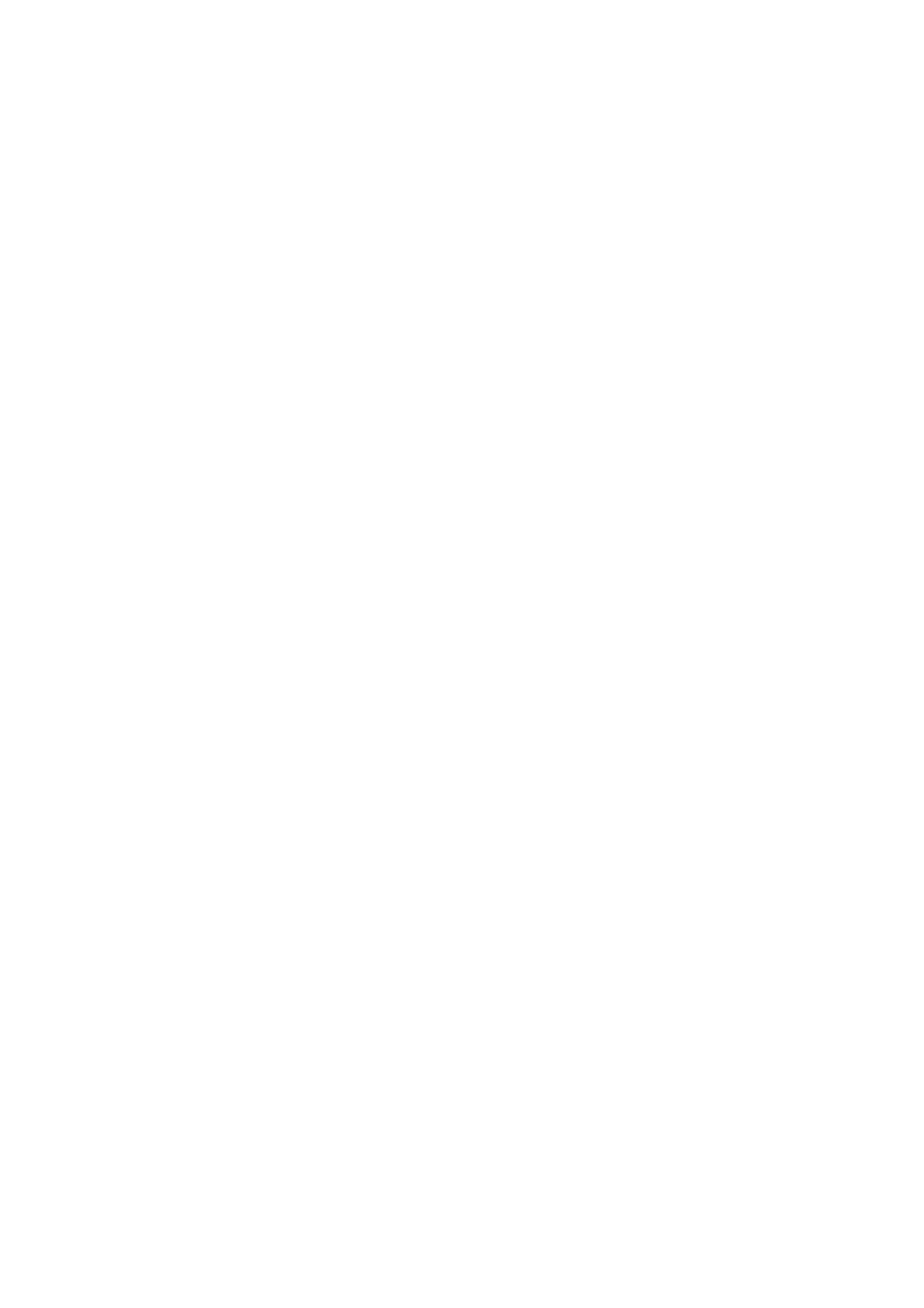#### Copy of the letter transmitting the CPT's report

Strasbourg, 2 September 2002

Sirs,

 In pursuance of Article 10, paragraph 1, of the European Convention for the Prevention of Torture and Inhuman or Degrading Treatment or Punishment, I have the honour to enclose herewith the report drawn up by the European Committee for the Prevention of Torture and Inhuman or Degrading Treatment or Punishment (CPT) following its third periodic visit to the Kingdom of the Netherlands. The visit comprised visits to the Kingdom in Europe (17 to 26 February 2002) and to the Netherlands Antilles (17 to 24 February 2002). The report was adopted by the CPT at its 48th meeting, held from 2 to 5 July 2002.

 The CPT requests the Dutch authorities to provide **within six months** a response containing an account of the action taken by them to implement the Committee's recommendations and setting out their reactions to its comments and replies to its requests for information. The recommendations, comments and requests for information are set out in **bold type** in the text of the report and are listed in Appendix I to each Part of the report.

 The CPT would ask, in the event of the response being forwarded in Dutch, that it be accompanied by an English or French translation. It would also be most helpful if the authorities could provide a copy of the response in a computer-readable form.

 Reference should also be made to the proposal made in paragraph 9 of Part 1 of the report, that the question of access to medical records by CPT delegations be the subject of direct talks between the Dutch authorities and representatives of the Committee.

 I am at your entire disposal if you have any questions concerning either the CPT's report or the future procedure.

Yours faithfully,

Silvia CASALE President of the European Committee for the Prevention of Torture and Inhuman or Degrading Treatment or Punishment

Ministry of Foreign Affairs Economic Cooperation Department Interregional and Regional Organisations Division Bezuidenhoutseweg 67 NL-2594 AC THE HAGUE The Netherlands

cc: Mr Norberto RIBEIRO, Minister of Justice of the Netherlands Antilles (Part 2 of the report)

 Mr Johannes LANDMAN, Ambassador Extraordinary and Plenipotentiary, Permanent Representative of the Netherlands to the Council of Europe, Strasbourg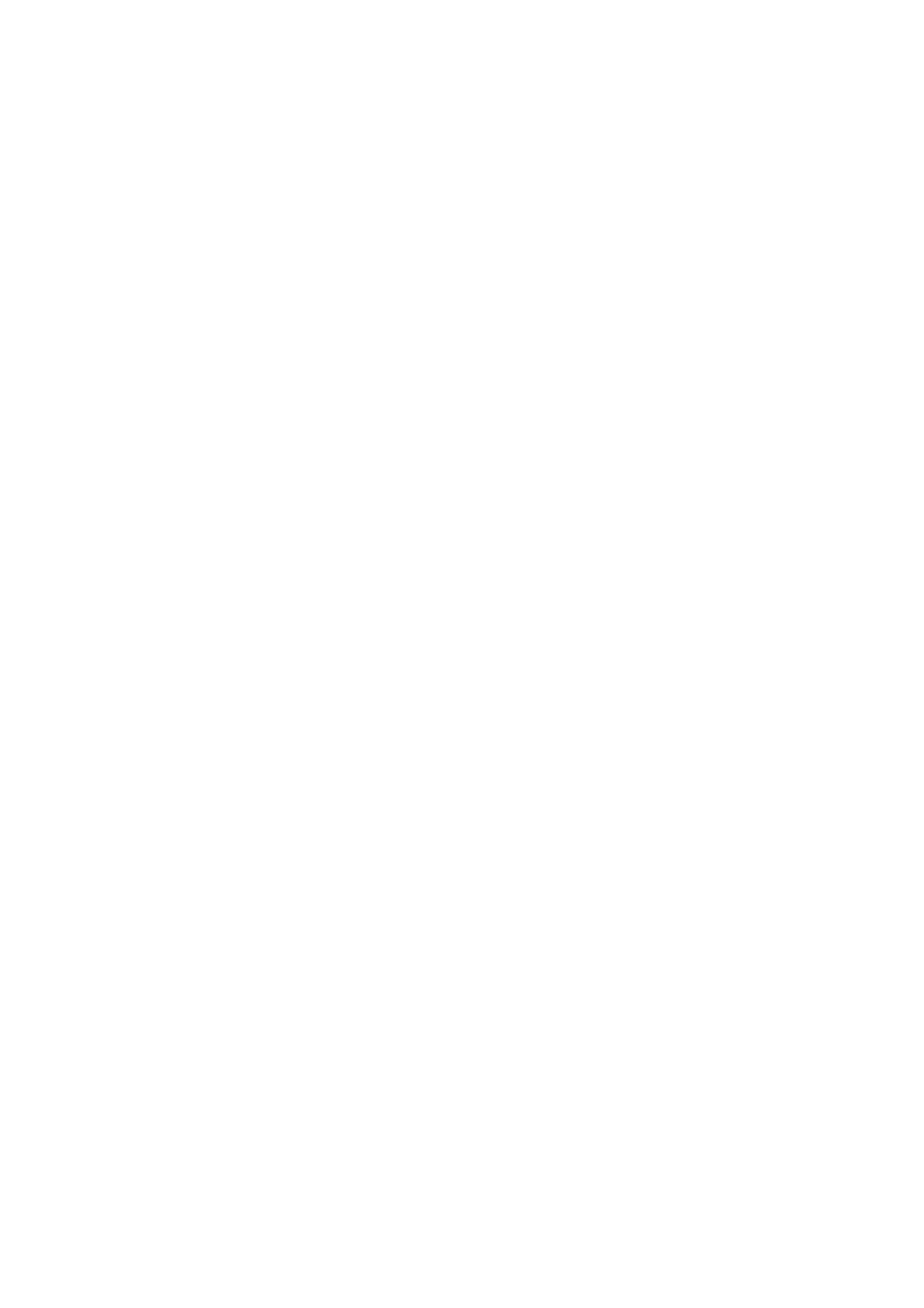**PART 1 : VISIT TO THE KINGDOM IN EUROPE**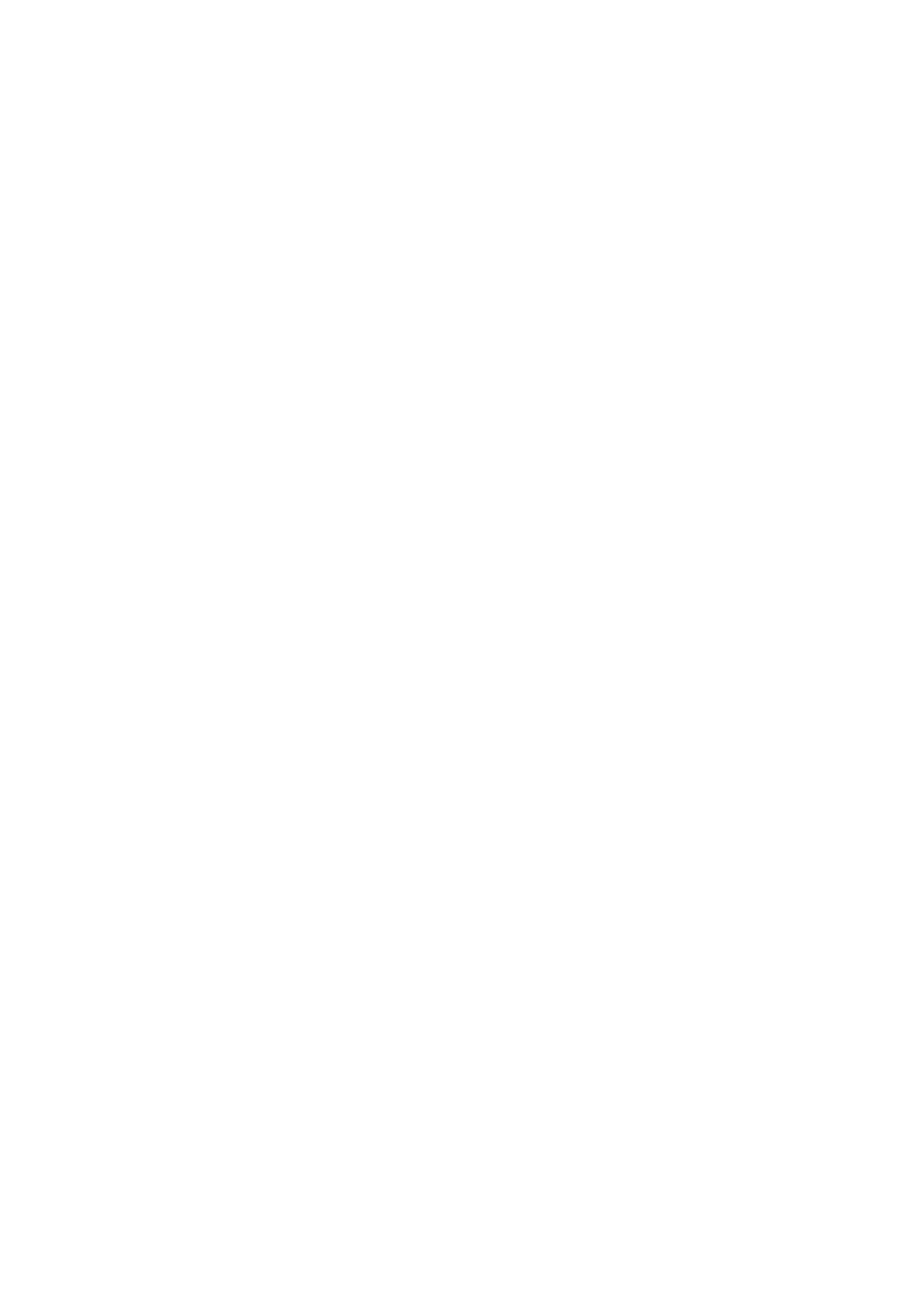# **CONTENTS**

| I.             |    |                                                                              |  |  |
|----------------|----|------------------------------------------------------------------------------|--|--|
| A.             |    |                                                                              |  |  |
| <b>B.</b>      |    |                                                                              |  |  |
| $\mathbf{C}$ . |    |                                                                              |  |  |
| D.             |    |                                                                              |  |  |
| II.            |    | FACTS FOUND DURING THE VISIT AND ACTION PROPOSED 17                          |  |  |
| A.             |    |                                                                              |  |  |
|                | 1. |                                                                              |  |  |
|                | 2. |                                                                              |  |  |
|                | 3. |                                                                              |  |  |
|                |    | a.                                                                           |  |  |
|                |    | $\mathbf b$ .                                                                |  |  |
|                | 4. |                                                                              |  |  |
|                |    | a.                                                                           |  |  |
|                |    | b.                                                                           |  |  |
|                |    | c.                                                                           |  |  |
| <b>B.</b>      |    |                                                                              |  |  |
|                | 1. |                                                                              |  |  |
|                | 2. | The "Extra Security Institution" at the Nieuw Vosseveld Prison Complex 24    |  |  |
|                |    | a.                                                                           |  |  |
|                |    | b.                                                                           |  |  |
|                |    | c.                                                                           |  |  |
|                |    | d.                                                                           |  |  |
|                |    | e.                                                                           |  |  |
|                | 3. |                                                                              |  |  |
|                |    | a.                                                                           |  |  |
|                |    | Asylum Application Centre, Schiphol International Airport30<br>$\mathbf b$ . |  |  |
| $\mathbf{C}$ . |    |                                                                              |  |  |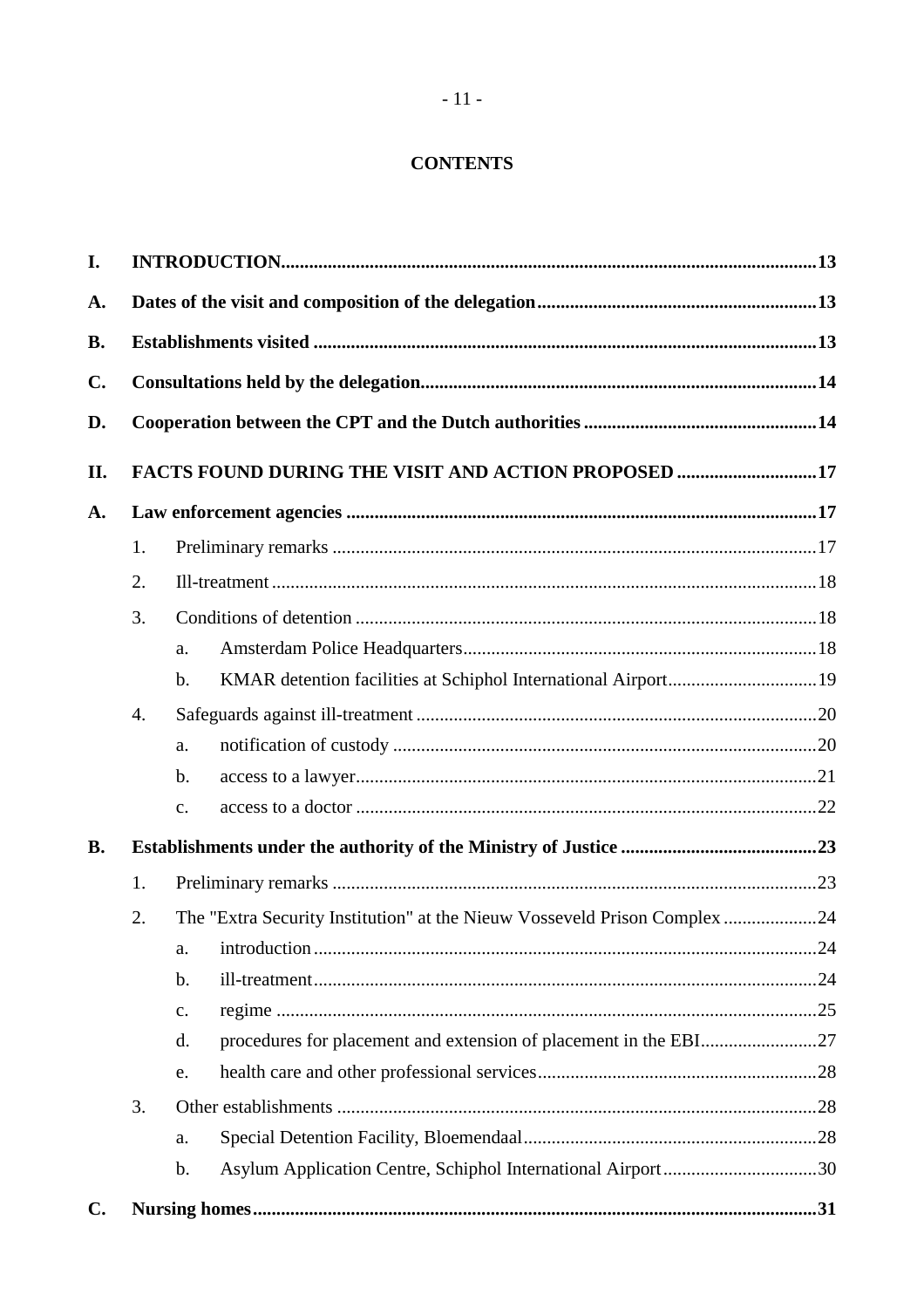# **[APPENDIX I :](#page-32-0)**

| .                                                        |  |
|----------------------------------------------------------|--|
| LIST OF THE CPT'S RECOMMENDATIONS, COMMENTS AND REQUESTS |  |
|                                                          |  |

# **[APPENDIX II :](#page-36-0)**

| LIST OF THE NATIONAL AUTHORITIES AND OTHER PERSONS WITH |
|---------------------------------------------------------|
|                                                         |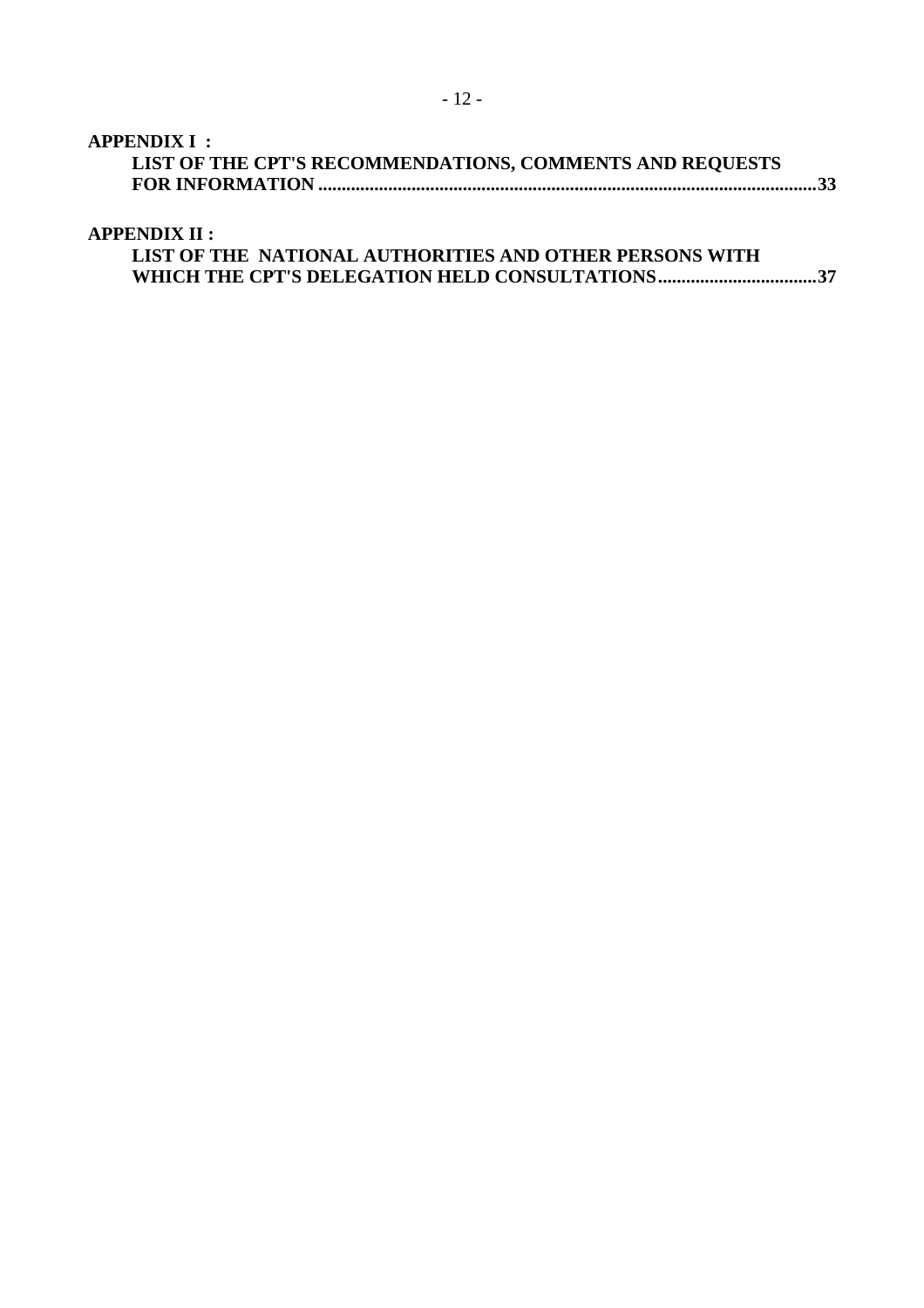# <span id="page-12-0"></span>**I. INTRODUCTION**

# **A. Dates of the visit and composition of the delegation**

1. In pursuance of Article 7 of the European Convention for the Prevention of Torture and Inhuman or Degrading Treatment or Punishment (hereinafter referred to as "the Convention"), a delegation of the CPT carried out a visit to the Kingdom in Europe of the Netherlands from 17 to 26 February  $2002$ .<sup>1</sup> The visit formed part of the CPT's third periodic visit to the Kingdom of the Netherlands<sup>2</sup>

- 2. The visit was carried out by the following members of the CPT:
	- John OLDEN (Head of the delegation)
	- Ioanna BABASSIKA
	- Andres LEHTMETS.

They were assisted by

- James MacKEITH, forensic psychiatrist, United Kingdom (expert)
- Mike VAN DER VIJVER (interpreter)
- Jos VINCK (interpreter)
- Willy VISSER (interpreter),

and were accompanied by Bojana URUMOVA of the CPT's Secretariat.

# **B. Establishments visited**

3. The delegation visited the following places of detention:

## **Law enforcement establishments**

- Detention facilities of Amsterdam Police Headquarters
- Various facilities of the Royal Maréchaussée (KMAR) at Schiphol International Airport (Terminal 3, Triport, Elzenhof)

 $\frac{1}{1}$ The visit to the Netherlands Antilles is dealt with separately (cf. Part 2).

 $\overline{2}$  The CPT's previous periodic visits to the Kingdom of the Netherlands took place in August/September 1992 and in November 1997. The CPT also carried out ad hoc visits in June-July 1994 (Antilles and Aruba), December 1997 (Antilles) and January 1999 (Antilles).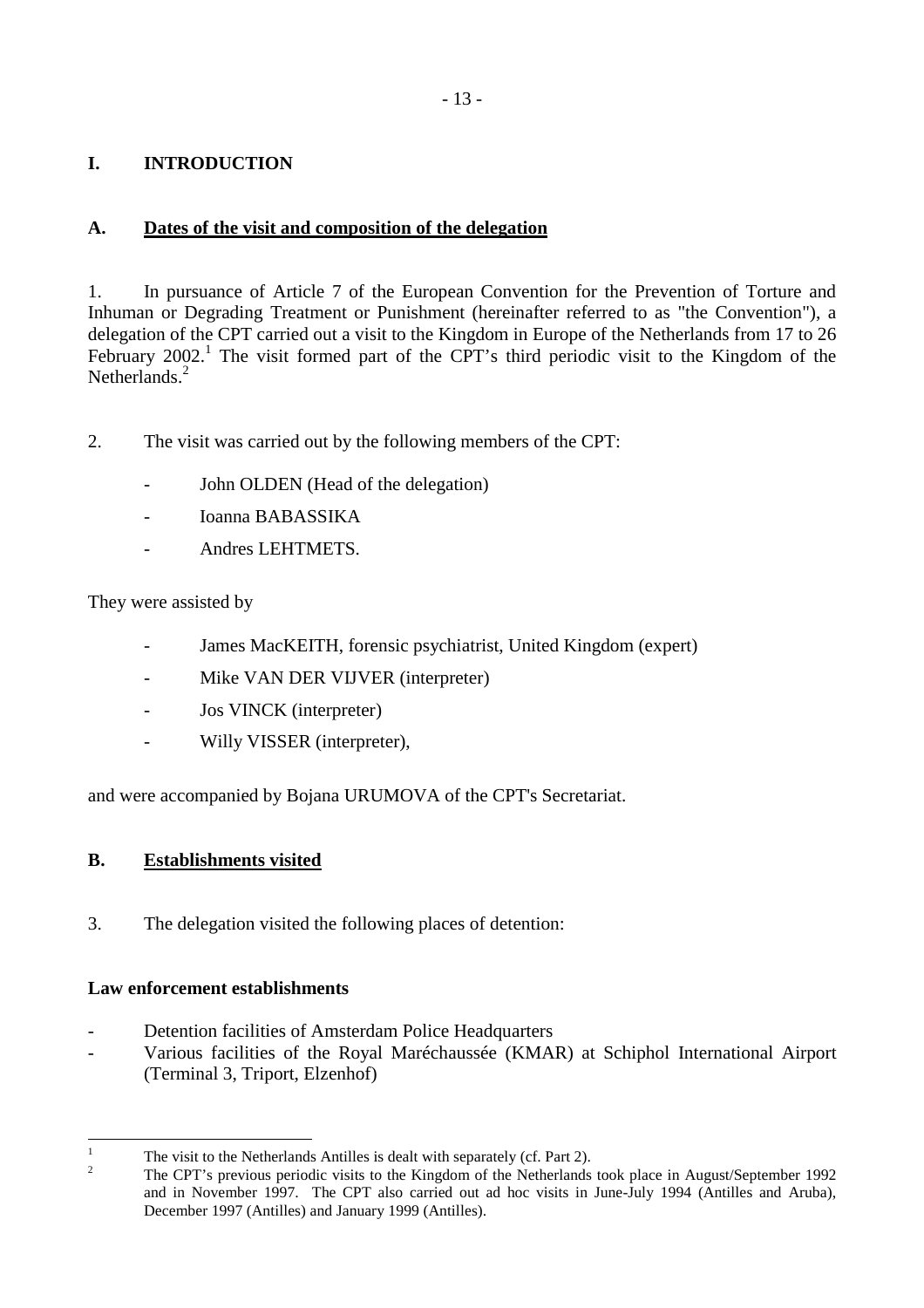### <span id="page-13-0"></span>**Establishments under the authority of the Ministry of Justice**

- Extra Security Institution (EBI), Nieuw Vosseveld Prison, Vught
- Special Detention Facility, Bloemendaal
- Asylum Application Centre, Schiphol International Airport

### **Establishments under the authority of the Ministry of Health**

- R.K. Sint Jacob Care Centre, Amsterdam
- Wittenberg Nursing Home, Amsterdam.

### **C. Consultations held by the delegation**

4. The delegation held consultations with the national authorities and with representatives of non-governmental organisations active in areas of concern to the CPT. In addition, numerous meetings were held with local officials in charge of the places visited.

 A list of the authorities and non-governmental organisations with which the delegation held consultations is set out in Appendix II.

### **D. Cooperation between the CPT and the Dutch authorities**

5. The degree of cooperation received by the CPT's delegation from the Dutch authorities was very good.

 In the course of its activities in the Kingdom in Europe, the delegation met A.H. KORTHALS, Minister of Justice, F. MAJOOR, Secretary General at the Ministry of Foreign Affairs, P.F.M. JÄGERS, Director General of the National Agency of Correctional Institutions, R. VERBOOM, Brigadier-General at the Royal Maréchaussée, R. PETERS, Chief Advocate General in s'Hertogenbosch, as well as numerous other senior officials from the Ministries of Foreign Affairs, Justice, the Interior, Health and Defence, and from the National Agency of correctional Institutions. The delegation also held talks with R. FERNHOUT, the Ombudsman.

 The CPT wishes to express its appreciation for the effective coordination and the quality of information provided by its liaison officer, Irith KIST.

 At local level, the delegation met with a good reception and obtained the assistance it required from management and staff at all establishments, including those which had not been notified in advance of the CPT's intention to carry out a visit.

6. The sole issue relating to cooperation which gave rise to some difficulty in the course of the visit was the manner in which the delegation was granted access to medical records of persons who were, or had previously been, deprived of their liberty.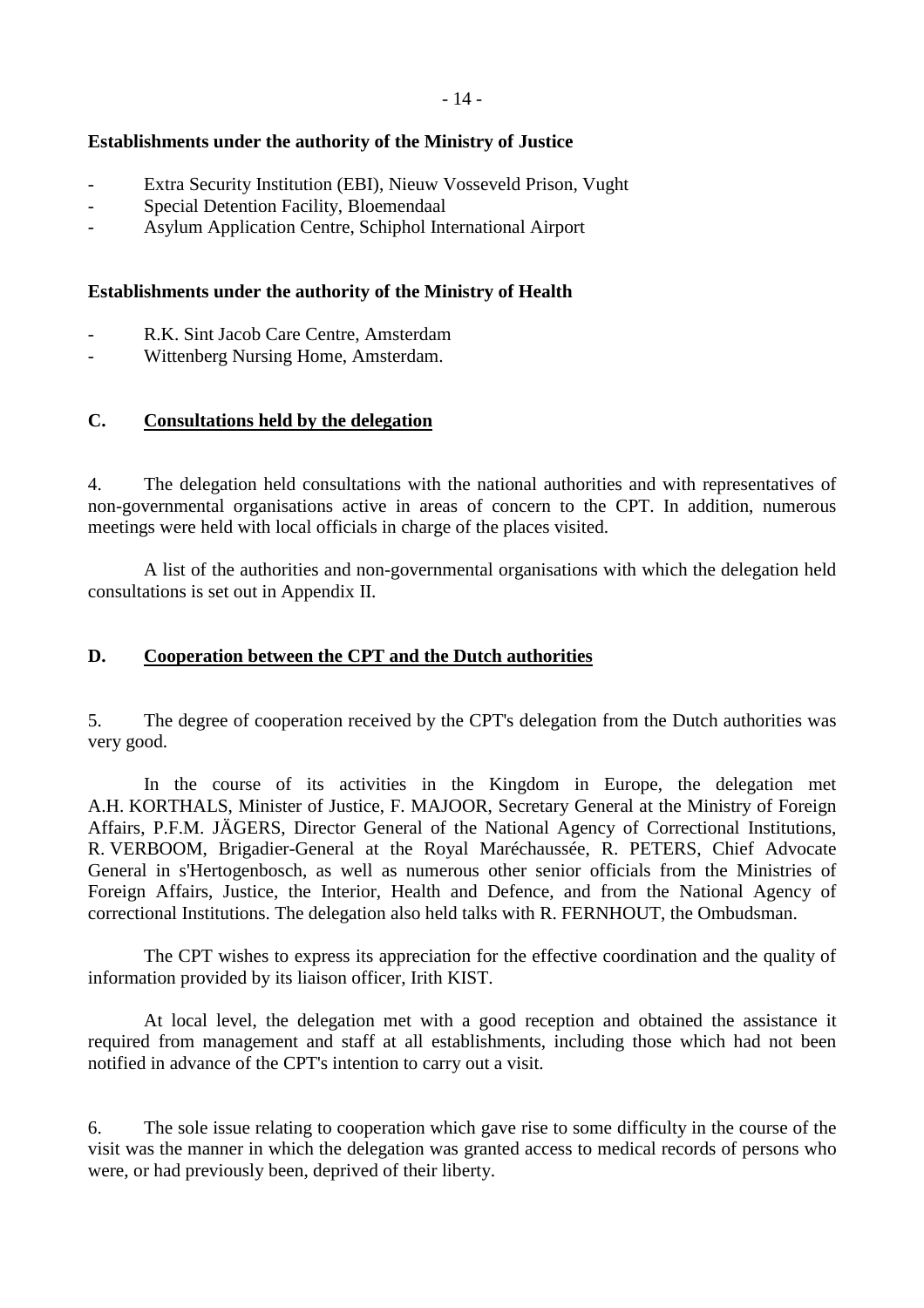7. It should first be recalled that Article 8, paragraph 2. d., of the Convention obliges Parties to provide the Committee with "information available to [them] which is necessary for the Committee to carry out its task." This certainly includes access to medical records of detainees; such information can, for a variety of reasons, clearly be of great relevance to the Committee's task of examining the treatment of persons deprived of their liberty. For instance, medical records can be instructive as a point of comparison with information gathered elsewhere (e.g., via direct medical observations, or from verbal accounts given by a particular detainee or other person) on specific subjects - the occurrence of physical ill-treatment in a given case, the psychological effects of a regime on a given prisoner, etc. More generally, an examination of medical records enables visiting delegations to assess in a thorough manner the organisation of the health care service in a particular establishment of deprivation of liberty (including, inter alia, psychiatric establishments).<sup>3</sup>

 When seeking such information, the CPT is obliged to have regard to rules of national law and professional ethics. This may well have implications as regards the precise manner in which the information sought is provided to the Committee; however, nothing can justify a refusal to grant access to the information requested, nor access under conditions which would be tantamount to a refusal.

8. During the meetings with the Dutch authorities at the outset of the visit, it emerged that the Ministry of Justice had issued an instruction to the directors of establishments under its authority on 1 February 2002, in anticipation of the CPT's visit. As regards access to medical records, the instruction interpreted Article 8, paragraph 2. d., as meaning "inter alia that the CPT can only have access to medical data after having received the consent of the prisoner concerned." Later in the visit, complications arose when medical members of the delegation sought to examine the medical records of a person who had previously been detained in one of the establishments visited. Following an initial refusal to provide the records to the delegation members, the relevant administrators insisted that they would themselves contact the person concerned and seek to obtain his consent to provide the CPT access to his medical files. The delegation declined to accept such an arrangement, on the grounds that it was both cumbersome and could cause distress to the person concerned. Nevertheless, towards the end of the visit, the Dutch authorities provided access to the files requested.

 The approach specified in the instruction issued by the Ministry of Justice on 1 February 2002 is unduly restrictive. As illustrated by the above-mentioned example, it encumbers a visiting delegation's access to medical information when a person is difficult to contact, and would preclude access altogether in cases where a person is deceased, unable to give consent, or impossible to contact. Such a state of affairs is not in conformity with Article 8, paragraph 2. d., of the Convention.

9. Similar difficulties concerning access to medical records for CPT delegations have arisen in several countries (with different legal/deontological frameworks). Those difficulties have always been resolved "in the spirit of mutual understanding and cooperation on which the Convention is founded" (cf. paragraph 64 of the Explanatory Report to the Convention), and the CPT is convinced that this will also be the case as regards the Netherlands.

 Consequently, **the CPT proposes that the question of access to medical records by CPT delegations be the subject of direct talks between the Dutch authorities and representatives of the Committee.** 

 $\frac{1}{3}$ 

For example, such a general assessment of an establishment's health care service was carried out by examining medical records at Pointe Blanche Prison (cf. also paragraph 62, Part. 2).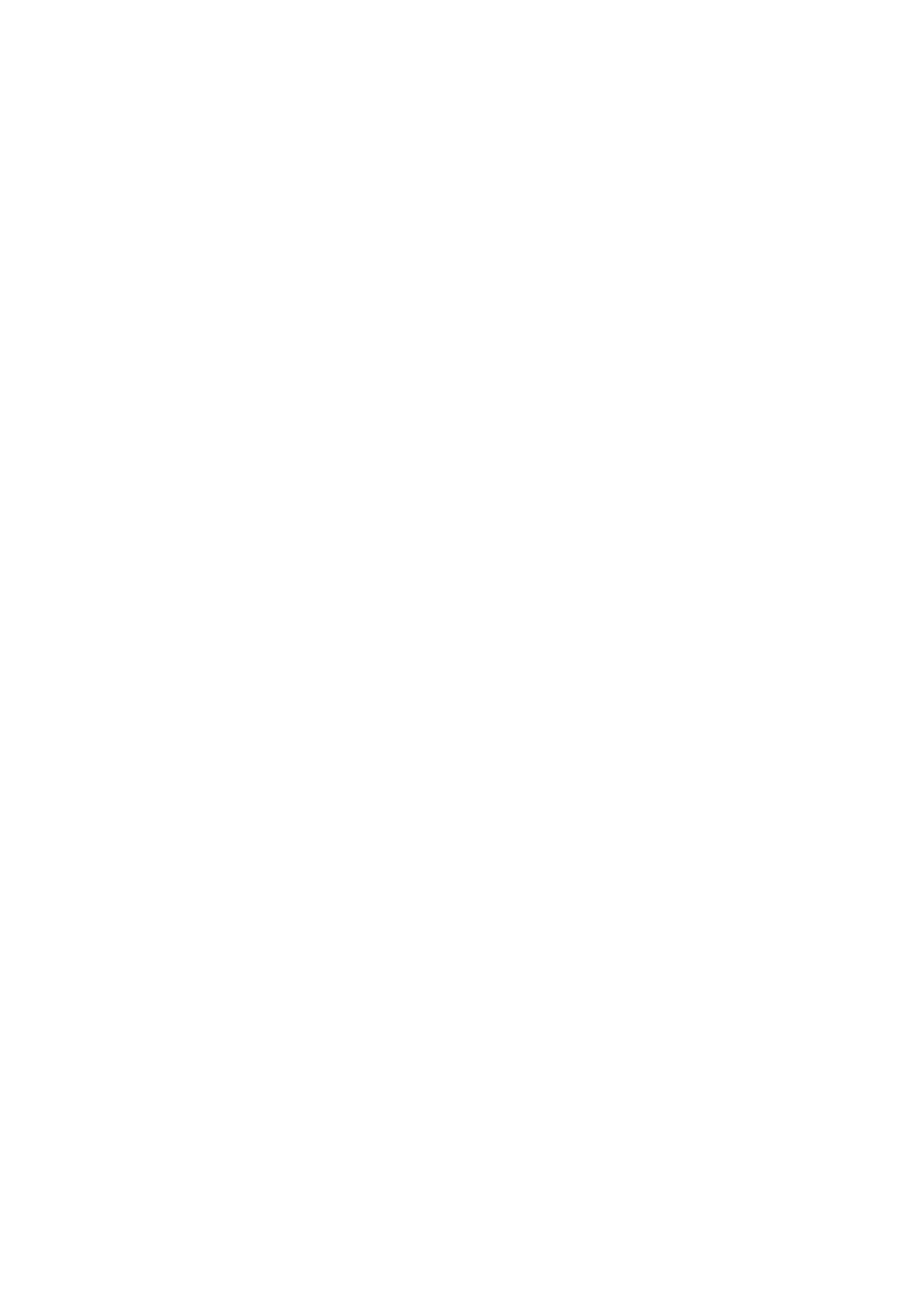# <span id="page-16-0"></span>**II. FACTS FOUND DURING THE VISIT AND ACTION PROPOSED**

## **A. Law enforcement agencies**

## **1. Preliminary remarks**

10. Certain recent developments affecting the legal and regulatory framework for police custody and immigration detainees should be highlighted.

 Pursuant to a Decree issued on 6 December 2000, police detention facilities have been made subject to the mandatory oversight of Regional Supervisory Committees. The CPT welcomes this development.

 Less encouraging is the decision of the Dutch Parliament to legalise the practice of holding remand prisoners in police cells for a period of up to 10 days, pending their transfer to a penitentiary institution (thereby permitting the detention of criminal suspects in police cells for a total of 16 days).<sup>4</sup> The rationale given for the corresponding amendments<sup>5</sup> to the Criminal Prosecution Act and the Act on Penitentiary Institutions is one of "logistics" (pressure on prison capacity, cf. also paragraph 29). Senior officials in certain of the law enforcement establishments visited expressed their dissatisfaction with the possibility of extended periods of custody on police premises, indicating that they lacked the facilities and human resources to cope with such a situation.

The CPT regrets that the progress noted by the Committee in 1997 towards the ending of the practice of holding persons on remand in police premises (cf. paragraph 29 of CPT/Inf (98) 15) has not been maintained. By virtue of their legal status, remand prisoners should not, in principle, be held in police cells. Such a practice is all the more inappropriate bearing in mind that the detention facilities of law enforcement agencies will often not be suitable for prolonged periods of detention. The CPT understands the logistical difficulties faced by the Dutch authorities. Nevertheless, **the Committee recommends that steps be taken to ensure that every remand prisoner held in a police cell is guaranteed:**

- at least one hour of outdoor exercise every day;
- access to reading material.

11. Other legislative changes linked to the activities of law enforcement agencies include the enactment of the Aliens Act of 2000 (which entered into force on 1 April 2001), and of emergency legislation concerning drug smuggling (to take effect from 1 March 2002 for a period of one year). The latter has been introduced in response to a "sharp increase in the number of drugs couriers arriving at Amsterdam Airport" and permits the holding of suspected drug couriers over the age of 16 in "specially designated emergency facilities … not guaranteed to comply with … [the] Penitentiary Institutions Act<sup>"6</sup> (cf. also paragraph 30).

 $\frac{1}{4}$  The Parliament's decision was taken in the light of a ruling by the Rotterdam District Court in October 2001, which found the practice to be illegal.

The amendments entered into force on 8 February 2002.

<sup>6</sup> Cf. Briefing paper by the Ministry of Justice for the meeting with the CPT on 18 February 2002.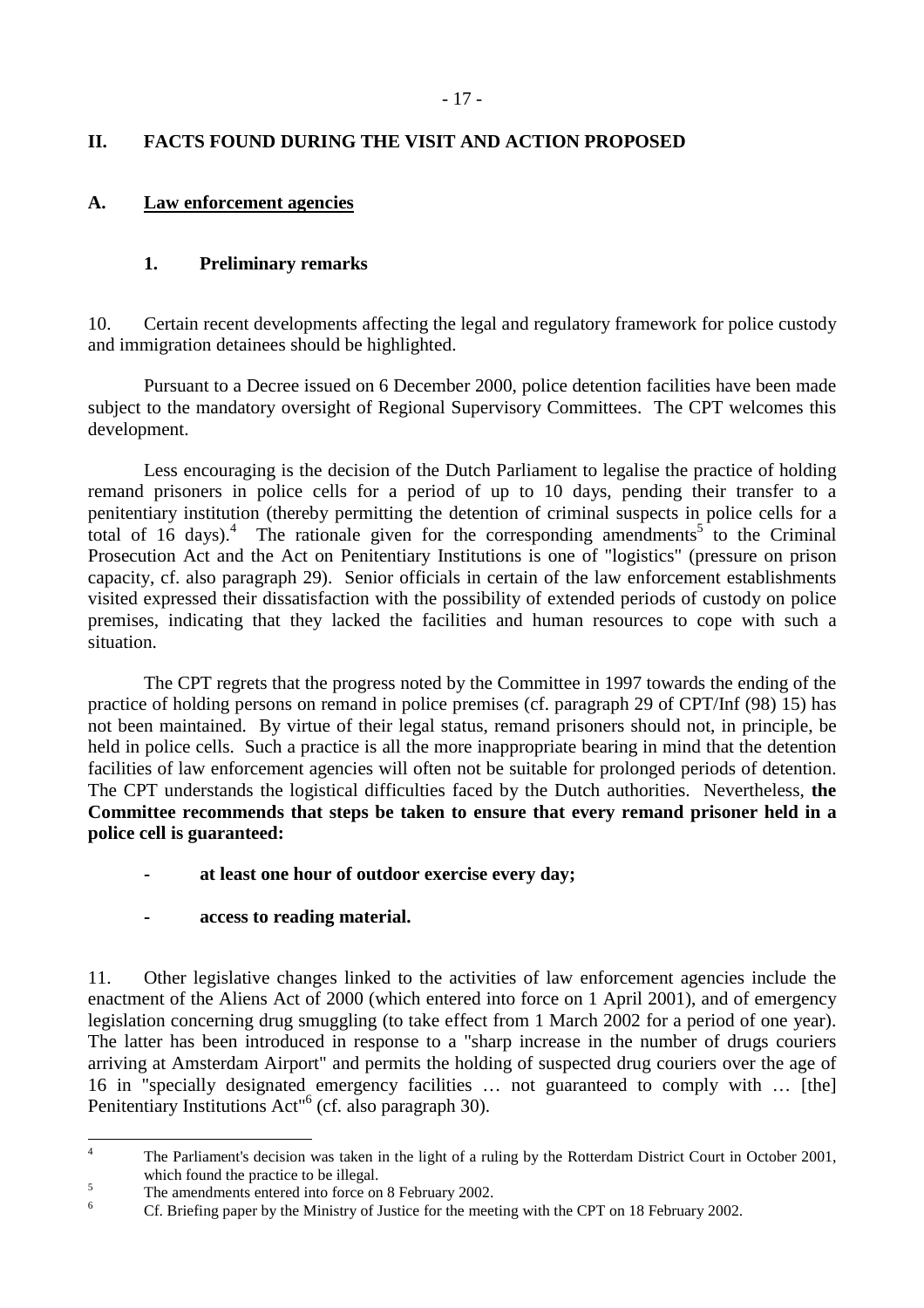### <span id="page-17-0"></span>**2. Ill-treatment**

12. In the course of previous visits to the Kingdom in Europe, CPT delegations received no allegations of ill-treatment of persons detained by the law enforcement agencies, and it should be stated at the outset that the February 2002 visit yielded an equally favourable impression.

 The delegation received no credible recent allegations of ill-treatment by law enforcement officials. Further, most persons interviewed stated that they had been correctly treated at the time of their apprehension and during their custody by law enforcement agencies.

## **3. Conditions of detention**

13. Following the previous periodic visit, the Committee assessed conditions of detention in law enforcement establishments in the Kingdom in Europe as being, on the whole, in accordance with its criteria (cf. paragraph 28 of CPT/Inf (98) 15).

 The foregoing general assessment continued to be valid in February 2002; specific remarks on the establishments visited, some of which had recently undergone significant changes to their infrastructure and custodial arrangements, are set out in the paragraphs below.

## a. Amsterdam Police Headquarters

14. In response to a variety of factors - including staffing workload/problems, criticism about care provided in detention, and recommendations by the Regional Supervisory Committee - the Amsterdam-Amstelland Regional Police had taken a decision in February 1998 to concentrate their detention capacity in three "central" cell blocks in the greater Amsterdam area, and to phase out the use of cells in local (district) police stations by October 2004. Organisational changes have been implemented in tandem with those of a structural nature, based on the sound view that a positive work environment for staff can also be beneficial to detainees. One such change has consisted of entrusting "custody officers" with the exclusive responsibility for the "custody care" and transport of detained persons; staff interviewed appeared to appreciate this arrangement. At the same time, appointments of custody officers are limited to 7 years, followed by a rotation to another post (rather than assigning them to cell blocks on a permanent basis).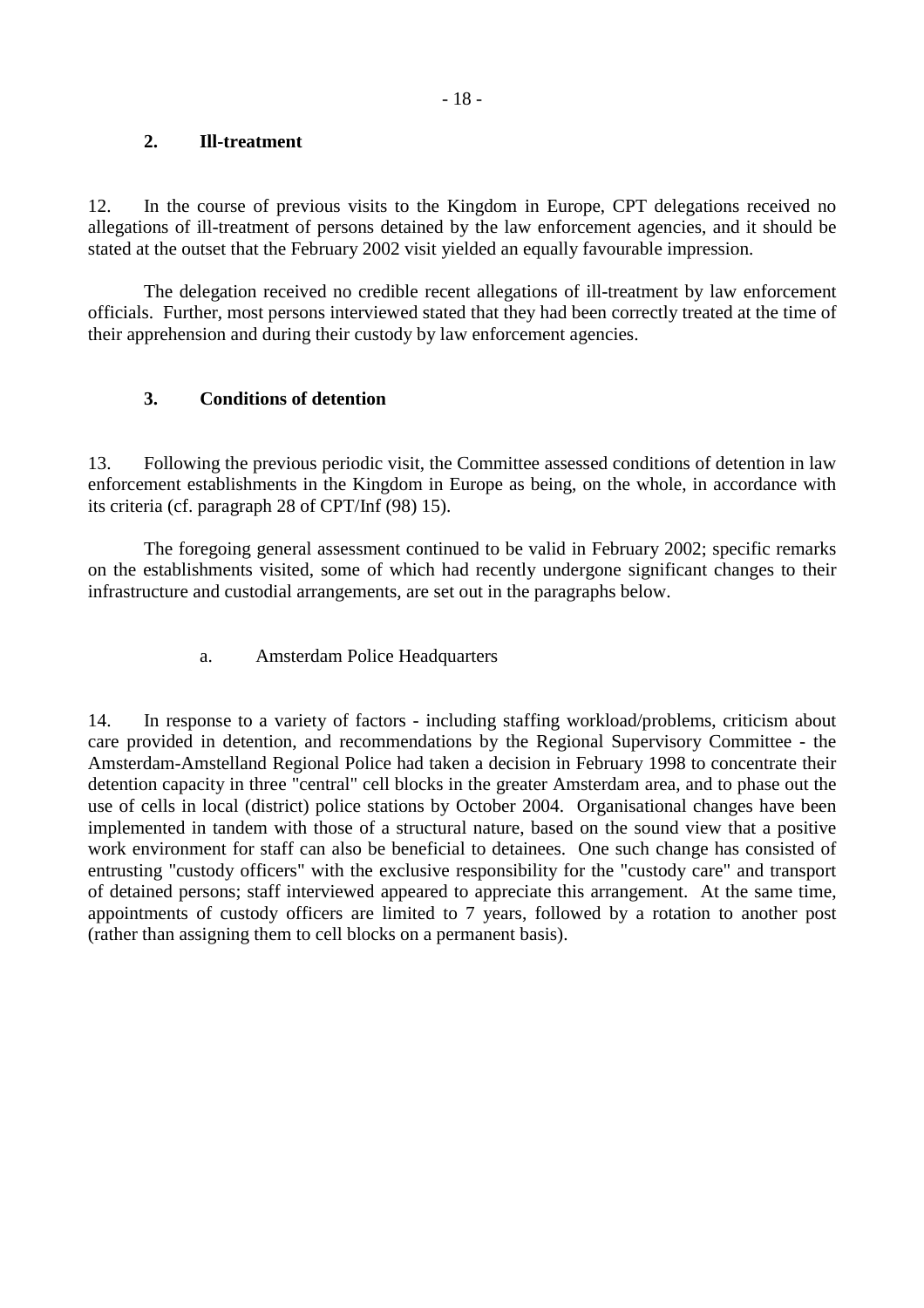<span id="page-18-0"></span>15. Conditions of detention offered at the renovated central block<sup>7</sup> at Amsterdam Police Headquarters were very good.<sup>8</sup> The facility contained a total of 51 impressively clean singleoccupancy cells, including three used for observation (for detainees who are violent, under the influence of drugs or at risk of self-harm). Fifteen of the cells had television sets with video games in addition to the standard range of furnishings (bed, table, chair) and fixtures (toilet, wash-basin, call-system/intercom). Further positive features were the provision of reading material, access to outdoor exercise facilities (allowed twice a day for 30-minute periods in a large and partly-sheltered yard), and varied dietary options (vegetarian, kosher, low-sodium, etc.).

 It should also be mentioned that the professed ethos of "custody care" was perceptible in the dealings between the establishment's staff and detainees, as well as in the attention given to the ongoing training of custody officers in relevant subjects, such as interpersonal communication skills.

# b. KMAR detention facilities at Schiphol International Airport

16. Following its November 1997 examination of the KMAR detention facilities at Schiphol International Airport, the CPT recommended that men and women refused entry to Dutch territory and held in Terminal 3 be separated at night. The Committee also invited the Dutch authorities to set aside space for outdoor exercise for such persons (cf. paragraphs 26 to 28 of CPT/Inf (98) 15).

 By February 2002, there had been a reorganisation of the KMAR facilities at the airport. For the sake of clarity, the CPT's remarks on the various facilities at Triport, Terminal 3, and the complex at Elzenhof are grouped together.

17. Persons refused entry to Dutch territory ("inadmissibles") were now being held for up to one week in a detention unit at Triport (rather than in Terminal 3), in premises previously used as overnight accommodation for asylum seekers whose files were being assessed. Men and women were accommodated in two entirely separate areas, each comprising a dormitory (with 12 beds for the men, and 6 for the women), a living area (equipped with tables, chairs and a television) and sanitary facilities. Access to natural light, artificial lighting and ventilation were satisfactory.

 The 11 cells in the adjacent unit for criminal suspects had been equipped with a video camera, which could be switched on for the surveillance of persons suspected of carrying drugs in their bodies, subject to special authorisation. Otherwise, the cells displayed conditions identical to those found by the CPT in November 1997 (cf. paragraph 27 of CPT/Inf (98) 15); access to natural light remained inadequate, a deficiency which will be compounded by the possibility to hold criminal suspects for prolonged periods (up to 16 days under the new legislation, cf. paragraph 10).

 Reading materials were provided to persons held in each of the two Triport units, but no organised activities.

<sup>-&</sup>lt;br>7

It was confirmed to the CPT that the second central block of the Amsterdam-Amstelland Region entered into use on 1 April 2002 at Northwest/Meer en Vaart.

Following previous visits, the CPT described the conditions of detention at Amsterdam Police Headquarters as adequate for relatively short periods of detention, i.e. not exceeding 3 or 4 days (cf. paragraph 31 of CPT/Inf (93) 15 and paragraph 19 of CPT/Inf 98 (15).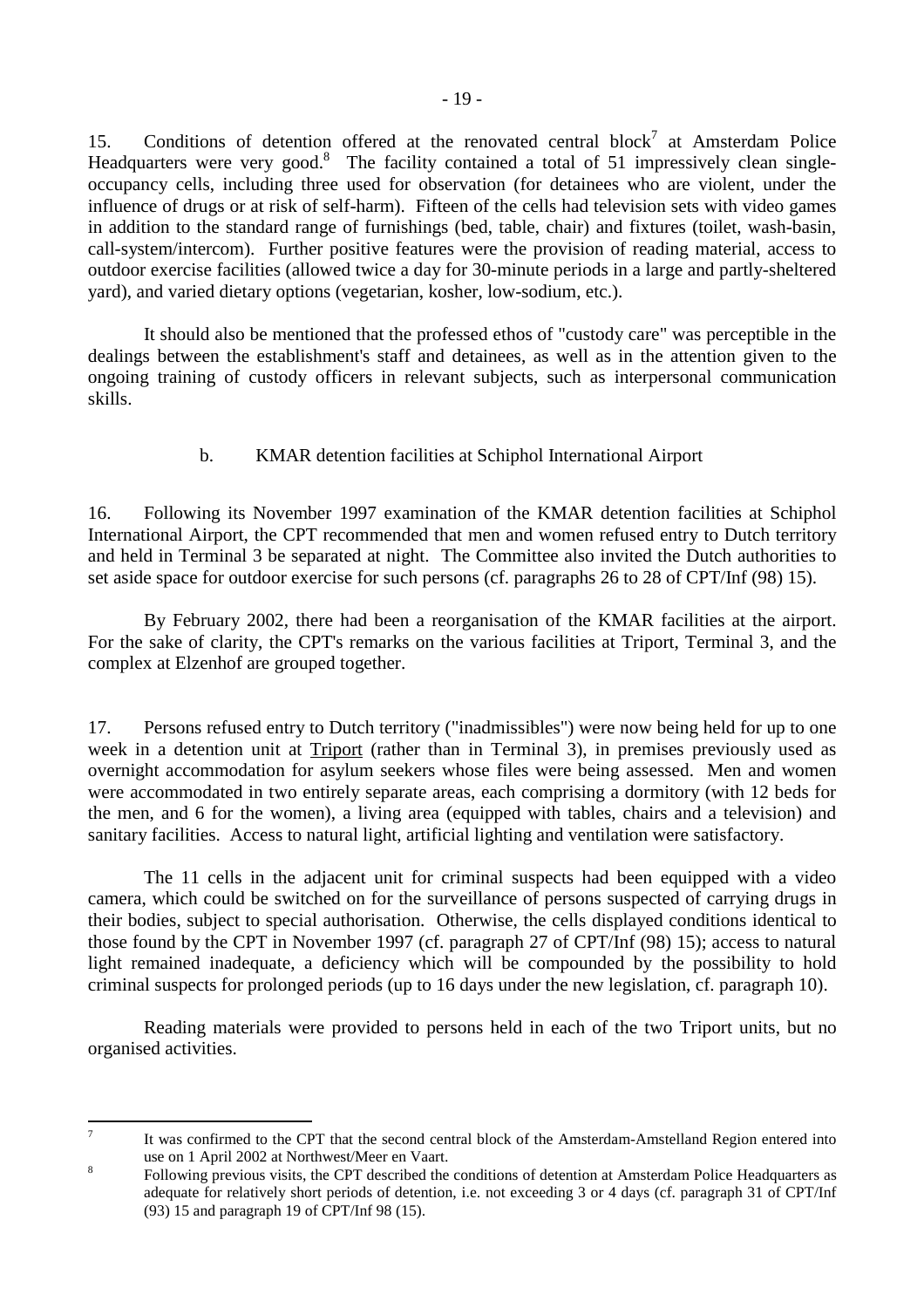<span id="page-19-0"></span> Persons held in the detention premises and in the cell complex had access in turns to a grillecovered "outdoor" area. It was too small (15 m²) to permit physical exertion; instead, it served primarily as a place to smoke, if the numerous cigarette butts strewn on the ground were any indication.

**The CPT recommends that more suitable premises for outdoor exercise be found for persons held at Triport and that criminal suspects no longer be held in the cell complex once they are placed on remand.**

18. During the visit, senior KMAR officials referred to a decision taken on 15 August 2001 by an Amsterdam court, which held that the premises for persons refused entry are unsuitable for detention periods exceeding one week. Apparently, the independent Supervisory Committee responsible for monitoring detention facilities at Schiphol Airport was preparing a report on the matter. **The CPT would like to receive a copy of that report.** 

19. In Terminal 3, the CPT's delegation visited Plaza Station, which was located in the midst of one of the airport's shopping areas. The station had two small holding cells (less than 4 m²), with wooden benches as their sole furnishing; artificial lighting was satisfactory, but there was no access to natural light, and ventilation was problematic. Given their size and equipment, the cells are only suitable for short periods of detention; consequently, the CPT was pleased to learn that persons were apparently kept at the station for a maximum of 6 hours.

 The premises for persons awaiting expulsion were unchanged and continued to be used for periods not exceeding a few hours (cf. also paragraph 26, subparagraph 3, of CPT/Inf (98) 15).

20. The Detention Centre at Elzenhof (official capacity: 20), which had entered into service in January 2002, was located a few kilometres away from Terminal 3 and Triport. Although staffed by KMAR officers, it was serving as a relief centre for penitentiary institutions; most of its occupants were men who had been sentenced to relatively short prison terms and were due to be transferred to a prison within 3 days. Accommodation conditions were satisfactory, as were the facilities for outdoor exercise.

## **4. Safeguards against ill-treatment**

21. The safeguards against ill-treatment offered to persons deprived of their liberty by the law enforcement agencies were examined in detail in the reports drawn up by the CPT following each of the previous periodic visits, and several recommendations were made in this area (cf. paragraphs 34 to 55 of CPT/Inf (93) 15 and paragraphs 30 to 39 of CPT/Inf (98) 15).

a. notification of custody

22. In principle, the CPT considers that the right of notification of custody should take effect as from the outset of deprivation of liberty. In other words, persons obliged to remain with the police should have the right to notify a third party immediately. Of course, this right could be made subject to certain exceptions designed to protect the legitimate interests of the police investigation, provided those exceptions are clearly circumscribed and made subject to appropriate safeguards.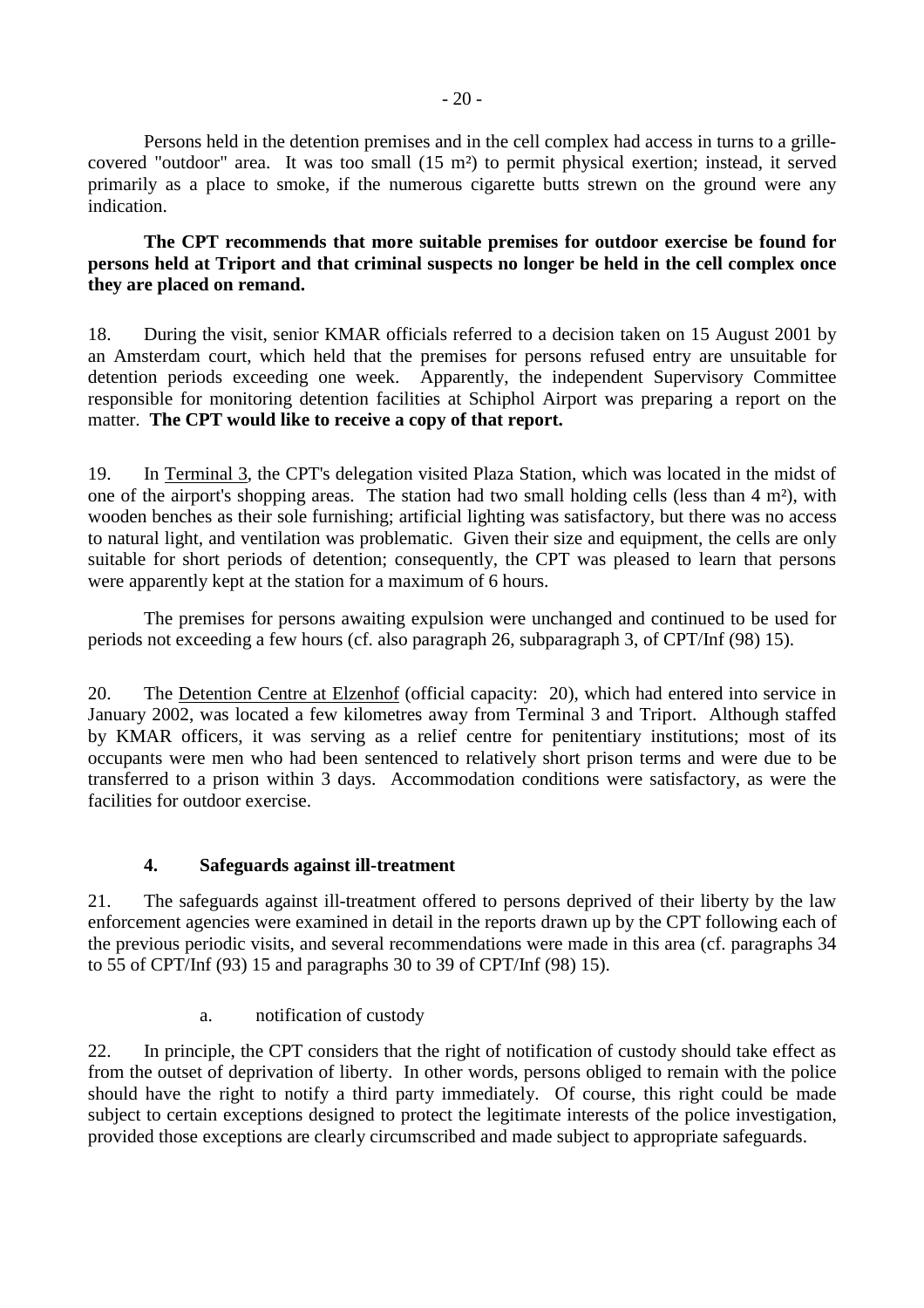<span id="page-20-0"></span> In their interim response to the CPT's 1997 periodic visit report, the Dutch authorities indicated that notification of custody can be postponed in exceptional cases, subject to the authorisation of a public prosecutor, assistant public prosecutor, or examining magistrate (cf. paragraph 10 of CPT/Inf (99) 5).

 During the February 2002 visit, it emerged that persons suspected of drugs offences were systematically denied the right of notification of custody, a fact confirmed by officers responsible for investigating such cases. **The CPT would like to receive the comments of the Dutch authorities on this subject.**

23. Further, **the CPT wishes to reiterate the recommendation made in the report on the 1997 visit that the possibility to delay the exercise of the right of notification of custody be more clearly circumscribed.** The current wording of Section 62 (2) of the Code of Criminal Procedure, which may be interpreted as permitting, inter alia, postponement of notification "in the interests of the investigation", is not sufficiently precise. **Section 62 (2) should be amended or developed in subsidiary regulations.** 

b. access to a lawyer

24. The right of access to a lawyer for persons detained by the police for interrogation purposes has been a recurrent theme in the ongoing dialogue between the CPT and the Dutch authorities. In each of its previous periodic visit reports, the Committee recommended that this right be guaranteed as from the very outset of deprivation of liberty (cf. paragraph 41 of CPT/Inf (93) 15 and paragraph 34 of CPT/Inf (98) 15).

 From the facts found during the 2002 visit, it is clear that this recommendation has still not been implemented. It remains the case that criminal suspects deprived of their liberty by the police are not entitled to have access to a lawyer during the initial period of detention for interrogation purposes of up to 6 hours (a period to which must be added, if appropriate, the hours between midnight and 9 am, as they are not taken into account when calculating the 6-hour period).

25. In their reply to the report on the CPT's 1997 periodic visit, the Dutch authorities advanced a number of arguments in favour of not guaranteeing the right of access to a lawyer during the period persons are detained for interrogation purposes. In particular, whilst acknowledging that "worldwide, it is precisely during the initial hours of detention that torture and ill-treatment tend to occur", it is asserted that "in the Netherlands… the system includes so many built-in safeguards that there is little risk of unlawful action being taken against suspects."<sup>9</sup> The CPT is not able to subscribe to this viewpoint.

 Certainly, the facts found by CPT delegations indicate that, at least for the time being, the risk of ill-treatment by the police in the Netherlands is comparatively minor. However, a certain degree of risk will always exist at the stage of initial police interrogation of detained persons; it is inherent in the very nature of that process. It is for this reason that the CPT attaches so much importance to the right of access to a lawyer as from the very outset of police custody.

-<br>9

Cf. paragraph 11 of CPT/Inf (99) 5.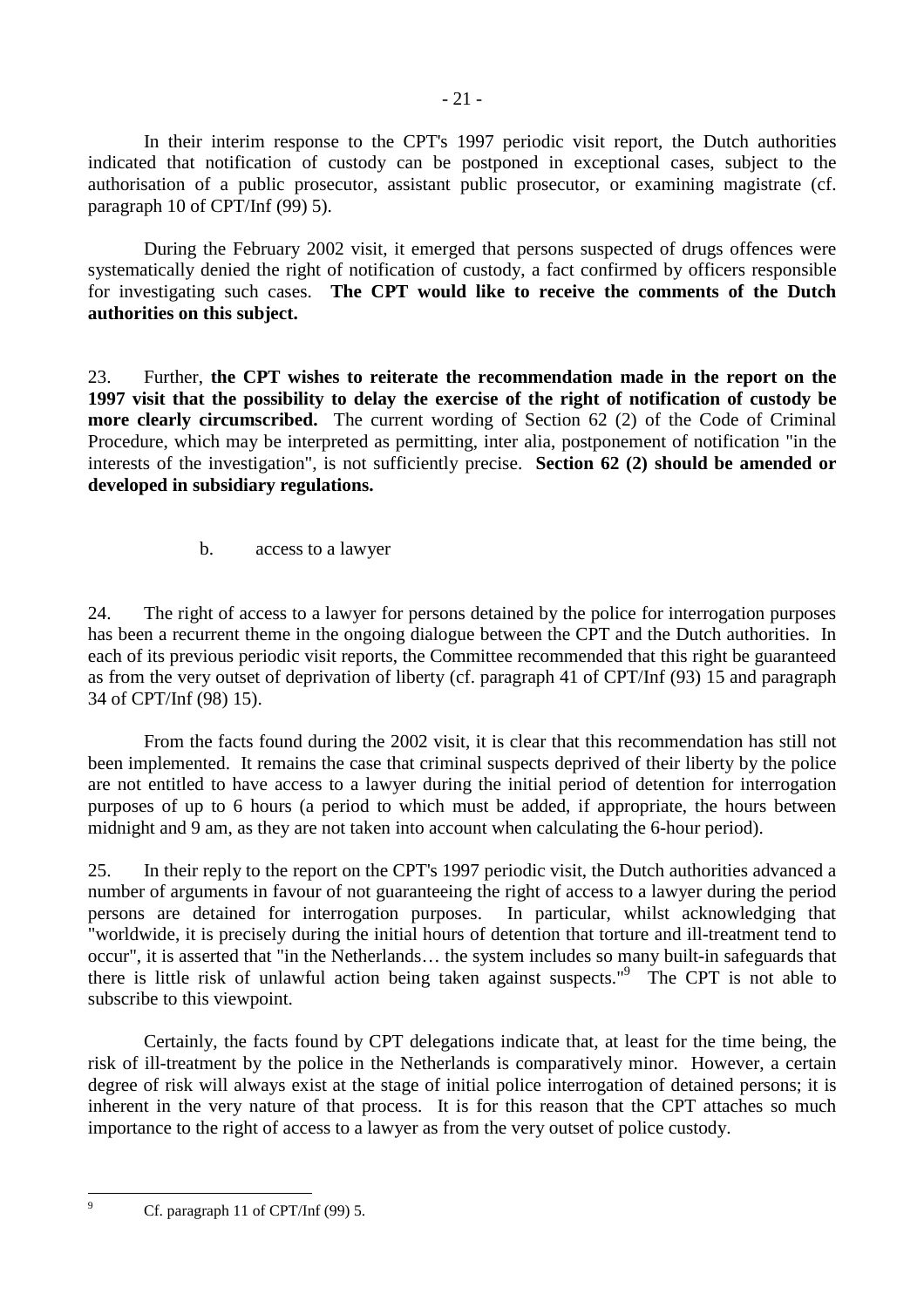<span id="page-21-0"></span> The CPT is also somewhat troubled by the assertion that "it is in any case not generally in the interests of the investigation that a lawyer should be present during initial police questioning." No doubt, the presence of a lawyer at this stage will not always be welcomed by the police officers concerned. However, properly-trained police officers will be able to cope with the application of this fundamental guarantee against ill-treatment. The CPT also wishes to reiterate that the right of access to a lawyer during the initial period of detention for interrogation purposes should not prevent the police from questioning a detained person on urgent matters, even in the absence of a lawyer (who may not be immediately available), nor from replacing a lawyer who impedes the proper conduct of an interrogation.

 In the light of the above, **the Committee once again recommends that the right of access to a lawyer be guaranteed during the initial period of detention by the police for interrogation purposes.**

c. access to a doctor

26. On the whole, access to a doctor for persons in police custody continued to be guaranteed under satisfactory conditions. However, the special situation obtaining at Schiphol International Airport warrants certain remarks.

27. The recent increase in the number of drugs couriers arriving at the airport has presented Dutch law enforcement officials with a variety of difficulties, a major one being the treatment of persons suspected of carrying drugs in their bodies ("body-packers" or "swallowers"/"*bolletjeslikkers*"). Such persons require appropriate medical supervision due to the serious risks involved.<sup>10</sup> The places in the Scheveningen Prison Hospital (cf. paragraph 37 of CPT/Inf (98) 15 and paragraph 16 of CPT/Inf (99) 5) no longer being sufficient to accommodate the number of those arrested, a specific detention facility for such persons had been opened on 13 February 2002 at Bloemendaal (cf. paragraphs 44 to 47). Nevertheless, many such persons were inevitably held for some time at the detention units at Triport.

 The risks involved are well-illustrated by a serious incident which occurred the day before the delegation visited Triport, involving the death of a young woman from acute intoxication; unbeknownst to staff, she had been carrying drugs in her body. This case highlights the need for appropriate arrangements permitting the medical supervision of persons placed in the units at Triport. **The CPT would like to be informed whether such arrangements (which should include specialised medical equipment and the presence of appropriately trained staff) are envisaged at Triport.**

28. Reference should also be made to the medical screening of persons about to be expelled from Dutch territory. Officers in charge of expulsion procedures at Terminal 3 informed the delegation that such screening was, in principle, performed before they were brought to the airport, at the Ministry of Justice/Immigration and Naturalisation Service (IND) establishment where they had previously been accommodated. However, it was pointed out that it was possible to arrange a medical examination for such persons at the airport as well. Apparently, it was planned to formalise those procedures in the shape of a written protocol. **The CPT wishes to receive a copy of the protocol, which it trusts will incorporate appropriate safeguards for persons who may be at special risk (e.g., potential suicide attempts).** 

 $10$ 

The risks include acute intoxication and obstruction of the intestines, either of which may lead to death.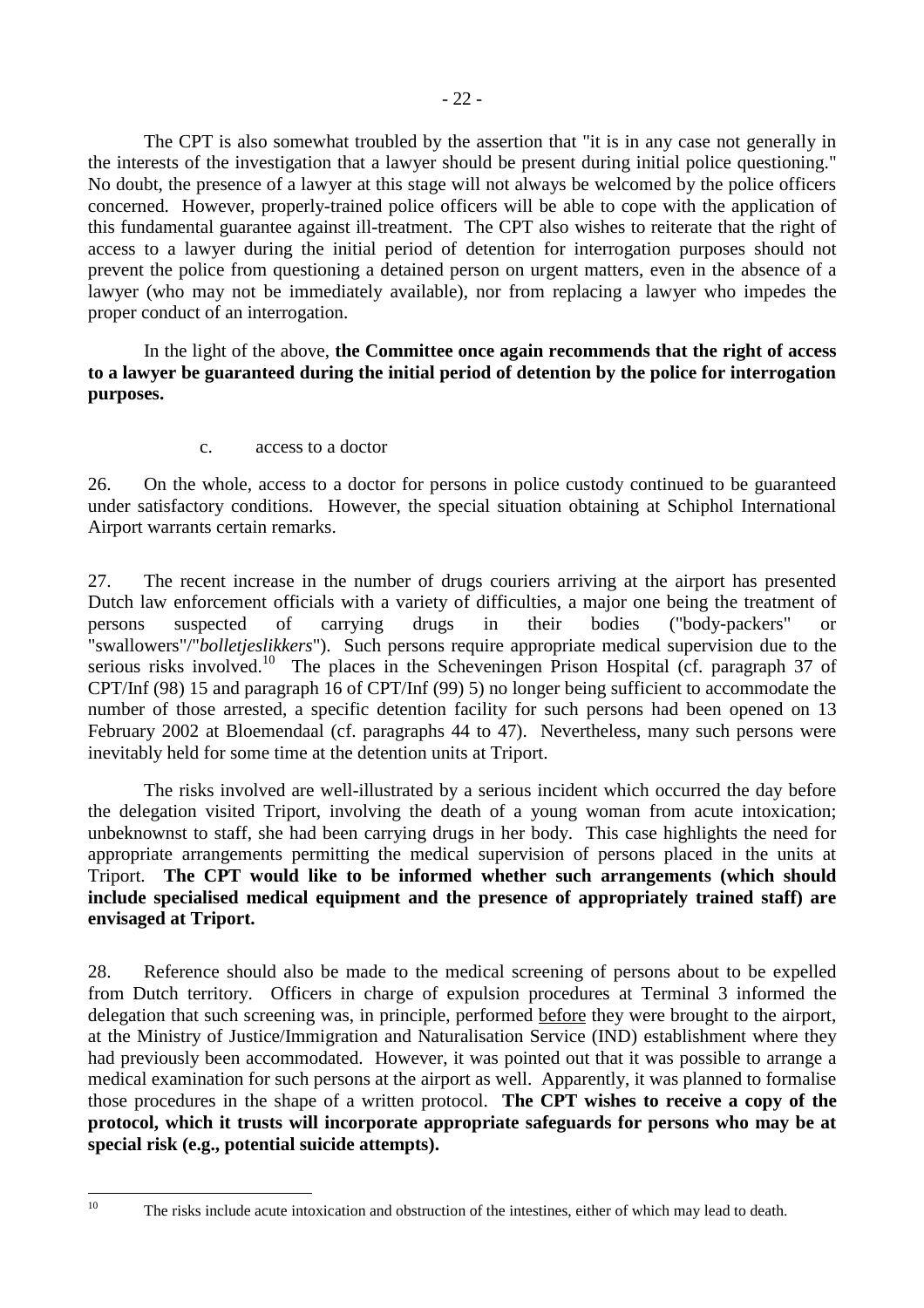# <span id="page-22-0"></span>**B. Establishments under the authority of the Ministry of Justice**

## **1. Preliminary remarks**

29. During the February 2002 visit, the General Director of the National Agency of Correctional Institutions (DJI) indicated that rapidly changing opinions about public safety and criminal penalties have resulted in increased pressure upon the existing prison capacity in the Netherlands (cf. in this regard paragraph 10). As particular issues of concern, he highlighted the resulting burdens on staff, as well as a sharp rise in related phenomena, such as absenteeism and sick leave.

 The CPT shares the concerns of the General Director. In this connection, the Committee wishes to stress that **it is of crucial importance to maintain a positive work environment for high-quality, well-trained and motivated prison staff; this, in turn, will facilitate better treatment of detainees.**

30. As already indicated (cf. paragraph 11), new emergency legislation concerning suspected drug couriers permits their detention in special facilities. Although these special facilities are formally under the authority of the Ministry of Justice, they may be operated by personnel from KMAR. The largest such facility is a 90-person mobile cellblock, which was being constructed near Schiphol Airport at the time of the CPT's visit.

 The emergency law is to apply only for one year, it being expected that regular prison capacity will increase sufficiently during that period so as to absorb any future influx of such persons.

31. Other developments of interest since the CPT's previous periodic visit to the Netherlands include the re-organisation of DJI's management structure to allow for more centralised control of individual establishments, and the introduction of new options as regards conditional release for the rehabilitation and re-integration of adult prisoners and young offenders.<sup>11</sup>

32. The CPT carried out a follow-up visit to the Extra Security Institution (EBI) at the Nieuw Vosseveld Prison Complex. In addition, it visited the Special Detention Facility at Bloemendaal and the Asylum Application Centre at Schiphol International Airport.

 $11$ 

The relevant laws which have been enacted since the CPT's 1997 periodic visit include the Penitentiary Institutions Act (in force since 1 January 1999) and the Youth Custodial Institutions Act (in force since 1<sup>st</sup> September 2001).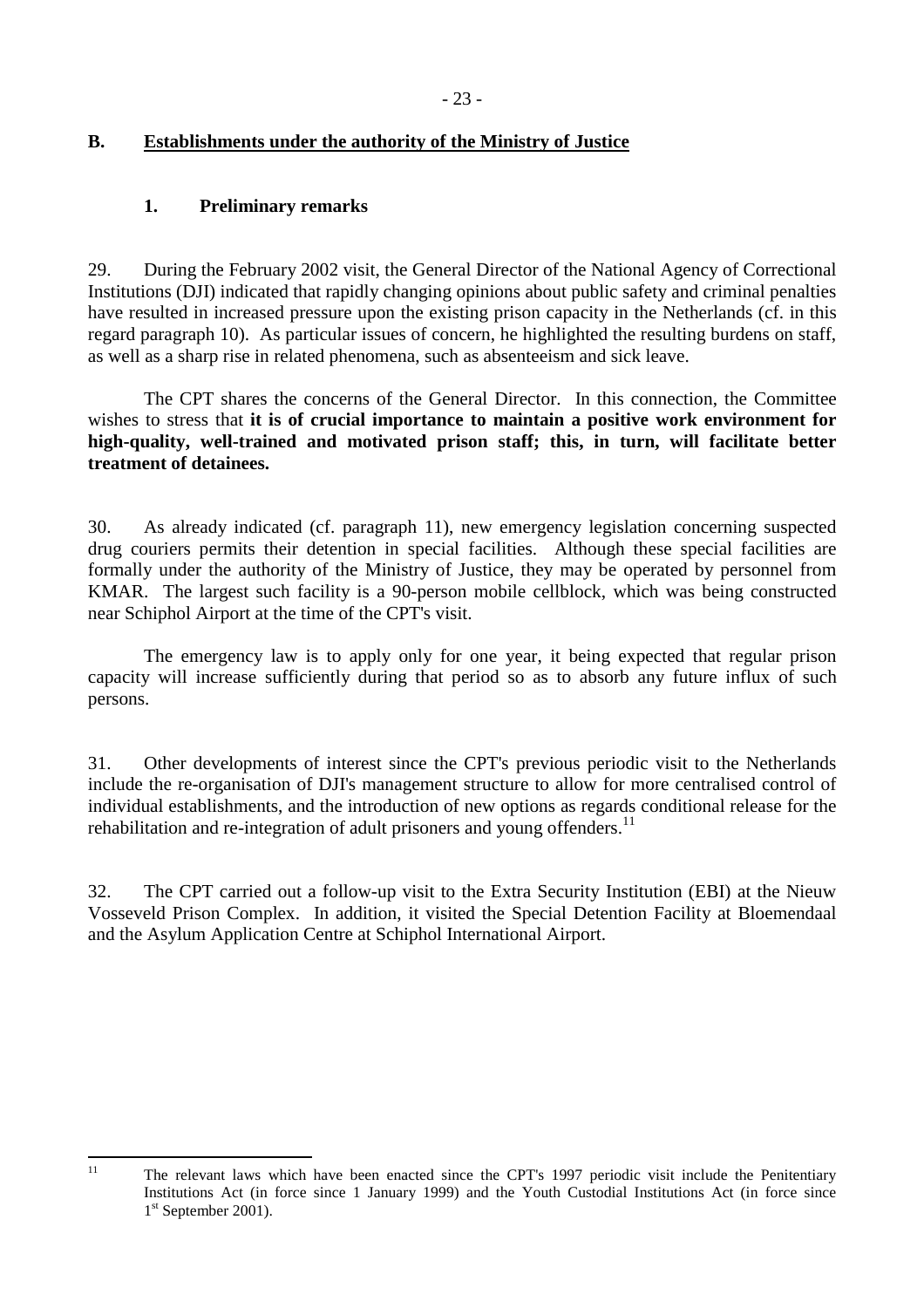# <span id="page-23-0"></span>**2. The "Extra Security Institution" at the Nieuw Vosseveld Prison Complex**

a. introduction

33. At the time of the February 2002 visit, the Extra Security Institution (EBI) at the Nieuw Vosseveld Prison Complex was being renovated, and the inmates allocated to it were being held in the Temporary Extra Security Institution ((T)/EBI) building nearby (cf. paragraph 58 of CPT/Inf (98) 15).

 In addition to paying a brief visit to the facilities undergoing renovation, the CPT's delegation examined the regime currently being applied, and devoted attention to the procedures governing placement and extension of placement in EBI. In the course of the visit, interviews were held with all 14 inmates, the establishment's management and staff, as well as representatives of the EBI Selection Board.

## b. ill-treatment

34. As had been the case during the 1997 visit to the Netherlands, the delegation heard no allegations of any form of physical ill-treatment of prisoners by staff at the EBI. That said, there was considerable room for improving the quality of staff-inmate relations. This subject will be addressed later in the report.

35. In the light of a serious incident which had taken place in the EBI in September 1999, the CPT must also raise the issue of combating inter-prisoner violence. In that incident, a prisoner was killed in a fight (instigated by him) with a fellow inmate which took place during the exercise period in one of the yards. Apparently, guards were not in a position to prevent the prisoner's death, due to several factors: the speed with which the incident occurred; their physical separation from the exercise yard by armoured glass panels; and, finally, security regulations prohibiting them from entering into direct contact with more than one inmate at a time.<sup>12</sup>

 The information gathered during the visit was not indicative of the existence of a general environment of inter-prisoner intimidation and violence in the EBI. However, from the delegation's interviews with several inmates, it transpired that the prisoner who died in the above-mentioned case had made threats against the same fellow inmate on a number of occasions.

 $12$ 

<sup>12</sup> The National Health Inspectorate examined whether the victim, who was suffering from a mental disorder, but was refusing medication, was receiving adequate psychiatric care and whether he was fit to be placed in the unit. The Inspectorate concluded that "although compulsory treatment would have been preferable, it cannot be said… that this is a case of [medical] carelessness or irresponsible action".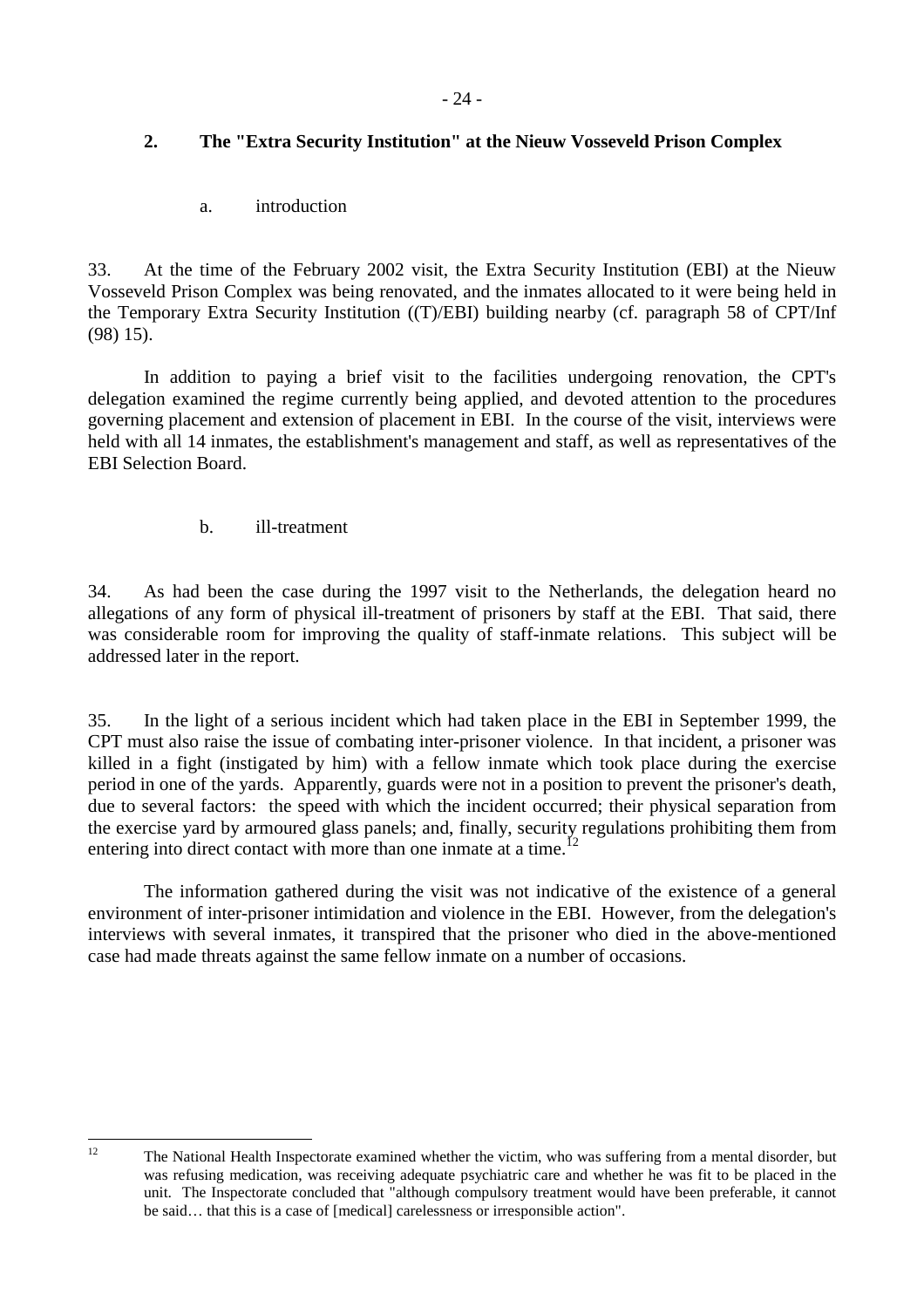<span id="page-24-0"></span>36. It is axiomatic that the duty of care which is owed by prison authorities to prisoners in their charge includes the responsibility to protect them from other prisoners who might wish to cause them harm. This requires that prison staff be alert to signs of trouble, and both in a position and resolved to intervene where necessary. The existence of positive relations between staff and prisoners is a decisive factor in this context; regular interaction between staff and inmates will enable prison officers to detect situations which are different from the norm and may present a threat to security.

 Clearly, until recently at least, the arrangements at the EBI did not meet the above requirements. Direct contacts between staff and inmates were very limited; in fact, during most stages of the day, they were separated by armoured glass panels. Obviously, this is far from conducive to building positive relations between staff and prisoners, and also makes it difficult to intervene in good time when an incident of inter-prisoner violence occurs.

 The CPT is pleased to note that the above-mentioned renovation of the EBI involves in particular the adaptation of the exercise yards so as to allow for more interaction between staff and inmates. In order to achieve this, walkways for staff were being created by constructing fences along the edges of the existing yards. This is in general a positive development and should facilitate, inter alia, the combating of inter-prisoner violence. However, **the CPT recommends that appropriate steps be taken to ensure that it is physically possible for staff to enter rapidly any part of the EBI in order to deal with incidents of inter-prisoner violence. Similarly, the regulatory framework should be reviewed in order to ensure that it permits rapid staff intervention in such cases.** 

c. regime

37. Following its first visit to the EBI, the CPT expressed considerable concern about the regime applied within the institution. It recommended that the regime be revised, in particular as regards certain of its features: the group system (if not discarded, to at least be relaxed and inmates to be allowed more out-of-cell time and a broader range of activities); searching policies (to be reviewed in order to ensure that they are strictly necessary from a security standpoint); and visiting arrangements (to be reviewed, the objective being to have visits take place under more open conditions) (cf. paragraphs 61 to 70 of CPT/Inf (98) 15).

 However, in their response (dated 1 March 1999) to the CPT's visit report, the Dutch authorities defended point by point the different aspects of the regime being applied in the EBI (cf. paragraph 29 of CPT/Inf (99) 5).

38. In the course of the February 2002 visit, the Director of the Nieuw Vosseveld Prison Complex and the Acting Director of the EBI informed the CPT's delegation that a limited number of modifications to the regime and its implementation had taken place. For instance, steps were being taken to increase staff/inmate communication through a training programme known as "Safety at the door", as well as by the previously-mentioned adaptations of the exercise yards. Further, a slight expansion of the types of activities offered had made it possible for inmates to practice playing musical instruments in their cells. Another positive development was that the special "handcuffs regime" (cf. paragraph 8 of CPT/Inf (98) 15) had not been applied in respect of any inmate since 1999.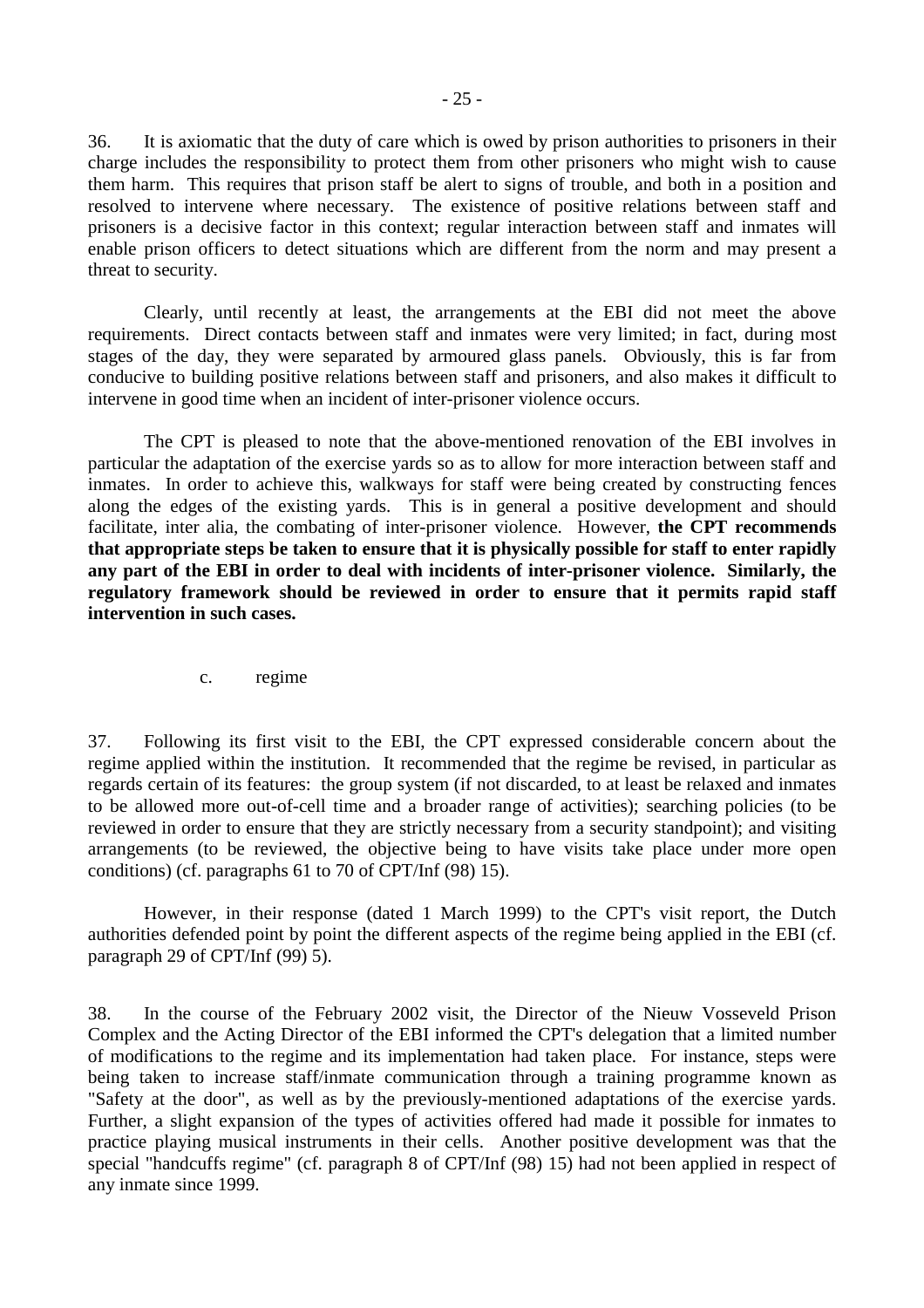However, despite these welcome developments, the regime in the unit was essentially the same as in 1997, and the prison's management acknowledged that there had been "no change in most of the rules". Although the official allowance for activities was generous (50 or more hours per week), in practice, most inmates' out-of-cell time did not appear to have increased (averaging 2 to 4 hours per day). The stringing of plastic curtain hooks on short rods, which was performed individually in the cells, continued to be the only work offered. It remained the case that body searches - including anal inspections - were performed on each prisoner at least once a week.<sup>13</sup> a process which was invariably perceived as humiliating. Conditions under which visits and sessions with non-custodial staff took place also continued to be very restrictive. Inmates' remarks to the delegation (e.g. "losing positivity", lacking "future feelings", "beginning to hate people from the heart", and/or having to cope by being "mentally separate") frequently echoed those made in November 1997.

To sum up, inmates held in the EBI remained subject to a very impoverished regime.

39. In an environment which is potentially hazardous to the mental health of prisoners, it is of critical importance to provide a varied programme of appropriate stimulating activities (including education, sport, work of vocational value, etc.). **The CPT calls upon the Dutch authorities to make further efforts with a view to increasing out-of-cell time, allowing for more human contact, expanding the range of activities (work and education), and alleviating searching measures for prisoners held in the EBI. Less constrained contact should be encouraged with all staff.** 

 Following a recommendation made by the CPT in its previous periodic visit report (cf. paragraph 70 of CPT/Inf (98) 15), the Dutch authorities commissioned the University of Nijmegen to carry out an independent study of the psychological state of current and former inmates of the EBI. A preliminary study completed on 17 April 2000 concluded that "an empirical examination of the possible effects of a maximum security regime on the mental conditions of prisoners is feasible." The Dutch authorities have indicated that such an empirical examination has in fact commenced and would be completed by Summer 2003. **The CPT trusts that it will receive the results of the study in due course.**

 One point raised by the preliminary study may be noted, i.e. that the lack of influence of detainees on the severity of the regime being applied to them constitutes a "contradiction in the policy" of the EBI. **The Committee would like to receive the views of the Dutch authorities on this statement** (cf. in this regard paragraph 41).

 $13$ 

Each prisoner was also subjected to such a search before and after being interviewed by members of the CPT's delegation.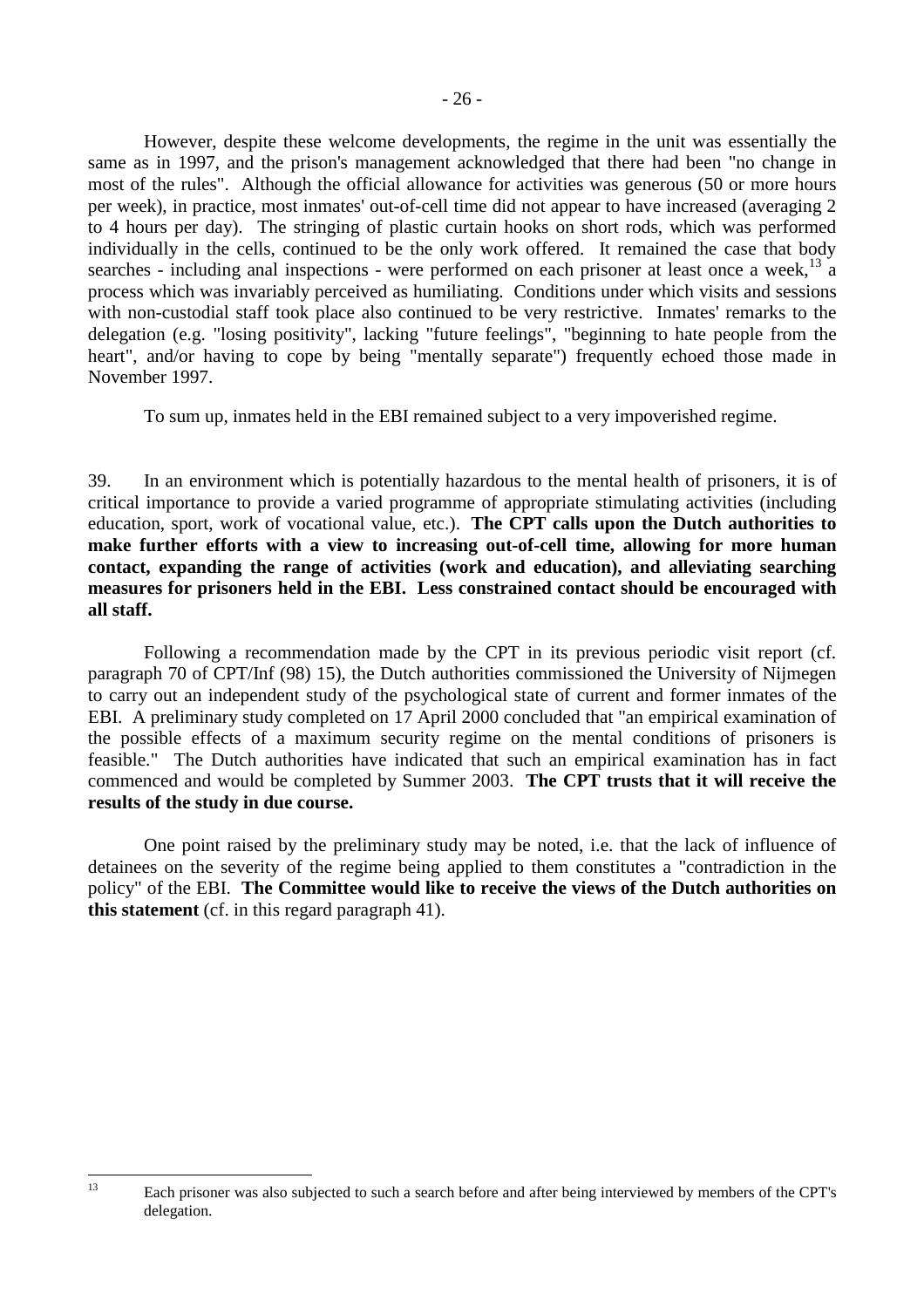### d. procedures for placement and extension of placement in the EBI

<span id="page-26-0"></span>40. The entity responsible for screening EBI placements<sup>14</sup> is the EBI Selection Board, which is based in the Hague. If a prison director deems that an inmate should be transferred to the EBI, he may submit a proposal to the Board. Persons consulted in the context of placement decisions include a psychiatrist or psychologist,<sup>15</sup> a prosecutor, the head of the prisons allocation and classification department, a police liaison officer from the Criminal Intelligence and Investigation Department (GRIP), the prison director making the proposal for EBI placement, and the director of the Nieuw Vosseveld Prison Complex. The prisoner concerned is also given the opportunity to express his views. Further, prisoners subject to placement in an EBI were kept fully informed of the reasons for their placement and, if necessary, of the reason for its renewal. Prisoners may appeal (via their lawyers) to the Council for the Application of Criminal Law (*Raad voor de Strafrechtstoepassing en Jeugdbescherming*) against decisions to place them in the EBI; however, the appeals have no suspensive effect. Given the importance of the issue at stake, the CPT considers that each prisoner should benefit from legal representation at every stage of EBI placement procedures; **it would like to receive confirmation that this is indeed the case.** 

41. The CPT considers it axiomatic that a prisoner should not be held in a special security unit any longer than the risk which he presents makes necessary. This calls for regular reviews of placement decisions. Such reviews should always be based on the continuous assessment of the individual prisoner by staff specially trained to carry out such an assessment.

EBI placements are reviewed once every 6 months. However, the CPT is concerned by the rationale frequently given for decisions to extend the placement. A review of the files of each inmate in the EBI revealed that such decisions often cited reasons identical to those for the initial placement (typically, the nature of the offence and the public outcry which would be caused by an escape). Even if the behaviour displayed by a particular inmate was evaluated as cooperative, friendly, etc., that did not appear to carry much weight as far as the decision to renew placement was concerned. This is a highly questionable approach, which provides no incentive to detainees and, as such, may augment the potential hazards to their mental health. **The CPT recommends that the criteria for the prolongation of placement in the EBI be defined more precisely.** 

 $14$ 

Candidates for placement in the EBI include: prisoners who have escaped or attempted to escape through violent means; those who have displayed violence against prison staff; organised crime leaders, whose organisations have the means to help them to abscond; and prisoners whose escape would cause a major public

outcry. 15 In its report prepared following the death of an EBI inmate (cf. paragraph 35 above), the National Health Inspectorate recommended that an independent expert on behaviour (i.e., a psychologist from the prisons allocation department) examine persons before a decision is taken on placement in the EBI, as well as in the context of periodic reviews. If necessary, the expert should also seek the opinion of a forensic psychiatrist.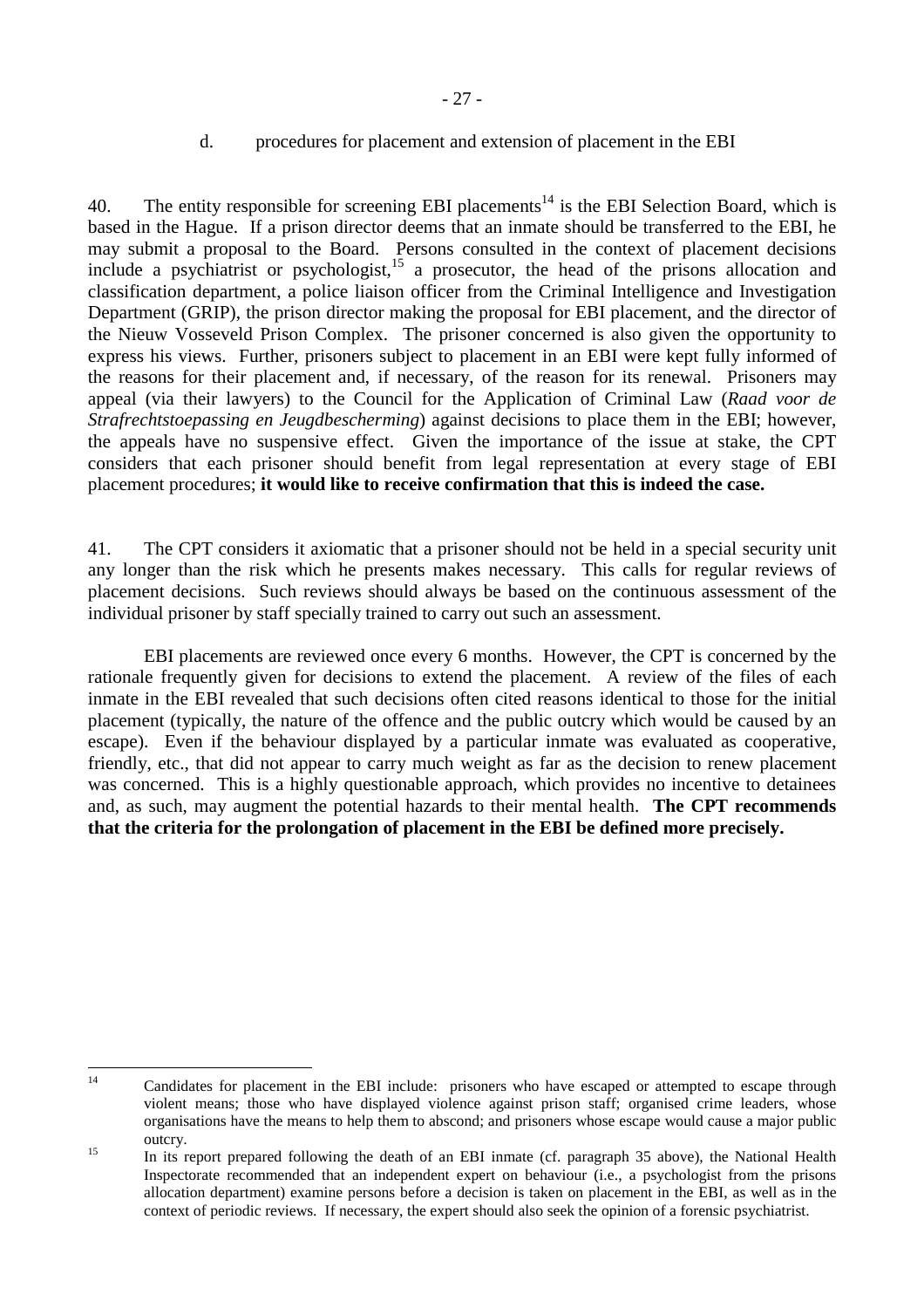### e. health care and other professional services

<span id="page-27-0"></span>42. Medical facilities and staffing in the EBI remained generous. However, the delegation was informed that the social worker would be withdrawn from the institution by the Probation Service. The Council for the Application of Criminal Law has expressed the view that the role of the social worker is indispensable. The CPT shares that view, and **recommends that a post of social worker continue to be assigned to the EBI; more generally, the Committee considers that a developed social service structure should be maintained throughout the prison system.** 

43. As in 1997, the security arrangements surrounding consultations with members of the health services team compromised the quality of the medical care delivered. In particular, it remained the case that all physical examinations by a doctor took place in the presence of custodial staff. The CPT disagrees with the assertion made in the response of the Dutch authorities to the 1997 visit report that "there is no evidence that prisoners are disturbed by this lack of privacy or that the security measures impede the development of good doctor-patient relations" (cf. paragraph 34 of CPT/Inf (99) 5); on the contrary, many prisoners interviewed during the 2002 visit asserted that the lack of confidentiality did inhibit consultations.

 Consequently, **the CPT must reiterate its recommendation that the manner in which medical care is delivered to inmates held in the EBI be reviewed; more specifically, all medical examinations should be conducted out of the hearing and - unless the doctor concerned requests otherwise in a given case - out of the sight of prison officers.** 

## **3. Other establishments**

a. Special Detention Facility, Bloemendaal

44. As already indicated (cf. paragraphs 11 and 30), concerns about the increased number of drug couriers arriving in the Kingdom in Europe had recently led to the enactment of emergency legislation (valid for one year) permitting the detention of such persons in special facilities.

 One such facility had entered into service on 13 February 2002 (only 10 days before the delegation visited it) in the town of Bloemendaal (near Haarlem), in a single-story building which had previously served as a psychiatric clinic within a larger hospital complex. The facility had an official capacity of 56, and its 9 occupants at the time of the visit - all adult men suspected of carrying drugs in their bodies - were due to be transferred to another penitentiary institution as soon as staff could ascertain that any drug sachets had been passed.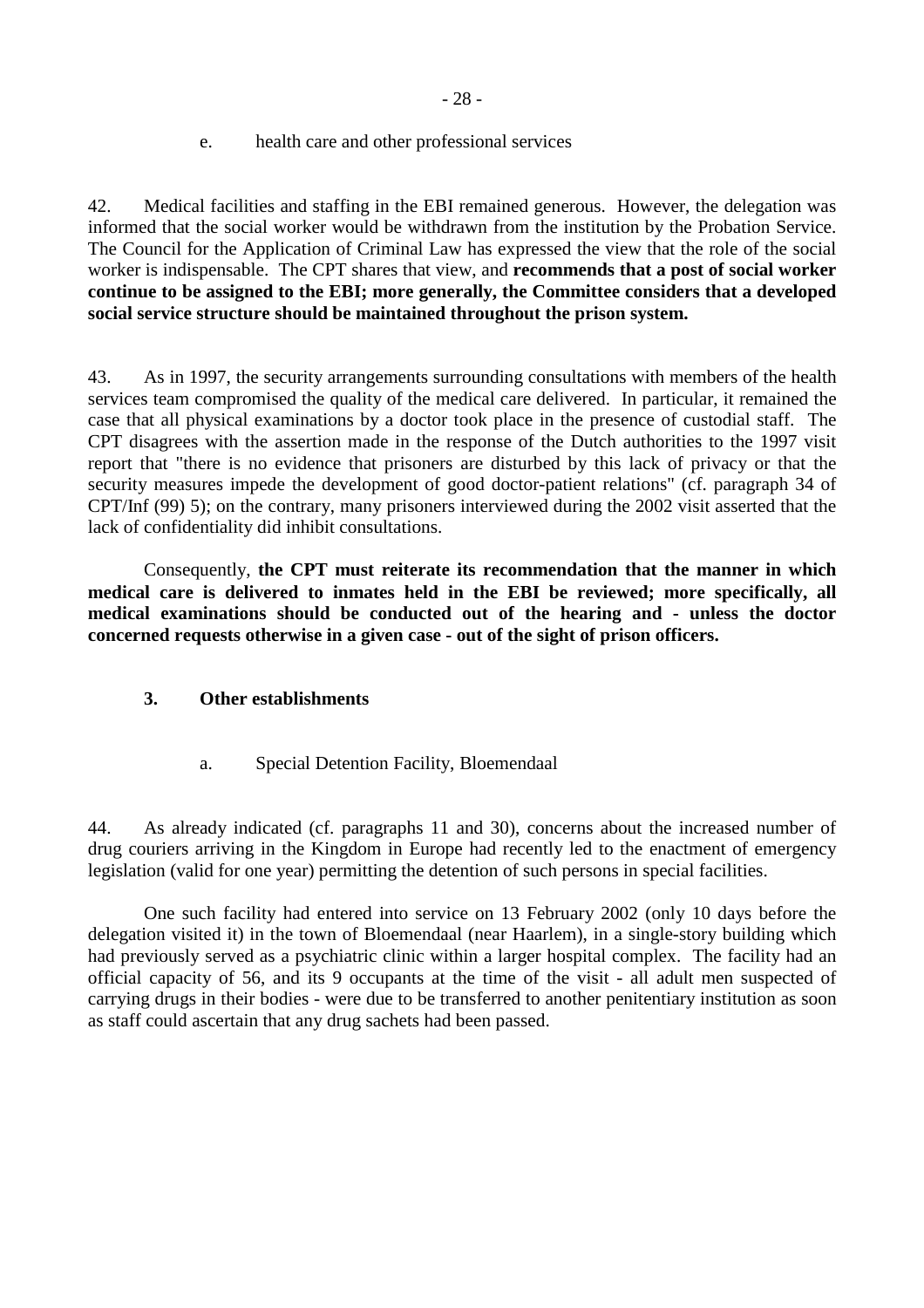45. The facility has the potential to provide material conditions of a good standard. Its cells (intended for double occupancy) were clean and had good access to natural light and artificial lighting. However, the ventilation in them was less than satisfactory and, at the time of the visit, they were only furnished with beds. **The CPT invites the Dutch authorities to make the necessary improvements on these two points.** 

 Sanitary facilities (lavatories and showers) were located in areas separate from the cells. In order to collect drug-filled sachets which may have been ingested by the persons concerned, special lavatories were used. Surveillance of the lavatory area was possible through video cameras, which had also been installed in each of the cells. Such an arrangement is arguably necessary given the risks involved (and in order to protect evidence). However, this cannot be said for the practice of obliging detainees to strip and walk naked through a corridor to the shower area; t**he CPT recommends that this practice be abandoned.** 

 Although the facility's courtyard was suitable for outdoor exercise, detainees were not allowed access to it until staff was convinced that they no longer had drugs in their system (the proof being the "production" of 3 "clean" stools). The CPT has difficulty understanding the necessity for this rule. **It would like to receive the comments of the Dutch authorities on this matter.**

46. The officers assigned to the Bloemendaal facility indicated that they had no special training for the custody of the particular category of persons detained at the establishment, many of whom found themselves in detention for the first time, and certain of whom were unable to communicate with staff due to linguistic barriers. **The CPT would like to be informed whether special training for staff is now being provided.** 

In this context, it also transpired that it was planned to provide detainees with written information on the facility's regulations, as well as other reading material, in a variety of languages. **The CPT would like to receive confirmation that this has now been implemented. It would also like to receive a copy of the written information provided to detainees.** 

47. Health care staffing arrangements at the Bloemendaal facility were satisfactory. Through a system of three shifts, the presence of two specialised nurses was ensured at all times. The initial screening by a doctor was performed at Schiphol Airport, i.e. before detainees were brought to Bloemendaal. In the event of an emergency, persons held at the facility may be taken to the hospital nearby.

 However, the nurses indicated that KMAR officers were present when they interviewed detainees. **The CPT recommends that steps be taken to ensure that all consultations with members of the establishment's health care team are conducted out of the hearing and unless the health care professional concerned requests otherwise in a given case - out of the sight of custodial staff.**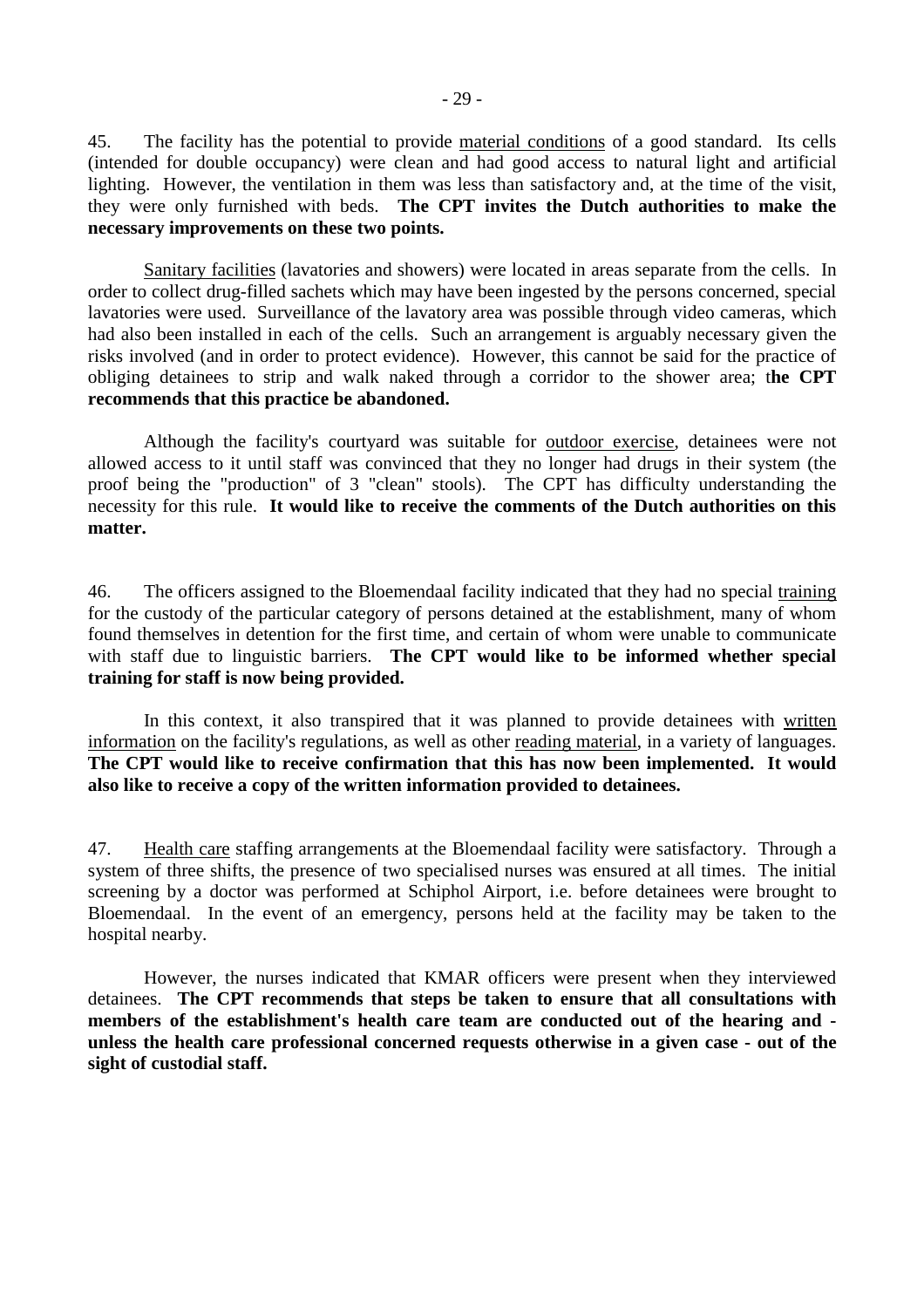### b. Asylum Application Centre, Schiphol International Airport

<span id="page-29-0"></span>48. The Asylum Application Centre (*Aanmeldcentrum*), located in a building near Schiphol Airport, entered into service at the beginning of 2001. It is used for the accommodation of asylum seekers whose case files are being assessed following an accelerated procedure. Although the processing time of asylum applications is officially limited to 48 working hours (i.e. the hours between 8 am and 10 pm), the delegation was informed that persons could remain at the centre for as long as 10 days.

 The official capacity of the centre is 130; at the time of the delegation's arrival, it had 40 occupants (including several women and children).

49. The delegation's interviews with various persons accommodated at the centre would suggest that they are being treated correctly by staff.

50. The material conditions at the centre were reasonably good. In daytime, the asylum applicants remained in two large dining/waiting areas (each of them connected to an outdoor yard), which were furnished with tables, chairs and television sets; in addition, reading materials were provided to persons held at the centre. The areas had good access to natural light and artificial lighting.

 Separate dormitories for men and women (the children being accommodated together with the women) were furnished with bunk beds. They were kept locked during the day.

All the above-mentioned facilities were in an acceptable state of cleanliness and repair.

51. Detailed procedural information for asylum seekers was made available in writing in a variety of languages by non-governmental organisations (in particular, the Dutch Refugee Council) present and active in the centre. This is a positive feature; nevertheless, **the CPT would encourage further efforts designed to facilitate asylum seekers' awareness of their rights and of procedures applicable to them** (e.g., via the appointment of a counsellor for persons with special problems).

52. Medical care resources at the Asylum Application Centre at Schiphol appeared to be of a satisfactory level, having regard to the number of detainees at the time of the visit. A nurse attended the centre every day, and a doctor could be called if necessary. However, **the resources would have to be reinforced if the centre were to operate closer to its official capacity.**

53. Particular attention should be paid to the physical and psychological state of asylum seekers, some of whom may have been tortured or otherwise ill-treated in the countries from which they have come. In this connection, **the CPT trusts that the Dutch authorities are ensuring that staff working with asylum seekers are appropriately trained to identify potential torture victims/traumatised persons, so that appropriate treatment and conditions can be provided for them.**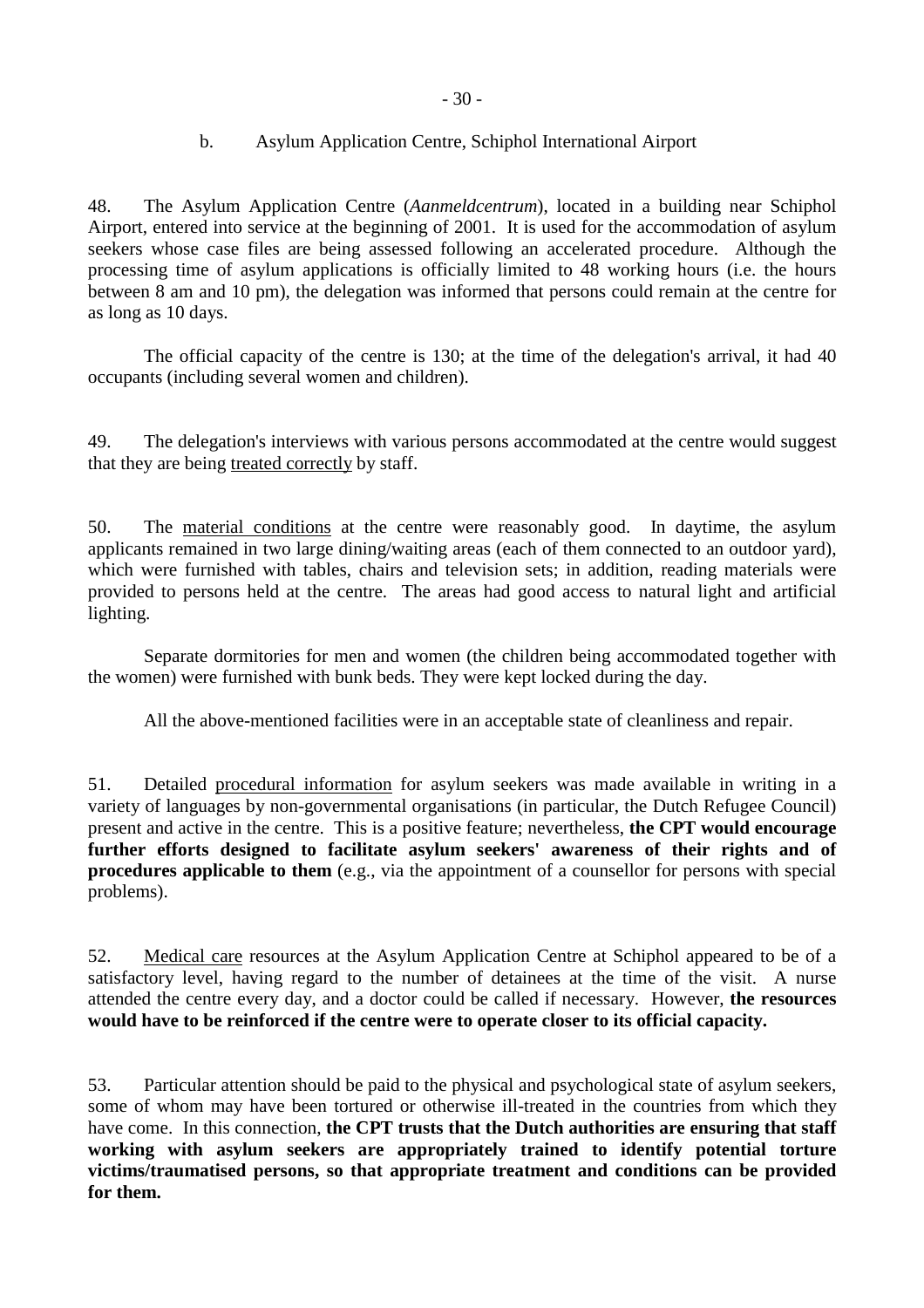### <span id="page-30-0"></span>**C. Nursing homes**

54. For the first time in the Netherlands, a CPT's delegation briefly visited two nursing homes ("*verpleeghuis*") accommodating elderly persons with dementia: the R.K. Sint Jacob Care Centre and the Wittenberg Nursing Home, both of them in Amsterdam.

 The 1992 Psychiatric Hospitals Compulsory Admissions Act (*Bijzondere opnemingen in psychiatrische ziekenhuizen*, or BOPZ) sets out the procedures for compulsory admissions in nursing homes (in addition to psychiatric hospitals and institutions for the mentally handicapped) and for compulsory medical treatment, as well as the rights of patients placed in the relevant establishments. A request for compulsory admission must be submitted by a public prosecutor; a court may grant an "interim authorisation" (*rechterlijke machtiging*) for such placement if it finds that the person is suffering from a mental disorder or mental illness (the assessment must be made by a psychiatrist), that the disorder or illness constitutes a danger to the persons concerned or to others, and that the danger cannot be averted outside an institutional setting. Compulsory placement in an institution does not imply authorisation of compulsory treatment; the latter may take place only if there is a grave danger to the patient or other persons.

 55. The Sint Jacob Care Centre, which is affiliated with a 150-year old Roman Catholic foundation, accommodated 180 residents, including 90 elderly persons with dementing illnesses. The Lutheran Wittenberg Nursing Home has a capacity of 166 residents, with 50 places reserved for persons with dementia.

 Most of the patients with dementia who were residing in the homes had been admitted on a compulsory basis.

56. The delegation heard no allegations of deliberate ill-treatment of residents in either home visited. Further, staff members appeared to be committed and devoted to the care and well-being of all residents.

57. Material conditions in both of the nursing homes were of a very high standard. Careful attention was given to detail (e.g., by including antique furniture and decorative objects at the Sint Jacob Care Centre) to impart a domestic rather than an institutional impression to the environment for residents. The rooms of all residents were personalised and equipped with lockable personal storage space; the premises in general were spacious, well lit and ventilated, comfortably furnished and nicely decorated. The equipment and infrastructure (including sanitary facilities) were adapted to the specific needs of residents and their handicaps.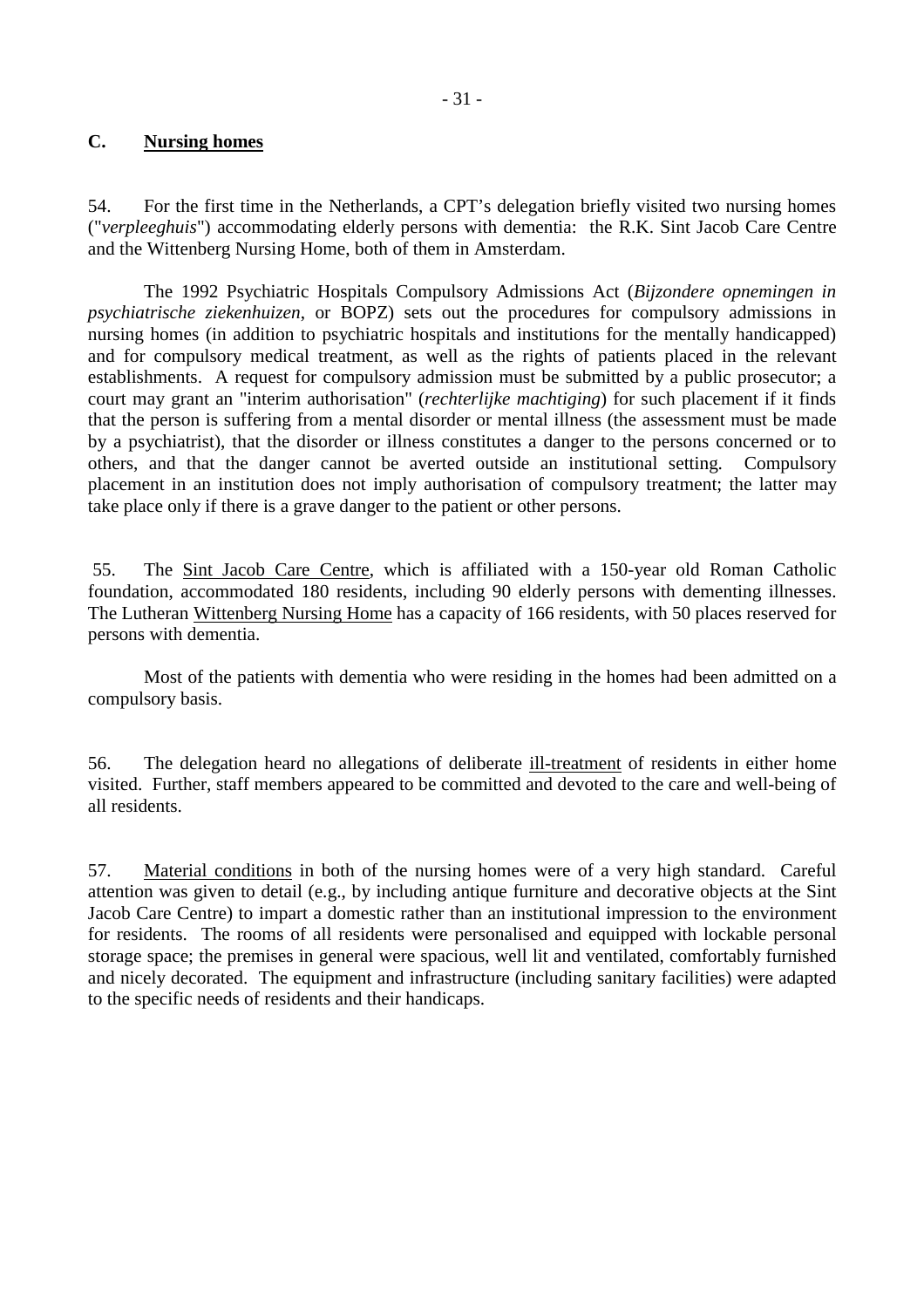58. The level of nursing and other care provided to residents appeared to be of a very good standard; no doubt, this was due in large part to the high level of training of the staff.

 However, it transpired that difficulties as regards the recruitment and retention of trained staff at times interfered with the aim of offering the optimal quality of care.16 **The CPT would like to receive further information in this regard.** 

59. The delegation was able to verify that where resort to means of restraint (e.g., wrist bands, closed bed cot, etc.) was considered necessary for safeguarding the interests of a resident, the advice of a doctor was sought before implementation.

 Staff at both homes indicated that there had been very rare instances, involving younger residents (suffering from Huntington's chorea or another organic brain disease), of imposing a brief period of seclusion. **The CPT would like to be informed of the formal legal basis for the resort to such a measure.** 

60. Each institution had appropriate arrangements to facilitate contact with patient advocates and for lodging complaints.

 $16$ 

Cf. in this regard the report of the Health Inspectorate "Care in the Summer: an Inventory of Staffing Problems in Nursing Homes in the Summer of 2000."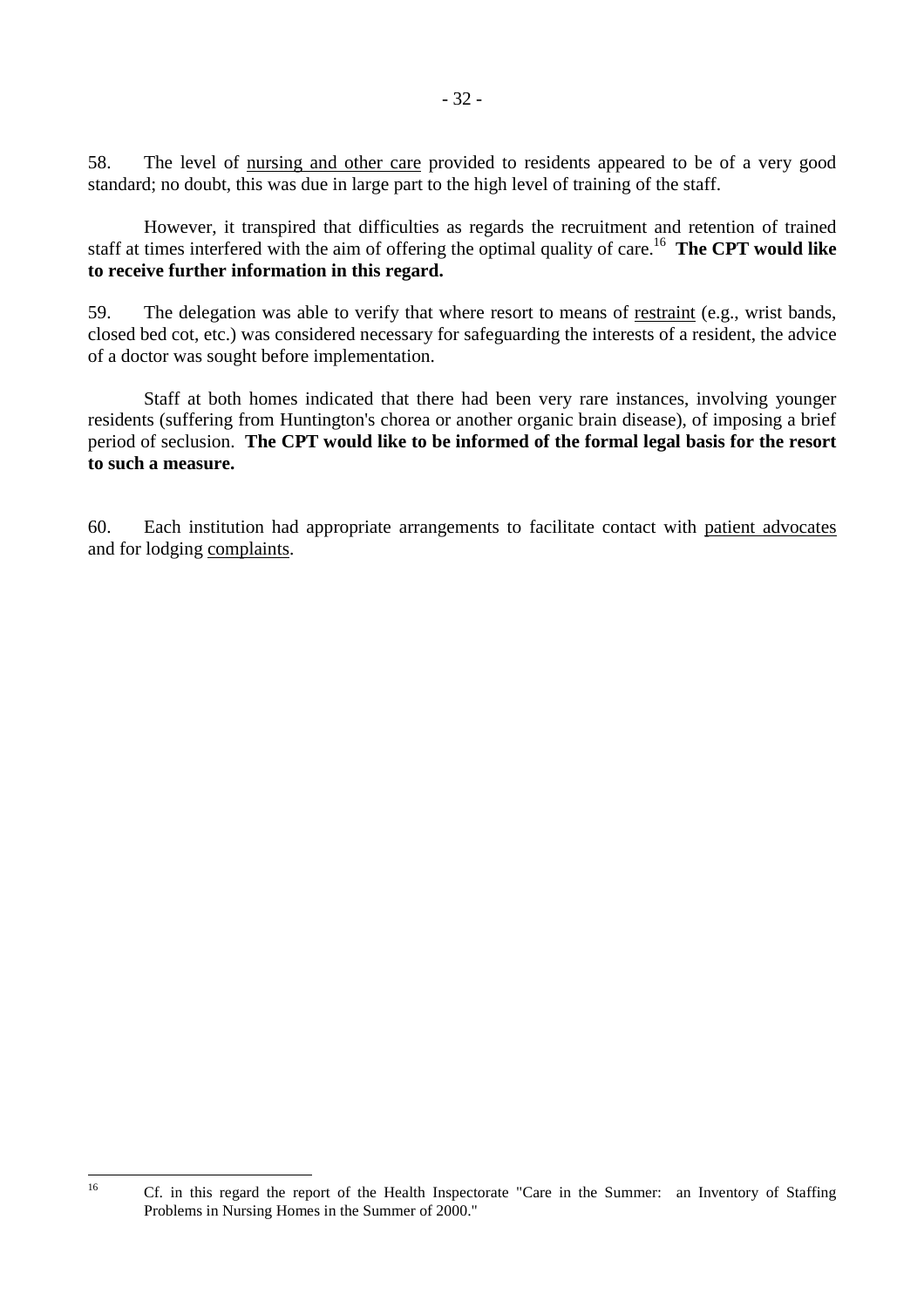# **APPENDIX I**

## <span id="page-32-0"></span>**LIST OF THE CPT'S RECOMMENDATIONS, COMMENTS AND REQUESTS FOR INFORMATION**

### **A. Law enforcement agencies**

#### recommendations

- steps to be taken to ensure that every remand prisoner held in a police cell is guaranteed:
	- at least one hour of outdoor exercise every day;

access to reading material. (paragraph 10);

- more suitable premises for outdoor exercise to be found for persons held at Triport and criminal suspects no longer to be held in the cell complex at Triport once they are placed on remand (paragraph 17);
- the possibility to delay the exercise of the right of notification of custody to be more clearly circumscribed. Section 62 (2) of the Code of Criminal Procedure should be amended or developed in subsidiary regulations (paragraph 23);
- the right of access to a lawyer to be guaranteed during the initial period of detention by the police for interrogation purposes (paragraph 25).

#### comments

- the CPT trusts that the written protocol on medical screening of persons about to be expelled from Dutch territory will incorporate appropriate safeguards for persons who may be at special risk (e.g., potential suicide attempts) (paragraph 28).

### requests for information

- a copy of the report prepared by the independent Supervisory Committee responsible for monitoring detention facilities at Schiphol Airport (paragraph 18);
- the comments of the Dutch authorities concerning the systematic denial of the right of notification of custody to persons suspected of drugs offences (paragraph 22);
- whether arrangements permitting the medical supervision of persons placed in the units at Triport (which should include specialised medical equipment and the presence of appropriately trained staff) are envisaged (paragraph 27);
- a copy of the written protocol on procedures for medical screening of persons about to be expelled from Dutch territory (paragraph 28).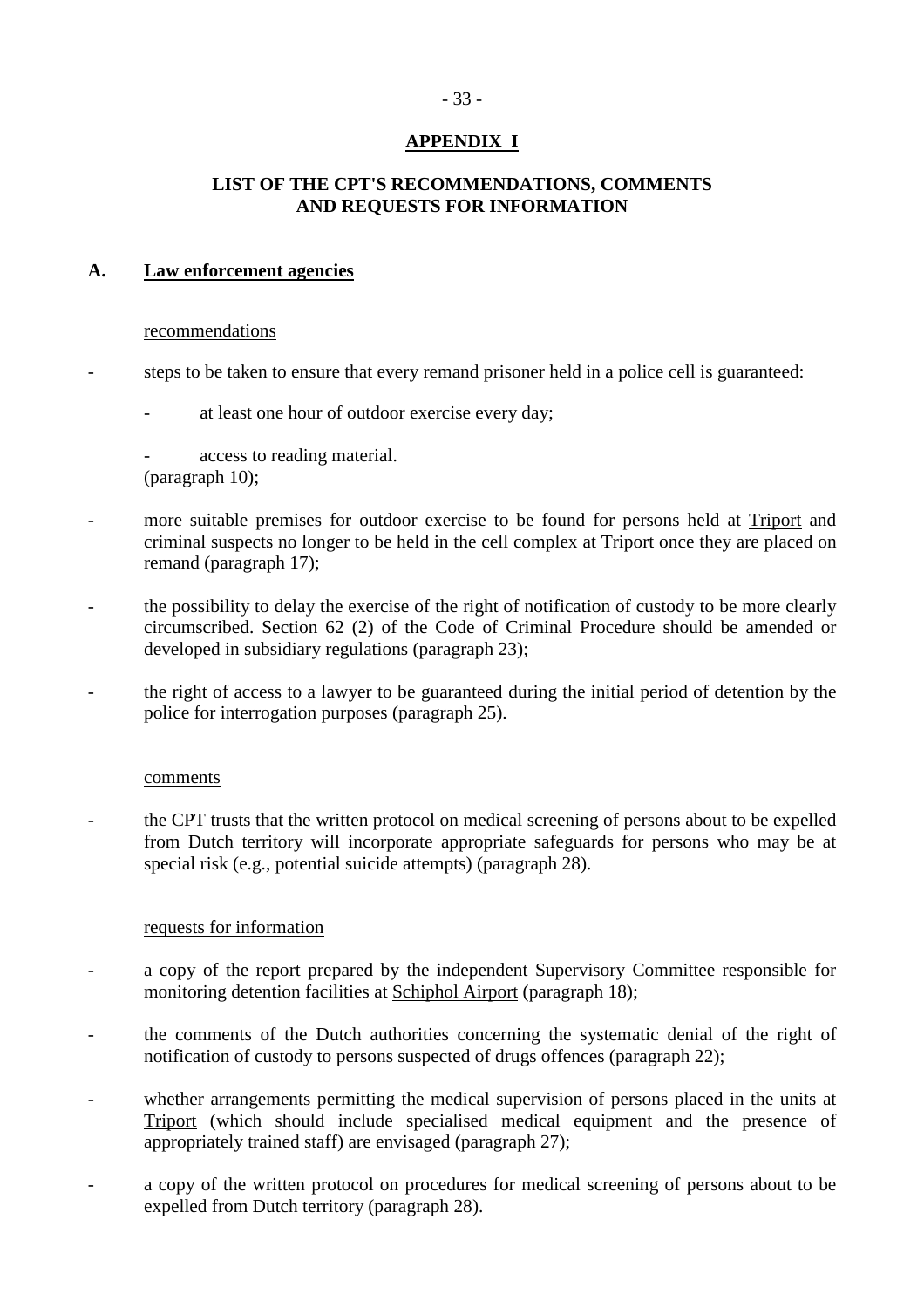### **B. Establishments under the authority of the Ministry of Justice**

### **Preliminary remarks**

#### comments

it is of crucial importance to maintain a positive work environment for high-quality, welltrained and motivated prison staff; this will facilitate better treatment of detainees (paragraph 29).

### **The "Extra Security Institution" at the Nieuw Vosseveld Prison Complex**

#### recommendations

- appropriate steps to be taken to ensure that it is physically possible for staff to enter rapidly any part of the EBI in order to deal with incidents of inter-prisoner violence (paragraph 36);
- the regulatory framework should be reviewed in order to ensure that it permits rapid staff intervention in cases involving inter-prisoner violence (paragraph 36);
- the Dutch authorities to make further efforts with a view to increasing out-of-cell time, allowing for more human contact, expanding the range of activities (work and education), and alleviating searching measures for prisoners held in the EBI. Less constrained contact should be encouraged with all staff (paragraph 39);
- the criteria for the prolongation of placement in the EBI to be defined more precisely (paragraph 41);
- a post of social worker should continue to be assigned to the EBI (paragraph 42);
- the manner in which medical care is delivered to inmates held in the EBI to be reviewed; more specifically, all medical examinations should be conducted out of the hearing and - unless the doctor concerned requests otherwise in a given case - out of the sight of prison officers (paragraph 43).

#### comments

a developed social service structure should be maintained throughout the prison system (paragraph 42).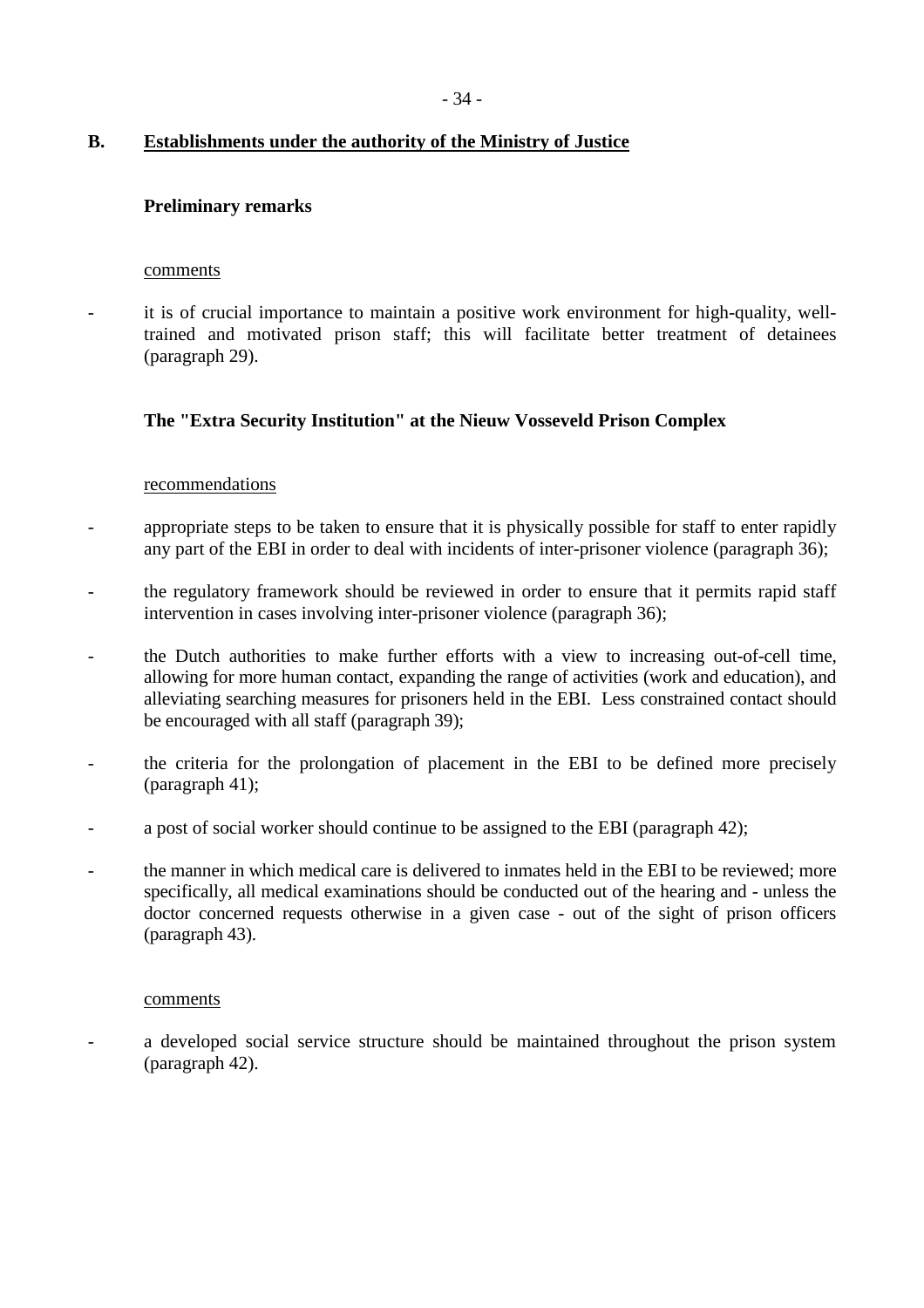#### requests for information

- the results of the "empirical examination of the possible effects of a maximum security regime on the mental conditions of prisoners", being conducted by the University of Nijmegen (paragraph 39);
- the views of the Dutch authorities on the statement, made in the preliminary study carried out by University of Nijmegen, to the effect that the lack of influence of detainees on the severity of the regime being applied to them constitutes a "contradiction in the policy" of the EBI (paragraph 39);
- confirmation that each prisoner has the benefit of legal representation at every stage of EBI placement procedures (paragraph 40).

#### **Other establishments**

#### recommendations

- the practice of obliging detainees to strip and walk naked through a corridor to the shower area to be abandoned at the Bloemendaal Special Detention Facility (paragraph 45);
- steps to be taken at Bloemendaal to ensure that all consultations with members of the establishment's health care team are conducted out of the hearing and - unless the health care professional concerned requests otherwise in a given case - out of the sight of custodial staff (paragraph 47).

#### comments

- the Dutch authorities are invited to make the necessary improvements as regards ventilation and furnishings in the cells at Bloemendaal (paragraph 45);
- the CPT would encourage further efforts at the Asylum Application Centre at Schiphol International Airport designed to facilitate asylum seekers' awareness of their rights and of procedures applicable to them (paragraph 51);
- medical care resources at the **Asylum Application Centre** would have to be reinforced if the centre were to operate closer to its official capacity (paragraph 52);
- the CPT trusts that the Dutch authorities are ensuring that staff working with asylum seekers are appropriately trained to identify potential torture victims/traumatised persons, so that appropriate treatment and conditions can be provided for them (paragraph 53).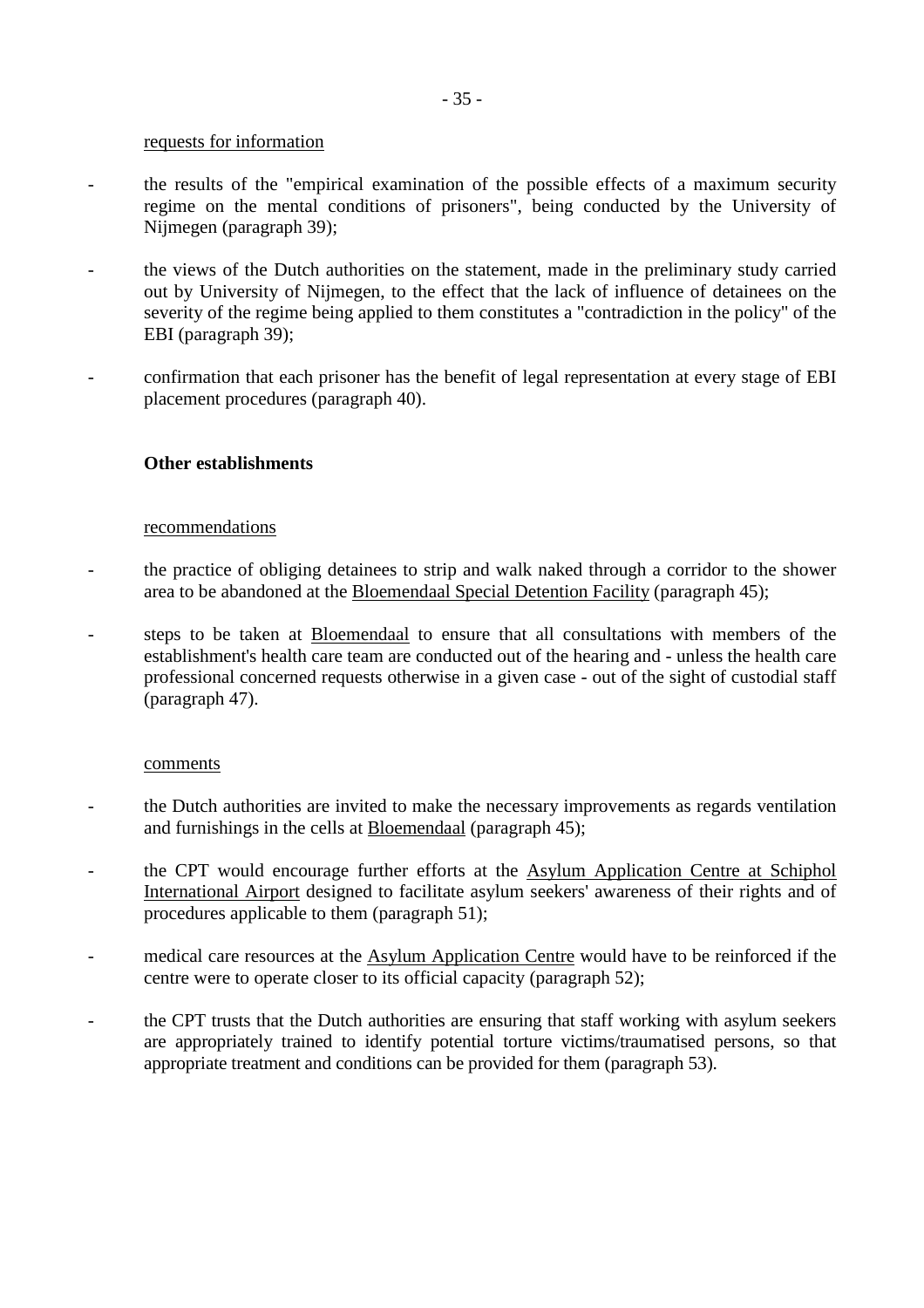#### requests for information

- the comments of the Dutch authorities as regards the denial of access to outdoor exercise to detainees at Bloemendaal until staff are convinced that they no longer have drugs in their system (paragraph 45);
- whether special training for staff at Bloemendaal is now being provided (paragraph 46);
- confirmation that written information on the facility's regulations as well as other reading material in a variety of languages is now available at Bloemendaal (paragraph 46);
- a copy of the written information provided to detainees at Bloemendaal (paragraph 46).

### **C. Nursing homes**

#### requests for information

- further information on difficulties as regards recruitment and retention of trained staff, and the related effects on the quality of care (paragraph 58);
- the formal legal basis for the resort to the measure of imposing a brief period of seclusion (paragraph 59).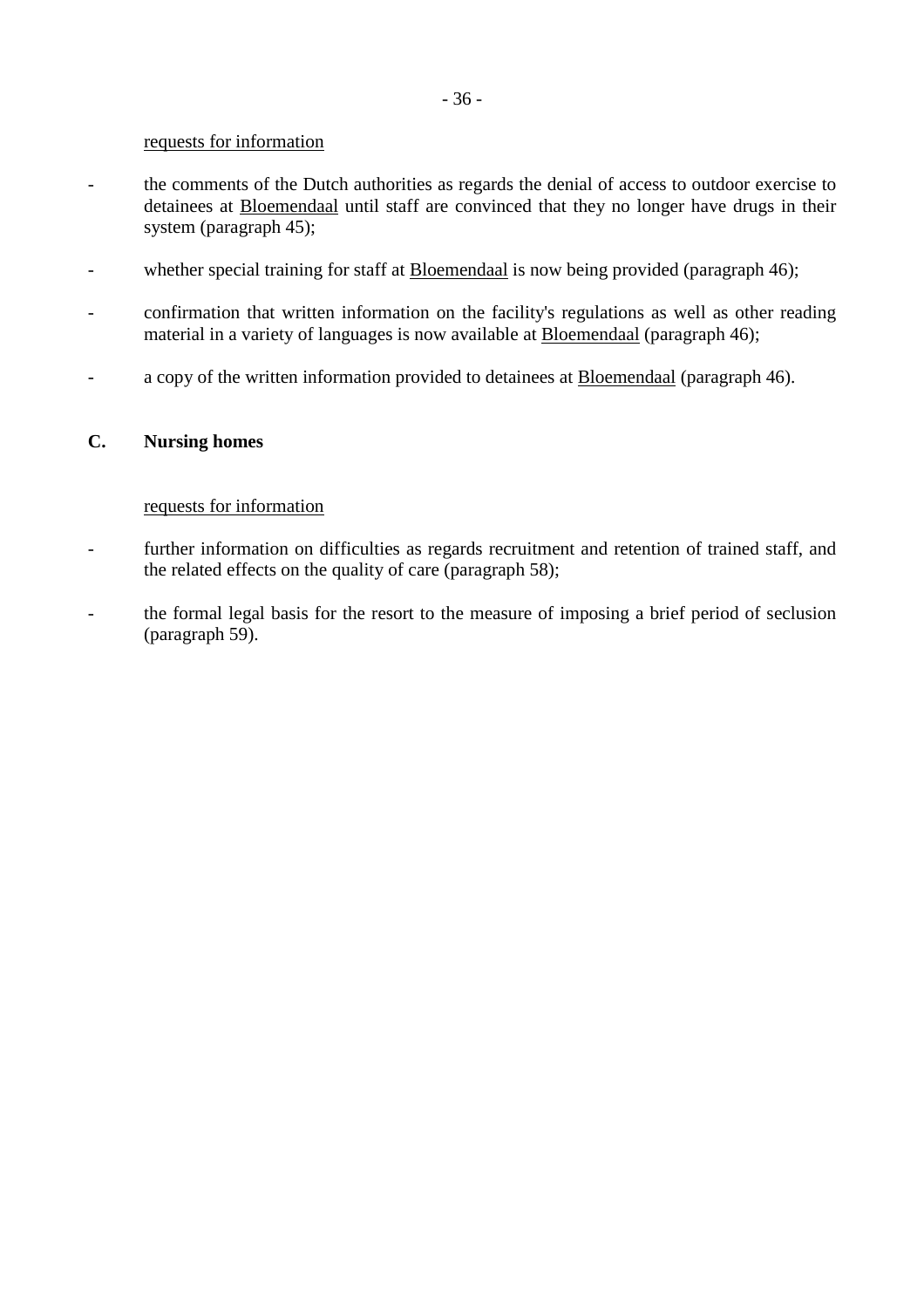## **APPENDIX II**

## **LIST OF THE NATIONAL AUTHORITIES AND OTHER PERSONS WITH WHICH THE CPT'S DELEGATION HELD CONSULTATIONS**

## **National authorities**

## **Ministry of Interior**

| <b>J.P. DIRKSE</b>                 | Director General of Constitutional Affairs and<br><b>Kingdom Relations Department</b>   |
|------------------------------------|-----------------------------------------------------------------------------------------|
| M.H.J.M. Van HEZIK                 | Deputy Head of Kingdom Relations Department                                             |
| L.M.C. ONGERING                    | <b>Police Director</b>                                                                  |
| A. OLTHOF                          | Head of the International Police Cooperation<br>Department, Police Directorate          |
| Han BLAUWHOF                       | Leader<br>Team<br>for<br>Custody<br>Care,<br>Amsterdam-Amstelland Regional Police Corps |
| <b>J.W. SCHUILING</b>              | <b>Director Kingdom Relations</b>                                                       |
| L. KNULST                          | Senior Policy Adviser                                                                   |
| R. P. MUIZER                       | Head of the Administrative and Legal Department                                         |
| <b>Ministry of Foreign Affairs</b> |                                                                                         |
| <b>Frank MAJOOR</b>                | <b>Secretary General</b>                                                                |
| Michiel van der ZEE                | Director of Economic Cooperation                                                        |
| Renee Jones BOS                    | Human Rights Ambassador                                                                 |
| Roeland BÖCKER                     | Agent of the Government of the Netherlands to<br>to the European Court of Human Rights  |
| <b>Irith KIST</b>                  | Policy Officer                                                                          |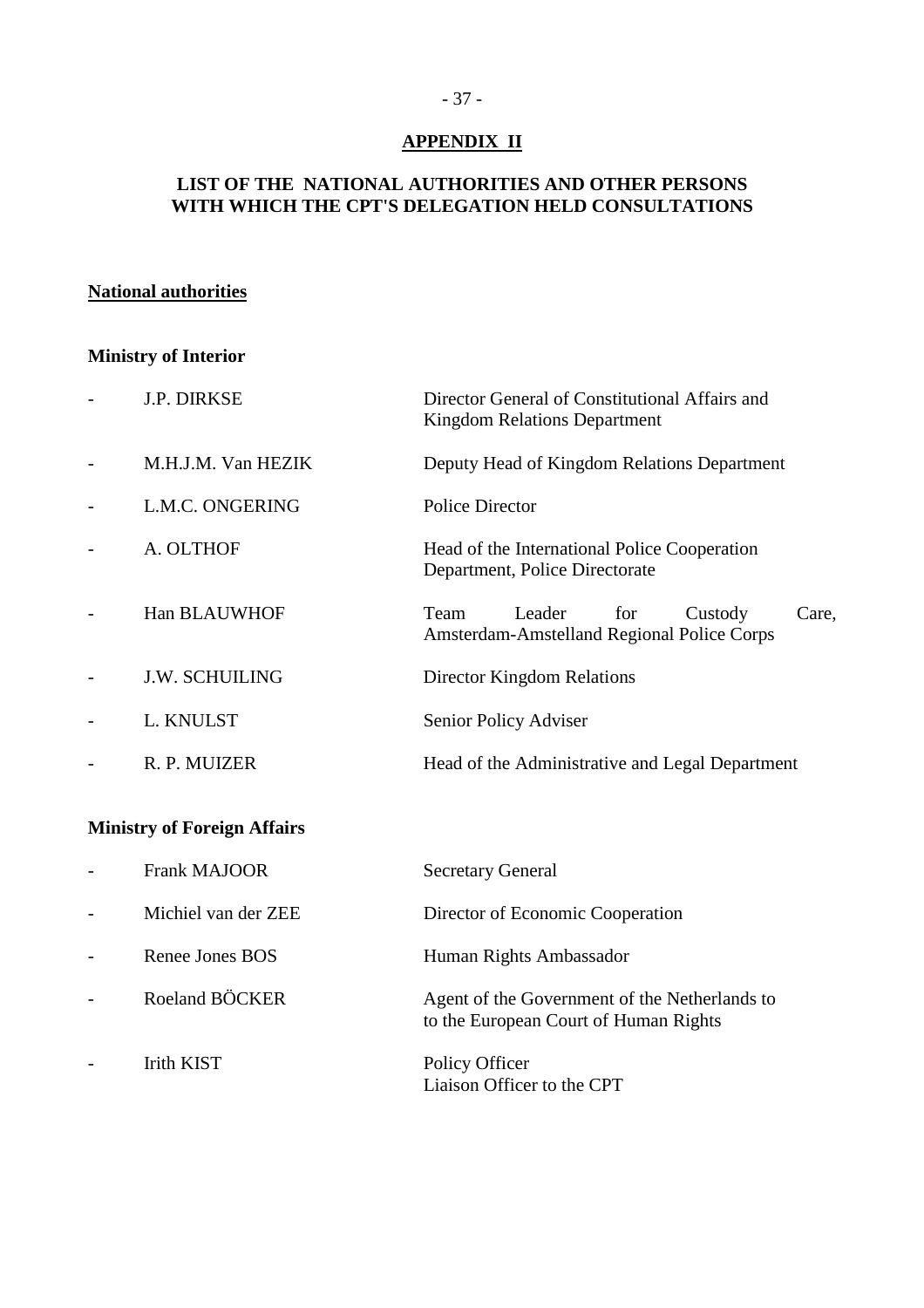**Ministry of Defence** 

| S.B. YBEMA         | Director of Legal Affairs                                          |
|--------------------|--------------------------------------------------------------------|
| <b>J.J. BUIRMA</b> | Public Administration, Criminal and Disciplinary<br>Law Department |
| Th. J.W. SNEEK     | Acting Head, Department of International and<br>Legal Policy       |
| Patricia COOMANS   | Policy Adviser                                                     |

# **Royal Netherlands Military Police**

| $\sim$ 100 $\mu$  | R. VERBOOM     | Brigadier-General, Royal Maréchaussée |
|-------------------|----------------|---------------------------------------|
| $\sim$ 100 $\sim$ | M. N. van PELT |                                       |

## **Ministry of Justice**

| A.H. KORTHALS                 | Minister                                                                                 |
|-------------------------------|------------------------------------------------------------------------------------------|
| H.W.M. SCHOOF                 | Managing Director, Immigration and<br><b>Naturalisation Service</b>                      |
| <b>E.J. MULOCK HOUWER</b>     | Director General, Prevention, Youth and<br><b>Sanctions</b>                              |
| <b>Jacob STRUYKER BOUDIER</b> | Legal Adviser, Directorate of Legislation                                                |
| E. RIKS                       | Senior Policy Adviser, Directorate of Aliens<br>Policy                                   |
| <b>Rein PETERS</b>            | Chief Advocate General,<br>Office of the Public Prosecutor in s'Hertogenbosch            |
| I. DOUDE van TROOSTWIJK       | Policy Officer, Immigration Policy Department                                            |
| L. LING KET ON                | Senior Legal Adviser, Directorate of Legislation                                         |
| M. de GROOT                   | Senior Adviser, Directorate of Legislations                                              |
| J. F. ABMA                    | Senior Policy Adviser, Directorate of International<br>Criminal Affairs and Drugs Policy |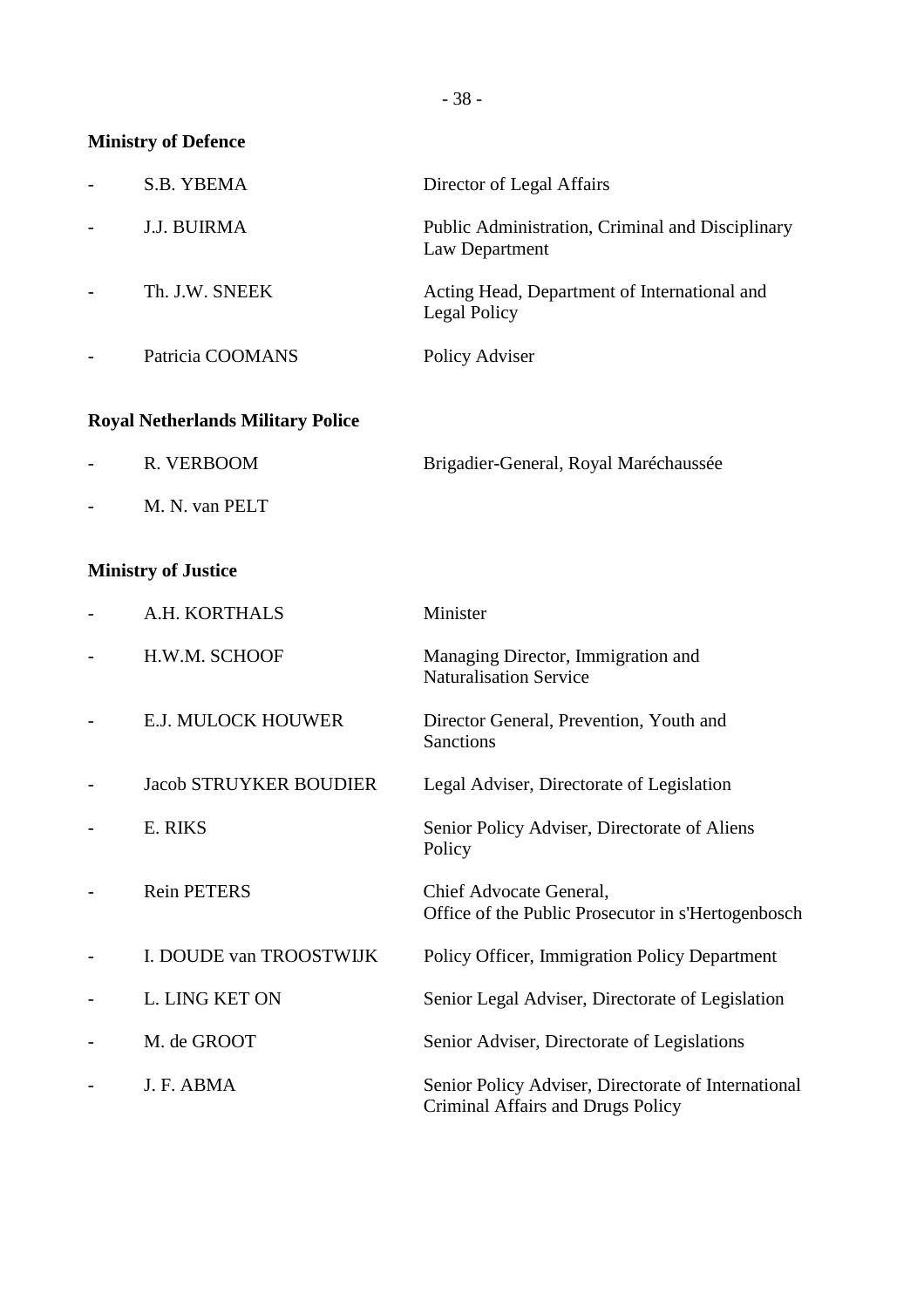## **National Agency of Correctional Institutions**

| P.F.M. JÄGERS            | <b>General Director</b>                                                       |
|--------------------------|-------------------------------------------------------------------------------|
| P.J.M. van der SANDE     | <b>Sector Director of Prison Service</b>                                      |
| <b>J.J. MARTINI</b>      | <b>Sector Director of Custodial Clinics</b>                                   |
| R.E. BEEK                | Director, Staff Policy Implementation                                         |
| HT.A. VREDENDAAL         | Project Manager, Long-term Policy Sector<br>(Juvenile Institutions)           |
| <b>J.J.L.M. VERHAGEN</b> | Manager, Department for Information Analysis and<br>Documentation             |
| R.W.M. Van der ZON       | Manager, Legal Department                                                     |
| A.J.G. DAANS             | Portfolio Manager, Regimes Development and<br>Programs for Social Integration |

## **Ministry of Health, Welfare and Sports**

| Ir. A. P. M. BERSEE | Director, Mental Health and Addiction Policy<br>Department                     |
|---------------------|--------------------------------------------------------------------------------|
| E.M. BALLERING      | Senior Policy Adviser, Mental Health and<br><b>Addiction Policy Department</b> |
| P.J.M. HARTOG       | International Affairs                                                          |
| <b>J.M. SCHUITE</b> | Department of Residential and Domiciliary<br>Care and Seniors' Policy          |
| E. GORTER           | Policy on the Disabled Department                                              |
|                     |                                                                                |

## **Office of the Ombudsman**

| $\overline{\phantom{0}}$ | Roel FERNHOUT  | National Ombudsman |
|--------------------------|----------------|--------------------|
|                          | Stephan SJOUKE | Senior Adviser     |

## **Non-governmental organisations**

Dutch Section of the International Commission of Jurists (NJCM)

Dutch Refugee Council

Client & Raad

Amsterdam Regional Platform (APCP) / Federation of Patients and Consumers Organisations in the Netherlands (NP/CF)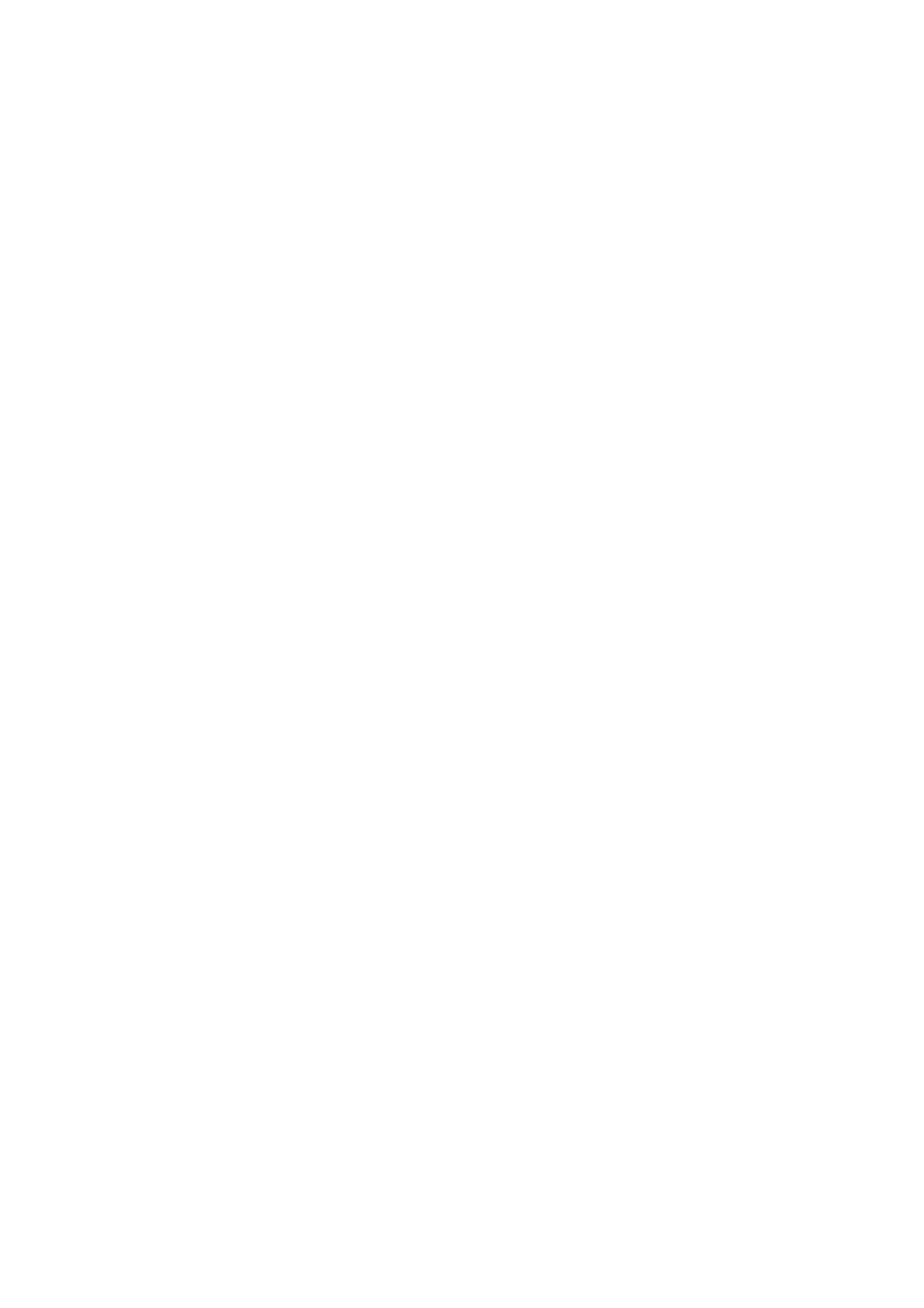**PART 2 : VISIT TO THE NETHERLANDS ANTILLES**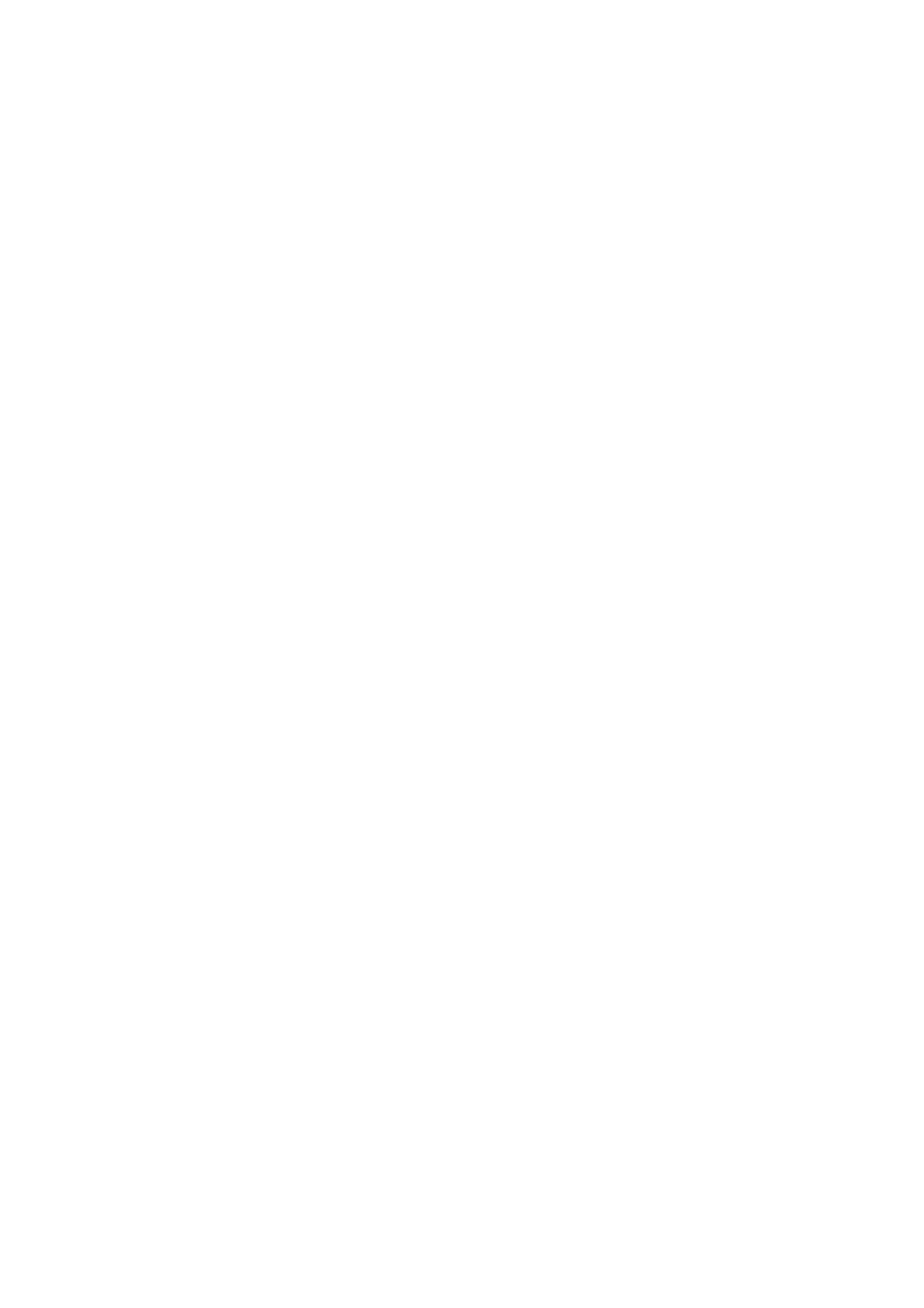## **CONTENTS**

| I.             |    |                                                                                         |  |
|----------------|----|-----------------------------------------------------------------------------------------|--|
| A.             |    |                                                                                         |  |
| <b>B.</b>      |    |                                                                                         |  |
| $\mathbf{C}$ . |    |                                                                                         |  |
| D.             |    | Cooperation between the CPT and the Netherlands Antilles authorities46                  |  |
| Е.             |    | Immediate observation under Article 8, paragraph 5, of the Convention 46                |  |
| II.            |    |                                                                                         |  |
| A.             |    |                                                                                         |  |
|                | 1. |                                                                                         |  |
|                | 2. |                                                                                         |  |
|                | 3. |                                                                                         |  |
| <b>B.</b>      |    |                                                                                         |  |
|                | 1. |                                                                                         |  |
|                | 2. |                                                                                         |  |
|                | 3. |                                                                                         |  |
|                | 4. |                                                                                         |  |
|                | 5. |                                                                                         |  |
|                | 6. |                                                                                         |  |
|                | 7. |                                                                                         |  |
|                | 8. |                                                                                         |  |
|                |    | <b>APPENDIX I:</b><br>LIST OF THE CPT'S RECOMMENDATIONS, COMMENTS AND REQUESTS FOR      |  |
|                |    | <b>APPENDIX II:</b><br>I IST OF THE AITTHODITIES AND OTHED DEDSONS WITH WHICH THE CDT'S |  |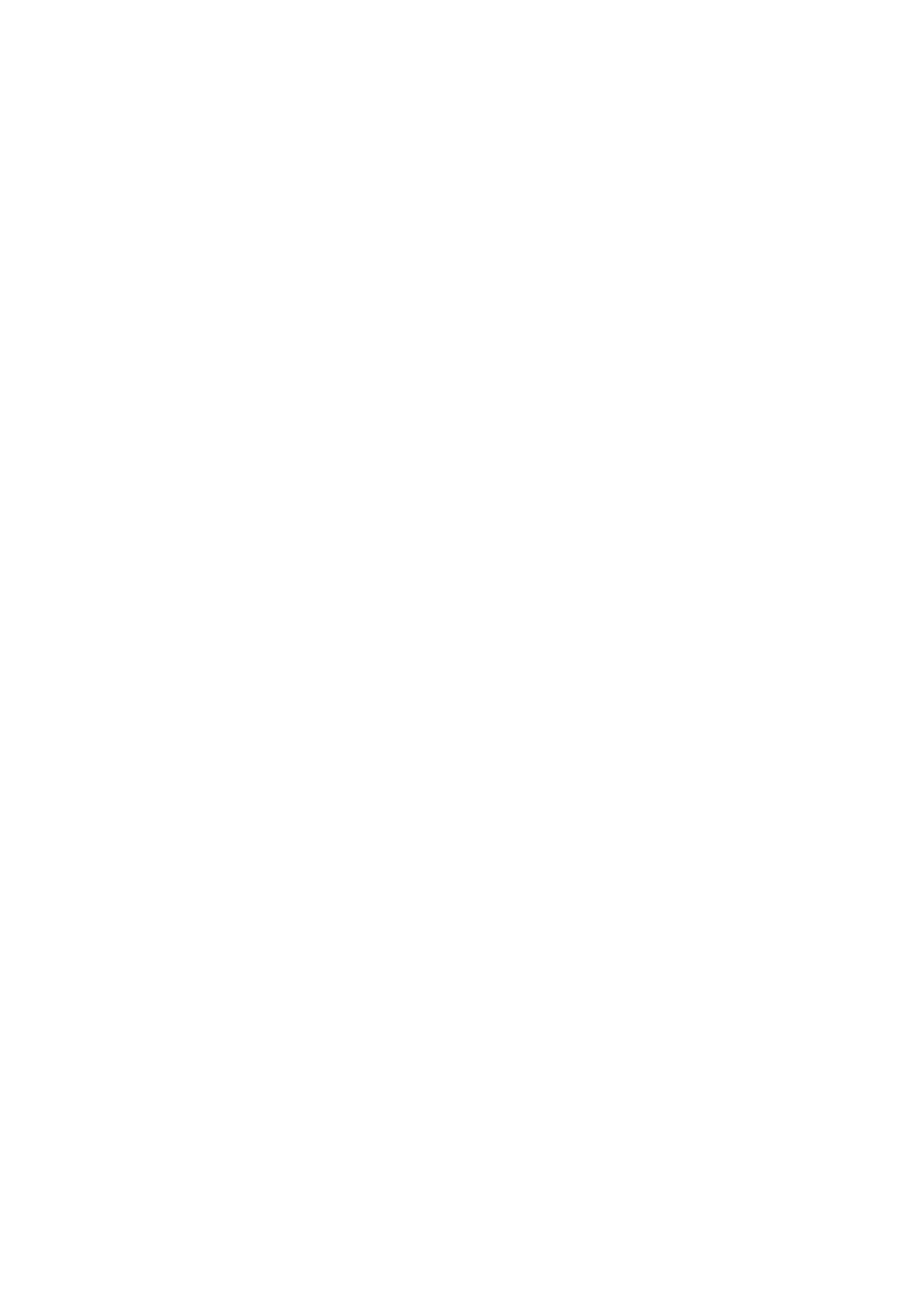## <span id="page-44-0"></span>**I. INTRODUCTION**

## **A. Dates of the visit and composition of the delegation**

1. In pursuance of Article 7 of the European Convention for the Prevention of Torture and Inhuman or Degrading Treatment or Punishment (hereinafter referred to as "the Convention"), a delegation of the CPT carried out a visit to the Netherlands Antilles from 17 to 24 February 2002. The visit formed part of the CPT's third periodic visit to the Kingdom of the Netherlands.

2. The visit was carried out by the following members of the CPT:

- Petros MICHAELIDES (Head of the delegation)
- Ole Vedel RASMUSSEN
- Rudolf SCHMUCK.

They were assisted by:

- James McMANUS, Chairman of the Parole Board for Scotland (expert)
- Stanley BRAAFHEID (interpreter)
- Judith GORSIRA (interpreter)

and were accompanied by Fabrice KELLENS, Head of Unit in the CPT's Secretariat.

## **B. Context of the visit**

3. The visit, which was the CPT's fourth<sup>1</sup> to the Netherlands Antilles, focused on two prison establishments: Bon Futuro Prison (formerly Koraal Specht) in Curaçao, where the CPT followed up the implementation of its recommendations after the January 1999 visit, and Pointe Blanche Prison in Sint-Maarten, an establishment visited for the first time. The delegation also visited the Police Detention Unit at Bon Futuro Prison and Philipsburg Central Police Station in Sint-Maarten.

 The visit to Bon Futuro Prison took place at the very moment the last representatives of Wackenhut Corrections Corporation were leaving the prison. This American based company has been leading the vast construction/renovation programme at Bon Futuro Prison, as well as holding senior management and training functions in the establishment.

 $\frac{1}{1}$ 

The previous visits to the Netherlands Antilles were organised in June 1994, December 1997 and January 1999. The CPT's reports on these visits and the Government's responses have been published (cf. CPT/Inf (96) 1, CPT/Inf (98) 17 and CPT/Inf (2000) 9 and 10).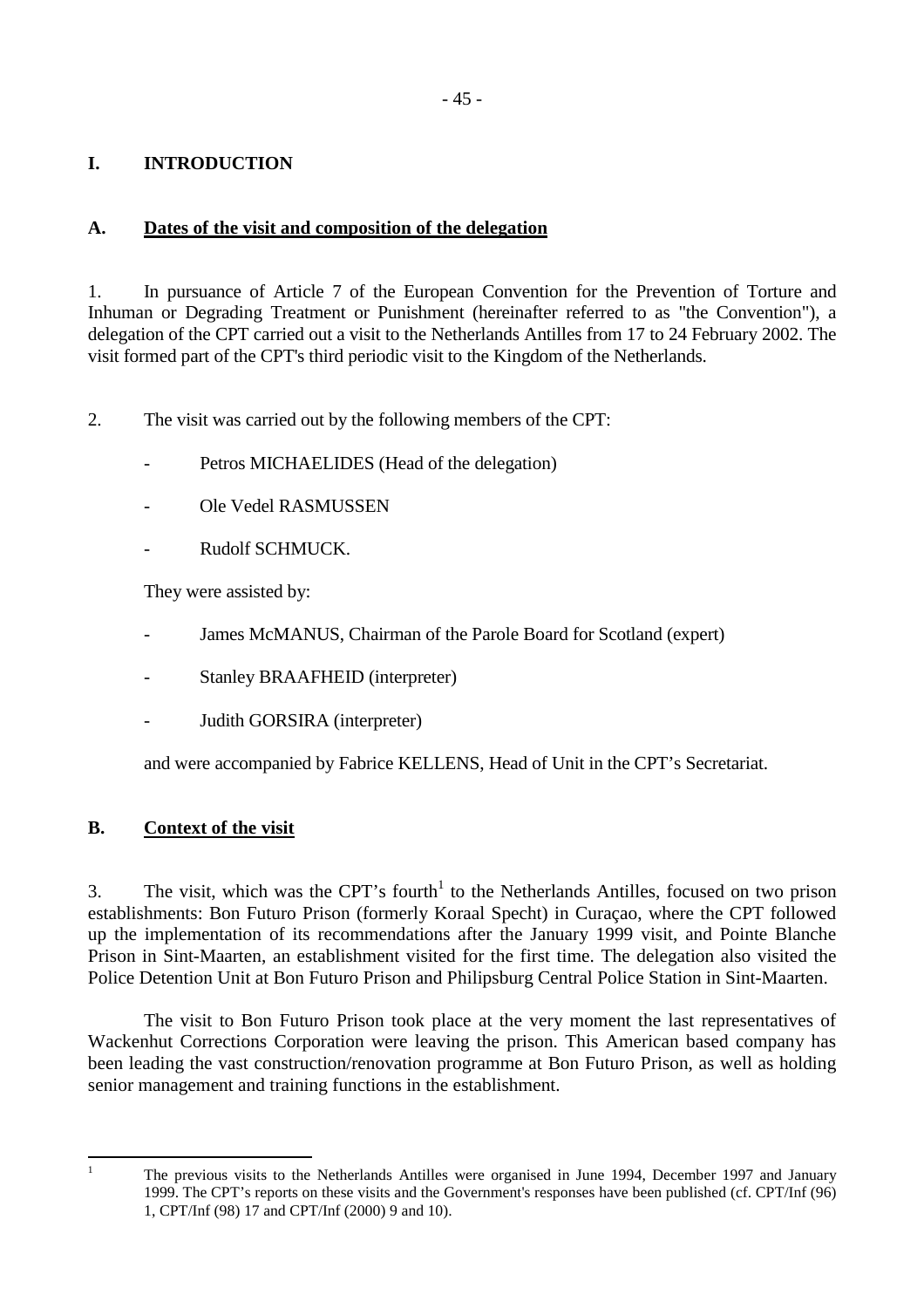### <span id="page-45-0"></span>**C. Consultations held by the delegation**

4. In the course of the visit, the delegation met Miguel POURIER, Prime Minister, Rutsel MARTHA, Minister of Justice, Marcel GUMBS, State Secretary for Justice, Alvin DAAL, Director at the Department of Justice, Alba MARTIJN, Office of the Monitor, and Ben SWAGERMAN, Acting Attorney-General of the Netherlands Antilles. A subsequent meeting was organised on 26 February 2002, with Minister MARTHA and State Secretary GUMBS.

The delegation also held meetings with the local authorities in charge of the establishments visited. A list of the authorities and non-governmental organisations with which the delegation held consultations is set out in Appendix I.

### **D. Cooperation between the CPT and the Netherlands Antilles authorities**

5. The cooperation received by the delegation before, during and after the visit was excellent, in full compliance with Article 3 of the Convention. In particular, the delegation received prompt access to the Police Detention Unit at Bon Futuro Prison and to Philipsburg Central Police Station, two places of deprivation of liberty not notified in advance of the CPT's intention to carry out a visit. In this context, the Committee would like to highlight the excellent preparatory work performed by Louise DE BODE-OLTON, liaison officer to the CPT for the Netherlands Antilles.

 At local level, the delegation met with a very good reception and obtained the assistance it required from management and staff at all establishments visited.

The CPT is grateful to the Netherlands Antilles authorities for this level of cooperation.

### **E. Immediate observation under Article 8, paragraph 5, of the Convention**

6. Before its departure from The Hague on 26 February 2002, the CPT's delegation had a final meeting at the Royal Ministry of Foreign Affairs of the Kingdom of the Netherlands with the participation of representatives of the Netherlands Antilles authorities, in order to acquaint them with the main facts found during the visit. On this occasion, the delegation made an immediate observation, in pursuance of Article 8, paragraph 5, of the Convention, concerning the situation observed at Philipsburg Central Police Station. Detainees were being held there for weeks, sometimes for months, in cramped and unhygienic conditions, with only exceptional access to outdoor exercise. Furthermore, they were deprived of mattresses, blankets or sheets. In summary, their conditions could only be described as inhuman and degrading.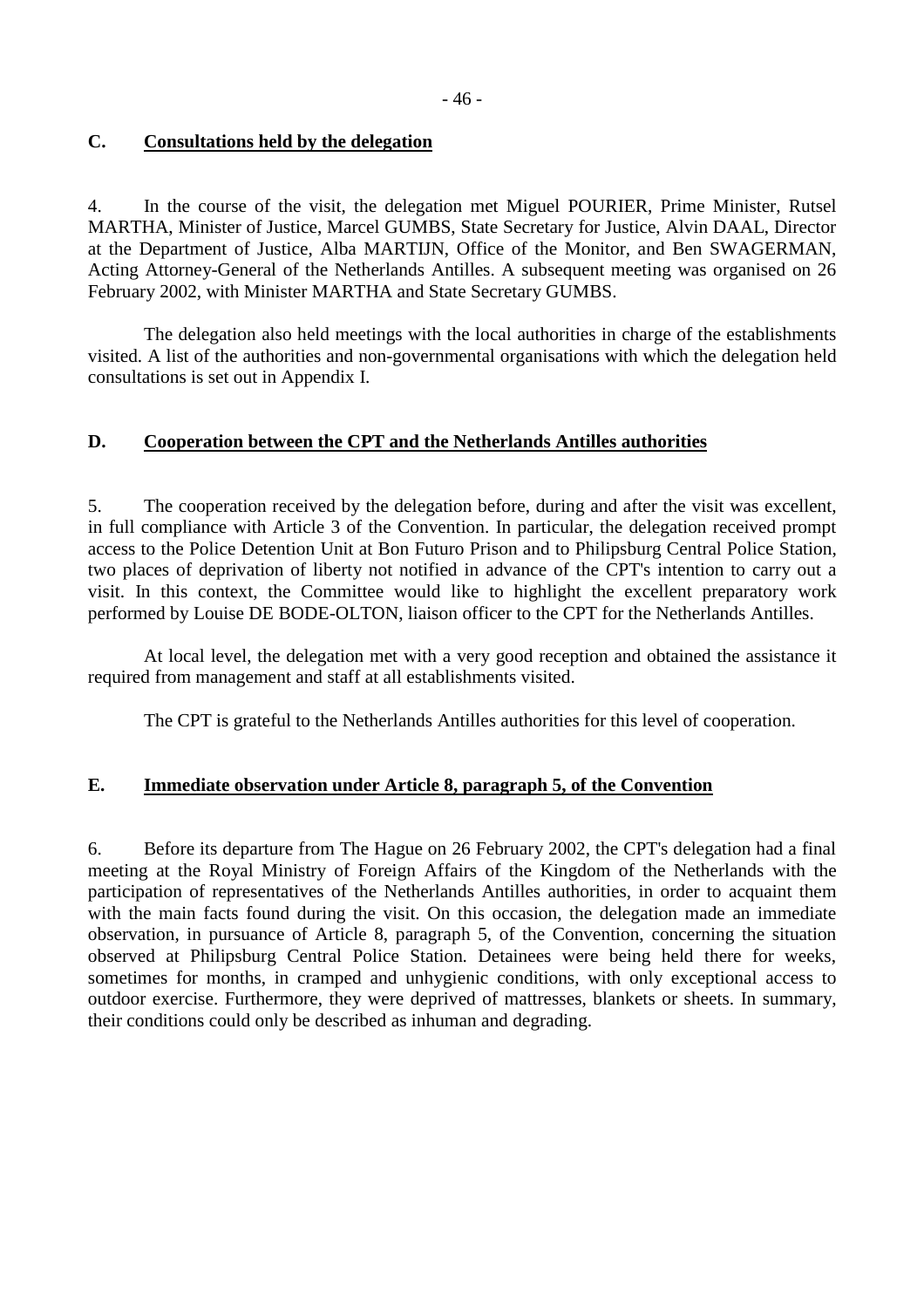The delegation requested the authorities to take urgent steps to:

- reduce the maximum occupancy rate to two detainees per cell;
- ensure that all detainees are provided with mattresses and appropriate bed coverings at night;
- ensure that all detainees held for an extended period (that is to say, more than 24 hours) are allowed one hour of outside exercise per day;
- ensure that remand prisoners placed in the police station are given a medical examination. This should also be the case for persons detained for prolonged periods under the Aliens Legislation.

The above-mentioned immediate observation was subsequently confirmed in a letter of 18 March 2002 from the President of the CPT. The CPT requested the Netherlands Antilles authorities to submit, within three months, a report on the action taken in response.

7. By letter of 11 July 2002, the Netherlands Antilles authorities informed the CPT of the measures taken<sup>2</sup>. Those measures will be considered in detail later in this report. The CPT wishes to emphasise already at this point the constructive spirit in which the authorities took note of and reacted to its delegation's observations.

 $\frac{1}{2}$ 

In the same letter, the Netherlands Antilles authorities informed the CPT of measures taken concerning Bon Futuro and Pointe Blanche Prisons. It has not been possible to consider this information in the context of the present report, which was adopted on 3 July 2002. However, the information will be taken into account during the CPT's ongoing dialogue with the Netherlands Antilles authorities.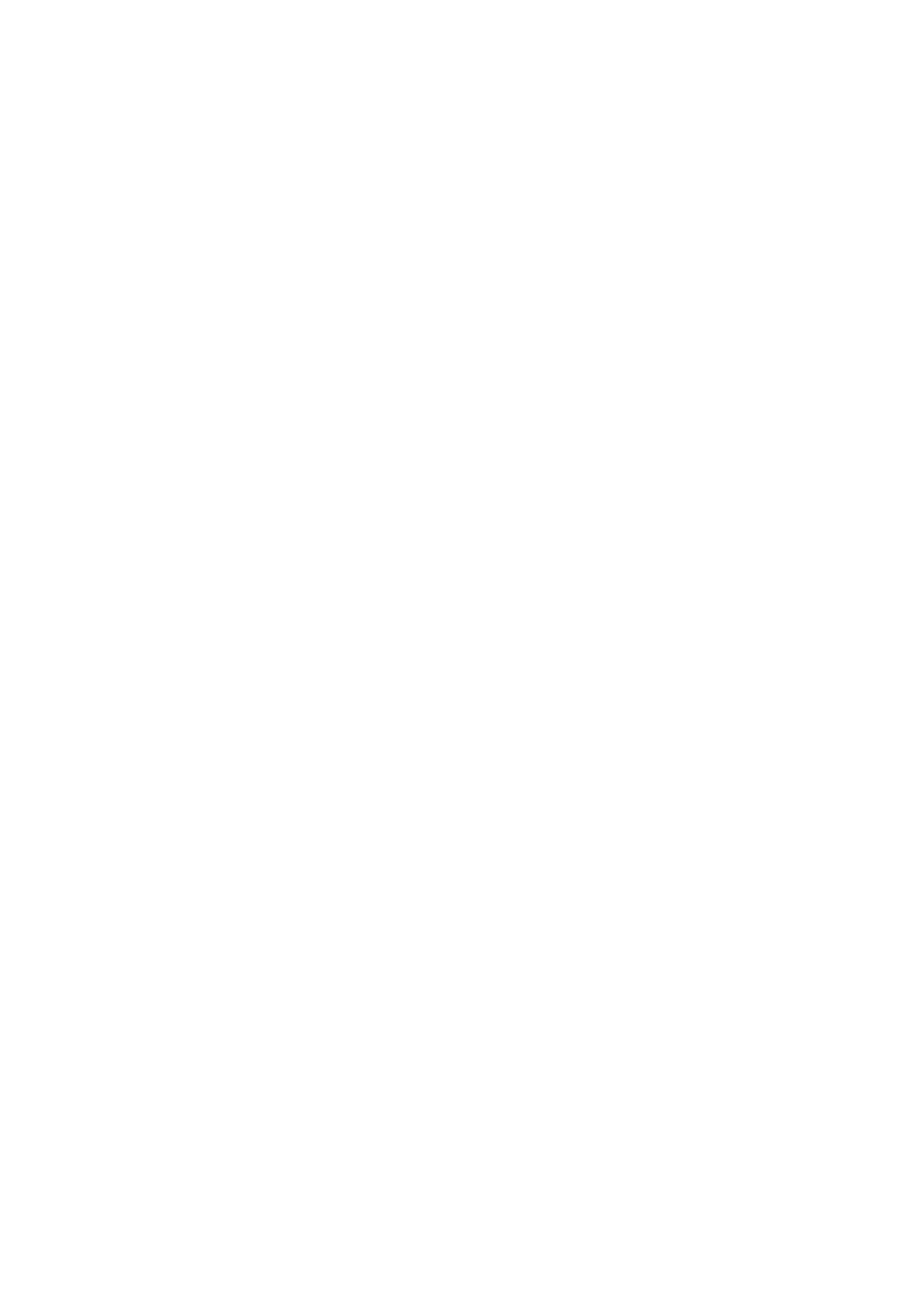## <span id="page-48-0"></span>**II. FACTS FOUND DURING THE VISIT AND ACTION PROPOSED**

## **A. Police establishments**

## **1. Ill-treatment**

8. As already indicated, the CPT visited two important police detention facilities, Philipsburg Central Police Station in Sint-Maarten and the Police Detention Unit at Bon Futuro Prison. It should be emphasised at the outset that no allegations of any forms of physical ill-treatment of detainees by police custodial staff working in these two establishments were received. It should also be noted that relations between staff and inmates at Bon Futuro Police Detention Unit appeared to be quite relaxed. The situation was less favourable at Philipsburg Central Police Station, where relations between staff and inmates were kept to a strict minimum.

9. The delegation did receive a certain number of allegations of intimidation and rough treatment by police officers at the time of the arrest and/or questioning. In this connection, **the CPT reiterates its recommendation that senior police officers remind their subordinates at regular intervals that ill-treatment is not acceptable and will be the subject of severe sanctions.** 

10. **The CPT would also like to receive for the years 2001-2002:** 

- **the number of complaints lodged of ill-treatment by police officers and the number of criminal/disciplinary proceedings initiated as a result of those complaints;**
- an account of criminal/disciplinary sanctions imposed following complaints of ill**treatment.** 
	- **2. Philipsburg Central Police Station**

11. Philipsburg Central Police Station is situated in the eastern part of the city, close to Pointe Blanche Prison. The police station, built some ten years ago, had two different sets of cells: 15 cells, situated on the first floor of the building, were used to accommodate criminal suspects and illegal aliens for prolonged periods of time<sup>3</sup>; two holding cells, situated on the ground floor, were in principle used for short term detention.

On the evening of the visit,  $42$  persons<sup>4</sup> (40 men and 2 women) were held in the first-floor cell complex. Half of the detainees had been there for weeks, in pursuance of the Aliens Law (i.e. waiting for deportation), while the other half was detained on remand (waiting for a transfer to Pointe Blanche Prison). In addition, two prisoners had been held at the station at their own request, for safety reasons, since respectively 5 June and 4 September 2001.

<sup>&</sup>lt;sup>2</sup><br>3 Under the current provisions of the Code of Criminal Procedure, criminal suspects can be held in police detention facilities for up to 18 days; as concerns illegal aliens, the delegation was informed that there is no  $\frac{1}{4}$  legal limit.

Up to 55 detainees had been held in the cell complex in the days before the CPT's visit, the minimum being 34.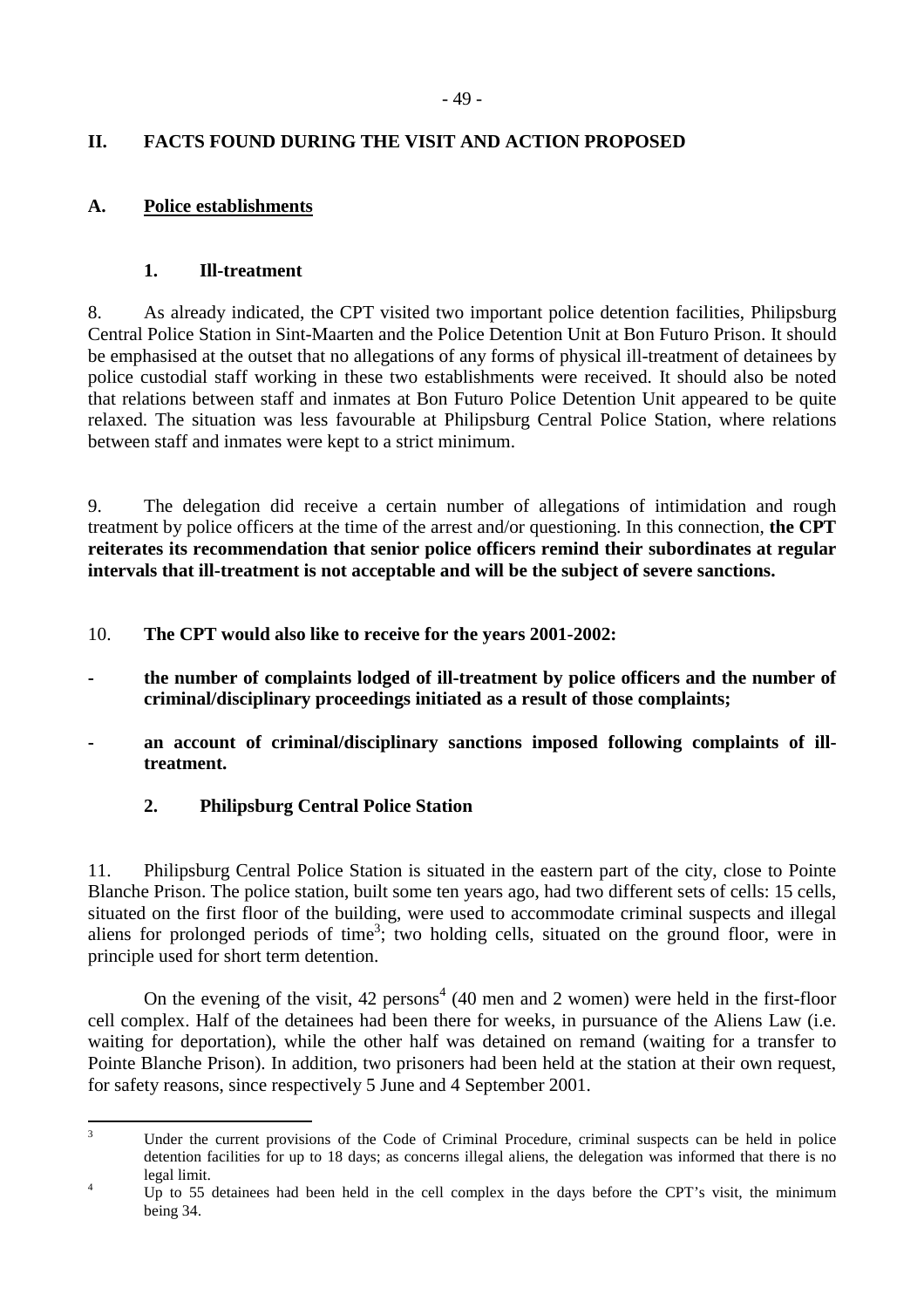12. Each cell measured some 10  $m<sup>2</sup>$  and, in principle, was designed for single occupancy. Despite this, up to four detainees were being accommodated per cell. The cells were equipped with a concrete platform and a semi-partitioned lavatory and shower. However, many sanitary annexes were in an advanced state of dilapidation; toilet-flush and water supply for the showers did not work properly and buckets had to be used. Moreover, none of the cells was equipped with mattresses or bedding or any piece of furniture, and detainees had to sleep on the concrete platform or on the floor, using some clothes to protect them from the cold at night. Further, the cells had no access to natural light and artificial light was weak. Ventilation in the cell complex was also poor; a fetid smell emanating from the toilets permeated the whole detention area. In addition, the cells were filthy and full of rubbish; as a consequence, small rodents were said to be found in the cell complex at night.

The cells were not equipped with call bells and staff were not continuously present within the cell complex. This being said, a police officer entered the cell area at least every hour (a fact registered in the log book).

13. No activities whatsoever were offered to the detainees on remand or the illegal aliens. Access to the existing semi-outdoor exercise yard (70 m²) was only granted when the cleaning team was working once a week in the cell area.

14. The two holding cells on the ground floor measured each some 0,65 m². They were said to be used for very short periods of time (i.e. a few hours). However, observations made by the delegation on the spot made clear that, on occasion, they had been used to accommodate detainees for longer periods, in particular when co-accused were detained in the police station. In the CPT's opinion, cells measuring as little as 0,65m² are inappropriate for any form of detention, regardless of its duration; **it recommends that the cells be taken out of service as areas for accomodating detained persons**.

15. At the end of its visit to Philipsburg Central Police Station, the delegation discovered a person held, allegedly since the day before, in a so-called interrogation room ("verhoorkamer"  $N^{\circ}$  2.23). The room measured some 8 m<sup>2</sup> and was totally bare and dark. The reason for the person's presence was somewhat unclear (for certain members of staff, he was a suspected "body-packer"; for others, he suffered from a transmissible disease). In any event, the delegation made clear to the Police Commissioner that, in its present state, the room in question was totally unsuitable for holding a person, for whatever reason; **the CPT would like to be informed of the action taken by the Commissioner concerning this matter.**

16. No medical screening was organised on admission in the cell complex, but a local doctor was said to be on twenty-four hour call in case of need. Detainees complained about long delays before requests to see a doctor were met; a few of them alleged that their request to see a doctor had not been met at all.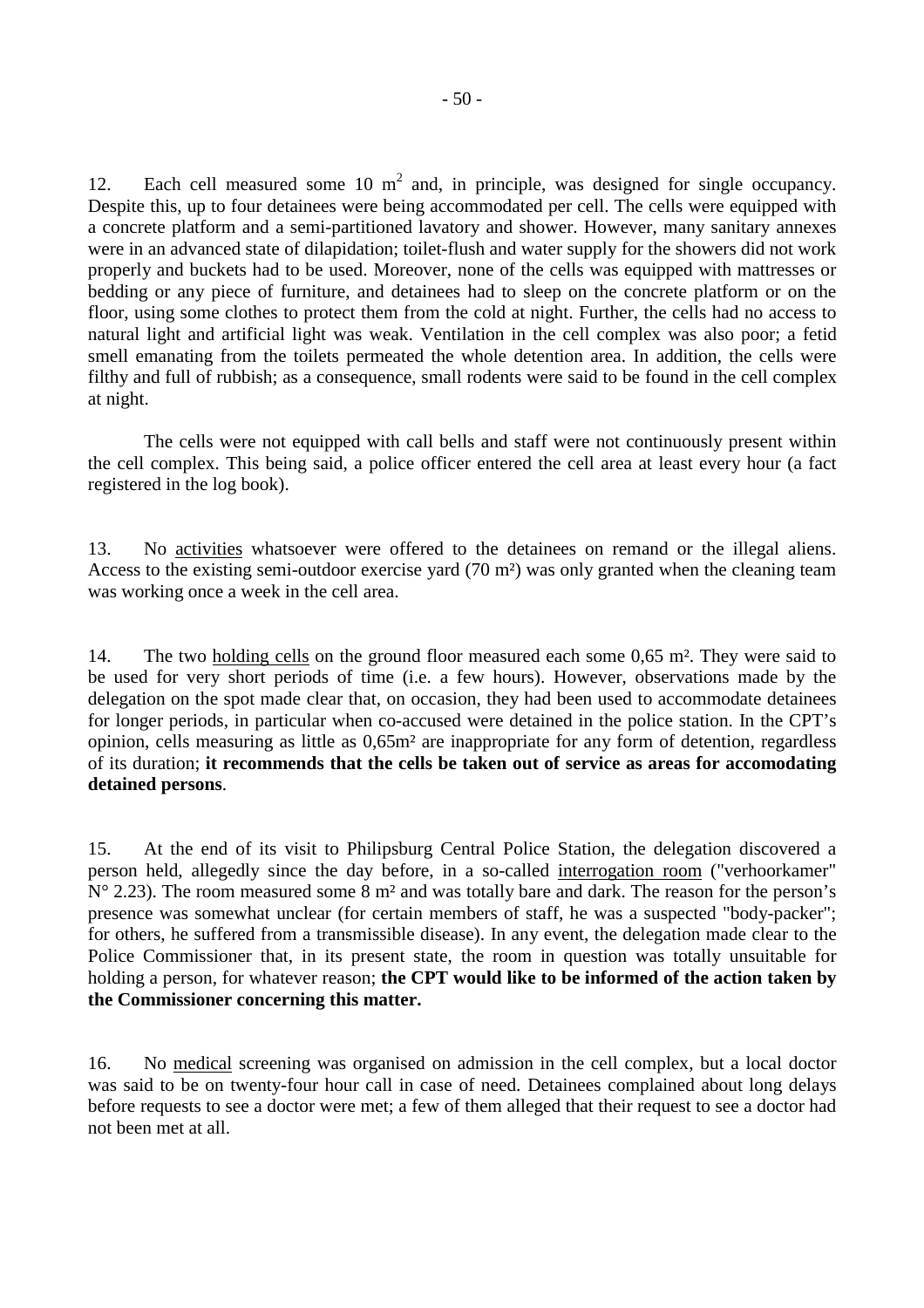17. In the light of the above, the delegation made an immediate observation, in pursuance of Article 8, paragraph 5, of the Convention (cf. paragraph 6), requesting the Netherlands Antilles authorities to take urgent steps to:

- reduce the maximum occupancy rate in the cell complex to two detainees per cell;
- ensure that all detainees are provided with mattresses and appropriate bed coverings at night;
- ensure that all detainees held for an extended period (that is to say, more than 24 hours) are allowed one hour outside exercise per day;
- ensure that remand prisoners placed in the police station are given a medical examination. This should also be the case for persons detained for prolonged periods under the Aliens Legislation.

18. In their letter of 11 July 2002, in response to the immediate observation, the Netherlands Antilles authorities informed the Committee that the renovation activities planned for Philipsburg Central Police Station and scheduled to last approximately eight weeks were taking place and that police detainees were in the meantime being held in Pointe Blanche Prison. Furthermore, they indicated that measures would be taken after the renovation of the cell complex to comply with the above recommendations.

19. Reference has already been made to the fact that persons could be - and frequently were held in the cell complex for up to 18 days (cf. paragraph 11) or even more. Prolonged periods of detention of criminal suspects on police premises may lead to high-risk situations. Consequently, in the interests of the prevention of ill-treatment, persons remanded in custody by a judge should be placed, as a general rule, in an establishment administered by the prison authorities and staffed by prison officers.

Given the overcrowding observed at Pointe Blanche Prison (cf. paragraph 38), the CPT would not wish for the time being to call into question the present arrangement, all the more so as material improvements are being made to Philipsburg Central Police Station cell complex (cf. paragraph 18). Nevertheless, having regard to the length of time during which one could be detained, **the CPT recommends that the authorities of the Netherlands Antilles explore the possibility of offering additional forms of activities (e.g. reading matter, radio/television) to persons held in the cell complex for a prolonged period.** 

20. At the end of its visit, the delegation met Mr Derrick E. Holiday, the Police Chief Commissioner for Sint-Maarten, Saba and Sint-Eustatius, who informed the delegation that, in 2000, he had introduced a request for the renovation and extension of the cell complex and that his request had been very recently examined and approved by the Council of Ministers. The CPT welcomes the plans concerning the renovation and extension of the cell complex and the steps now being taken to implement them. **The CPT would like to receive confirmation that the renovation of the cell complex has been completed.**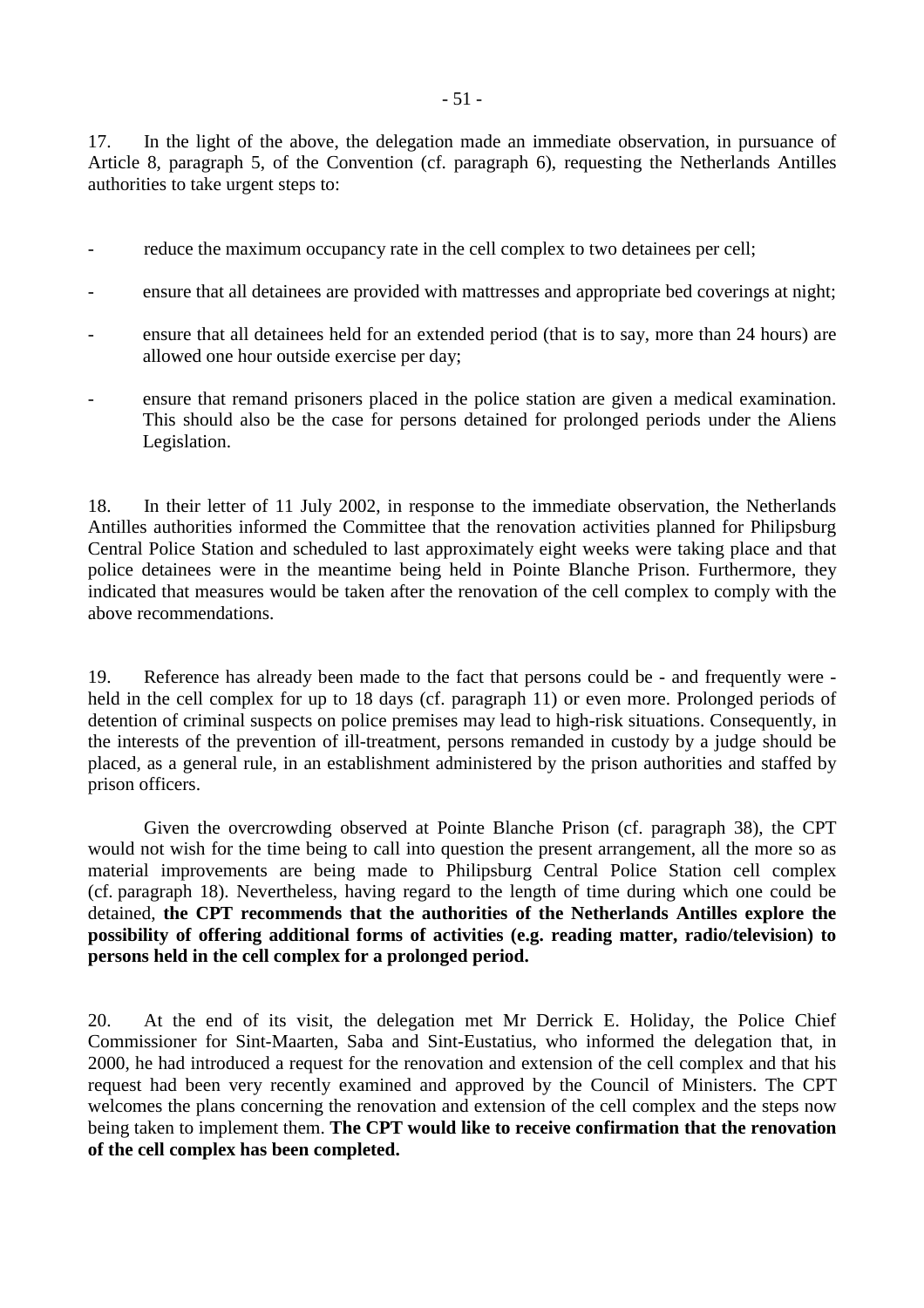### <span id="page-51-0"></span>**3. The Police Detention Unit at Bon Futuro Prison**

21. The Police Detention Unit at Bon Futuro Prison entered into service on 2 February 2002, after Rio Canario Police Detention Facility was taken out of service<sup>5</sup>. Consequently, all persons deprived of their liberty by the police in Curaçao and required to spend the night in custody were systematically brought to this new Unit. The Unit was located in the former women's section of the Prison (cf. CPT/Inf (96) 1, paragraph 77).

The Unit was run totally separately from Bon Futuro Prison, with two exceptions: it benefited from the services of the prison's kitchen and medical service.

22. The Unit comprised 15 cells, offering an official capacity of 50 places. At the time of the visit, it accommodated 38 male detainees<sup>6</sup>.

 The material conditions offered to the detainees were satisfactory. Cell occupancy rates were reasonable; further, the cells were equipped with beds and bedding, a sanitary annexe and furniture.

 Detainees could have access to an open space (albeit relatively small) to get fresh air, for one hour a day. However, no other activities were offered; **the recommendation made in paragraph 19 above is also applicable here.** 

23. The Unit was staffed by specially recruited and trained security personnel ("The Guards Mark Security Services"), under the command of a senior police officer. Five guards were present during the day and four at night.

24. It is also noteworthy that the Unit was visited every day by the public prosecutor on duty and that many legal activities (meeting with lawyers, police interviews, prosecutor hearings) were conducted within the Unit compound.

 To sum up, the Police Detention Unit at Bon Futuro Prison offered on the whole reasonable conditions of detention, subject to the recommendation made in paragraph 22.

 5 The authorities informed the delegation that Rio Canario Police Detention Facility would be renovated and converted into an Alien Detention Centre in 2003. 6

Female criminal suspects were held in the new Women's Unit at Bon Futuro Prison.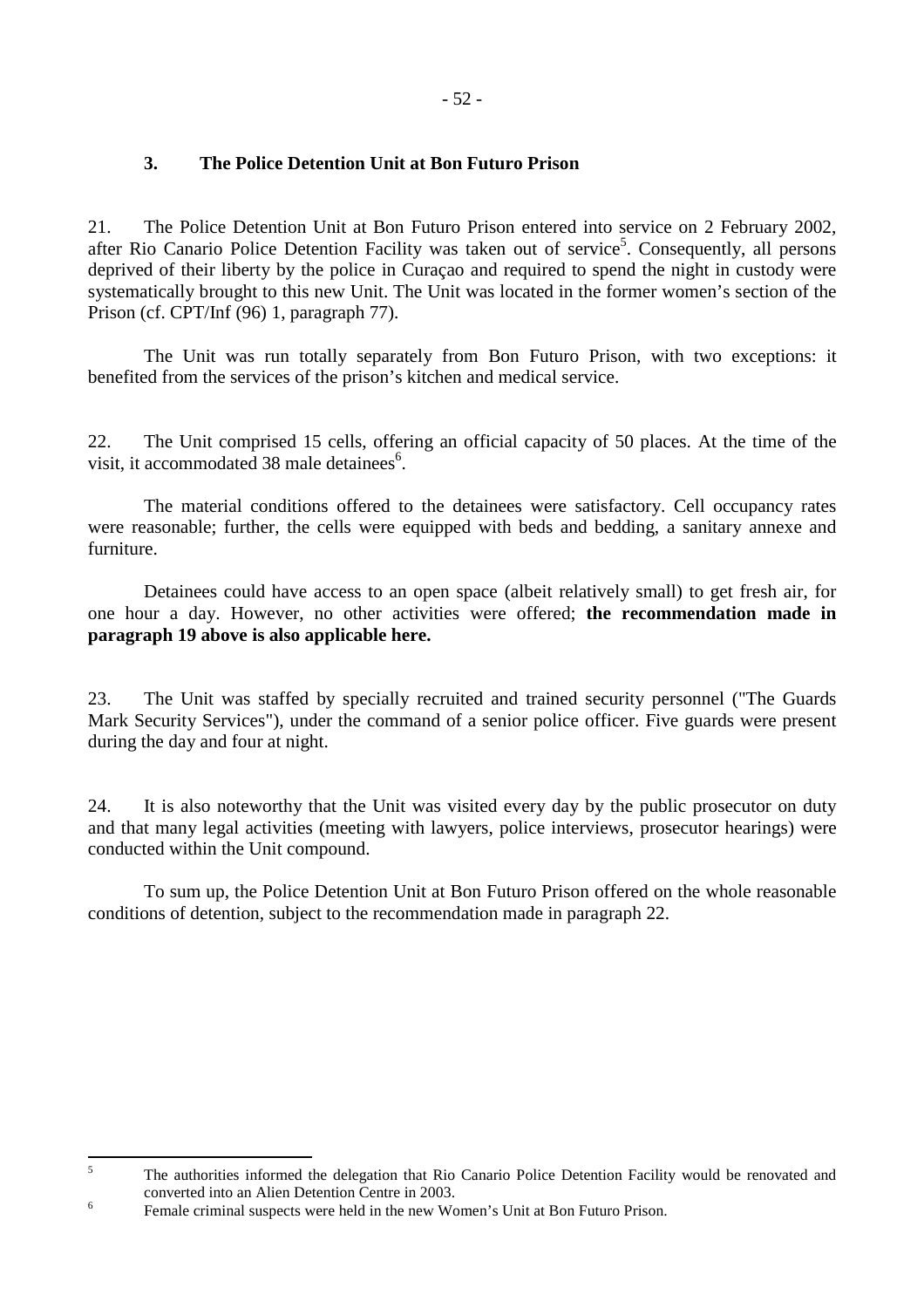### <span id="page-52-0"></span>**B. Prison establishments**

### **1. Preliminary remarks**

25. As already indicated (cf. paragraph 3), the fourth visit by the CPT to the Netherlands Antilles focused on Bon Futuro Prison (formerly Koraal Specht), the largest prison in the Netherlands Antilles, and on Pointe Blanche Prison in Sint-Maarten.

26. At the end of its 1999 visit, made on the invitation of the Netherlands Antilles authorities, the CPT listed the further measures required - and a proposed timetable – to redress the very difficult situation prevailing at Bon Futuro Prison (see CPT/Inf (2000) 9, paragraphs 36 to 46). These measures concerned mainly the fight against overcrowding and ill-treatment, clarification about the Prison Director's position, vigorous action to be taken to address staff issues (absenteeism, training, organisational structure, recruitment), the introduction of a classification and allocation system for prisoners, the fulfilment of prisoners' basic needs, and the health care situation. These questions will be examined later in the report.

27. After having examined the CPT's proposed measures and timetable, Mr Rutsel Martha, the Minister of Justice, decided to abandon the "step by step" method used by his predecessors and to follow a more radical "big bang approach". Convinced that the necessary resources and competence to plan and implement the changes were not present at local level, an invitation was sent to private sector companies to bid for a build/manage project for Bon Futuro Prison, with a possibility of full privatisation. The Wackenhut Corrections Corporation (WCC), based in the United States, was then contracted to lead the vast construction/renovation programme at Bon Futuro Prison, as well as to hold senior management and training functions in the establishment (from 1 October 2000 to 30 September 2001). Three senior Wackenhut representatives prolonged their stay until 28 February 2002, as consultants to the new management and the Minister of Justice.

28. In addition to the measures taken as regards Bon Futuro Prison, the Minister of Justice decided to order a full review of all places of deprivation of liberty under his authority, in particular as regards compliance with national and international standards. As a result, some establishments were closed (Bonaire Prison, Curaçao Illegal Alien Detention Facility), while some others had been considered to be in need of fundamental restructuring (Philipsburg Central Police Station Cell Complex) or of considerable improvement (Pointe Blanche Prison). The CPT welcomes this proactive approach followed by the Minister of Justice.

29. Pointe Blanche Prison is situated in the outskirts of Philipsburg, on a secluded hilltop, accessible only by an extremely steep and narrow road. Built in the 90's, its design is very similar, if not identical, to the one seen by the CPT at the Aruba Correctional Institute (KIA) (cf. CPT/Inf (96) 27, paragraphs 233 and 236-240).

 The prison has a theoretical capacity of 135 places: 120 for male and 15 for female prisoners. At the time of the visit, it accommodated 122 male and 7 female prisoners. All categories of prisoners were held in the prison: convicted prisoners serving long and short terms, remand prisoners and young offenders.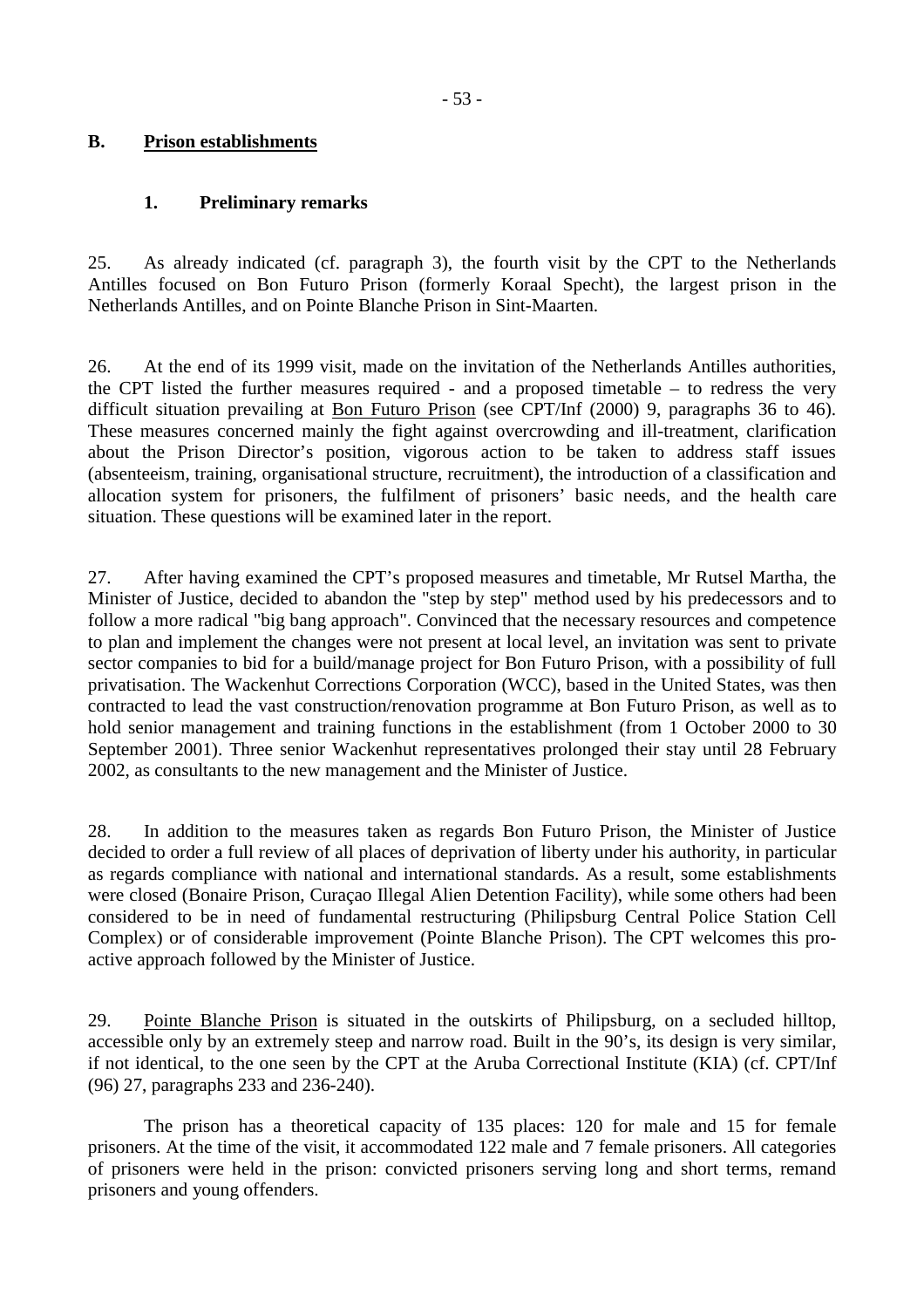### <span id="page-53-0"></span>**2. Ill-treatment**

-<br>7

30. Further progress had been made in Bon Futuro Prison as concerns the treatment of inmates by custodial staff. No allegations of physical ill-treatment were received by the delegation during its visit; moreover, the data collected from the prison management and the prison medical service confirmed this favourable evolution (cf. however, Section 7).

This being said, it would be premature to unconditionally consider this as being the result of a developed attitude or more efficient training of staff. Indeed, the number of staff working in direct contact with the prisoners was so  $low<sup>7</sup>$  and their position so weakened, that they were tending to yield control to inmates, to tolerate disruptive behaviour and to avoid challenging situations. To maintain a minimum of control and influence on the internal structures of the inmate population with such a low presence of staff is an almost impossible task. It is therefore scarcely surprising that the problem of inter-prisoner violence remained unresolved.

31. The CPT is extremely concerned by the numerous cases of inter-prisoner violence reported to the delegation which carried out the 2002 visit; there was even an instance of such violence (a stabbing in Unit 2) during the delegation's visit. The frequent absence of staff in the units invariably left the prisoners – and, in particular, the foreign prisoners - vulnerable to the depredations of the stronger inmates. As a former Koraal Specht prisoner met in Pointe Blanche said: "In Koraal Specht, when locked up at five o' clock, I said to my cellmate: we have survived another day". The situation was particularly striking in Units 2, 7 and 8; furthermore, some signs of at least acquiescence on the part of prison officers vis-à-vis this phenomenon were observed.

32. The CPT has already addressed the subject of inter-prisoner violence in its report on the December 1997 visit (cf. CPT/Inf (98) 17, paragraphs 11 to 18) and made some comments and recommendations. Shortcomings as regards management and staff were - and still are - essentially responsible for the current situation.

The CPT wishes to emphasise once again that the duty of care which is owed by the State to prisoners in its charge includes the responsibility to protect them from other prisoners who might wish to cause them harm.

In the light of the above, **the CPT recommends that the Netherlands Antilles authorities:** 

- **appoint a prison governor, possessing the necessary authority, competence and experience and supported by a close-knit team, who would be in a position to instil the right tone and atmosphere into the establishment and be sufficiently motivated to implement further the policies and plans already developed during the Wackenhut Corrections Corporation management period;**
- **ensure that prison officers in sufficient numbers and adequately trained are in direct contact with the prisoners at all times, in a position to exercise their control and authority in an appropriate manner;**

During the CPT's visit, the presence of even one member of staff in each unit during the day was not guaranteed at all times. At night, the situation was even worse.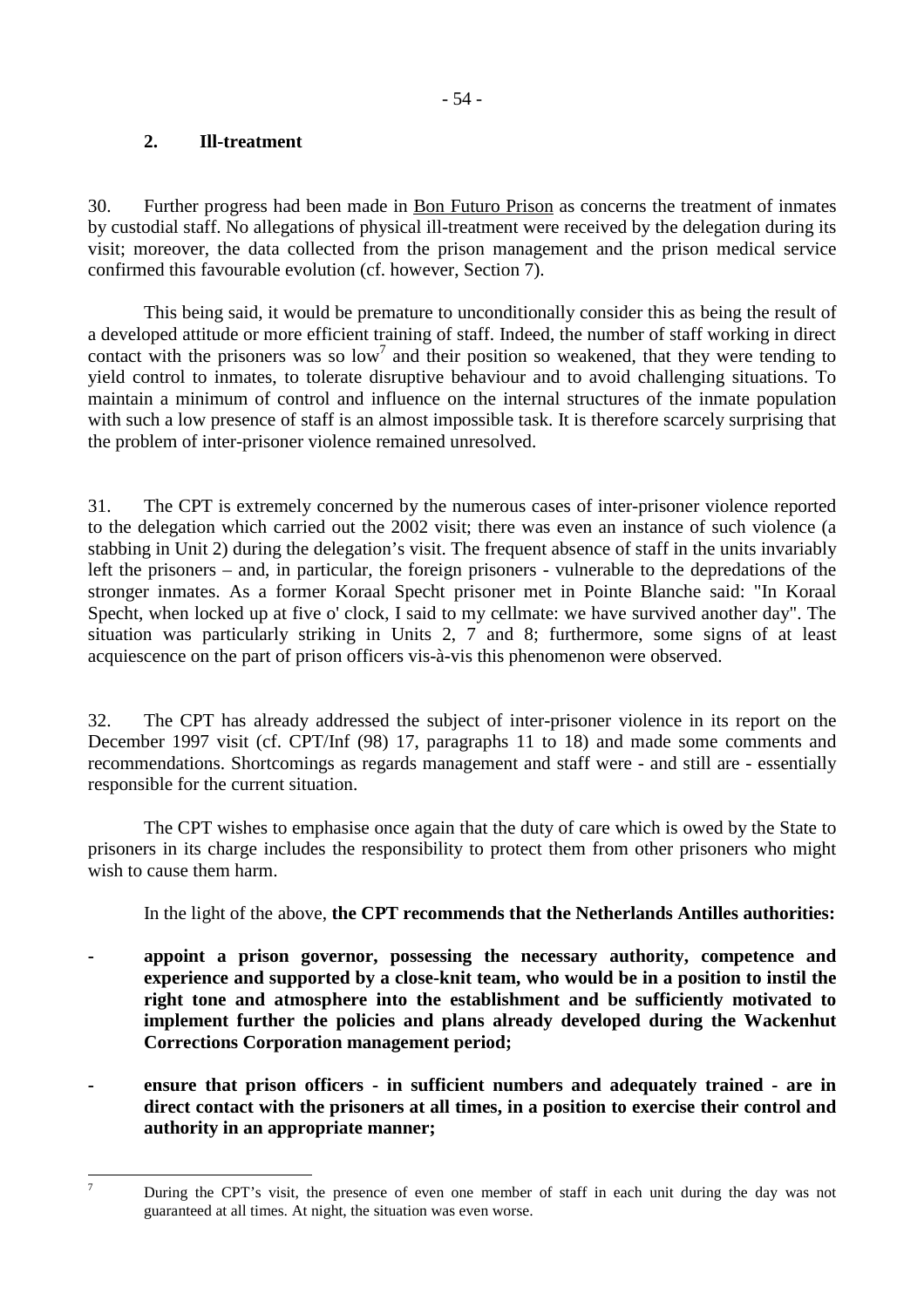### <span id="page-54-0"></span>ensure that every case of inter-prisoner violence is subject to disciplinary - and, if **necessary, criminal - investigation and adequately punished.**

33. No allegations of ill-treatment of prisoners by staff were received at Pointe Blanche Prison; on the contrary, many prisoners underlined the correct attitude and behaviour of the staff towards inmates. Although, like in Bon Futuro Prison, the shortage of staff was of serious concern, the highly devoted attitude of the director and his staff, the professional and skilful internal organisation, the inmates' participation in every day life decisions (through an "Inmate's Association") and a more favourable architectural design, articulated around small detention units, made it possible to maintain a relatively relaxed atmosphere in an establishment operating at its full capacity.

## **3. Material conditions**

34. On 14 February 2002, 549 prisoners<sup>8</sup> were held at **Bon Futuro Prison**, compared to an official capacity of 656 places<sup>9</sup>. The CPT's delegation was very impressed by the extensive renovation and construction work performed during the last two years in the prison; several new units and departments had been built (Units 7 and 8, FOBA, vocational building, administration building, kitchen and laundry, open visits area) and the remaining units (including the gym and the medical building) had been the subject of major renovation. Moreover, a new water supply system had been installed in the prison, as well as public telephones in the detention units.

The delegation was particularly pleased to note that, as result of the above, the severe overcrowding problem had been brought to an end, albeit with an imprisonment rate still higher than most of Europe.

35. The fundamentals of imprisonment under satisfactory material conditions were now on the whole guaranteed; cell occupancy rates were acceptable and the basic furniture had been renewed. However, several issues remained to be addressed:

- the new "mattresses" provided to prisoners on their arrival in the newly built/renovated units were no more than thin pieces (5 cm) of non fire-retardant foam. Furthermore, it was clear that not all detainees had mattresses, while others had several at their disposal. A similar situation prevailed as regards blankets and sheets;
- rubbish was found, thrown in empty cells or even in the middle of the courtyard, in nearly all units. The prisoners and some staff members informed the delegation that the necessary equipment (brooms, buckets, bins, etc.) was lacking, because of a shortage of funds;
- cockroach infestation and the presence of rats were still problems in some units, even if the scale of the problem was less significant than in the past.

 8 481 male prisoners (354 on remand, 127 sentenced) and 68 female prisoners (66 on remand and 2 sentenced).

 $\overline{9}$  Unit 1 (male orientation unit: 42), Unit 2 (sentenced long term: 76), Unit 3 (female unit: 68), Unit 4 (protective custody: 38), Unit 5 (male juvenile: 29), Unit 6 (smu:28), Unit 7 (144), Unit 8 (144), Old FOBA (25), HOI Barracks (96).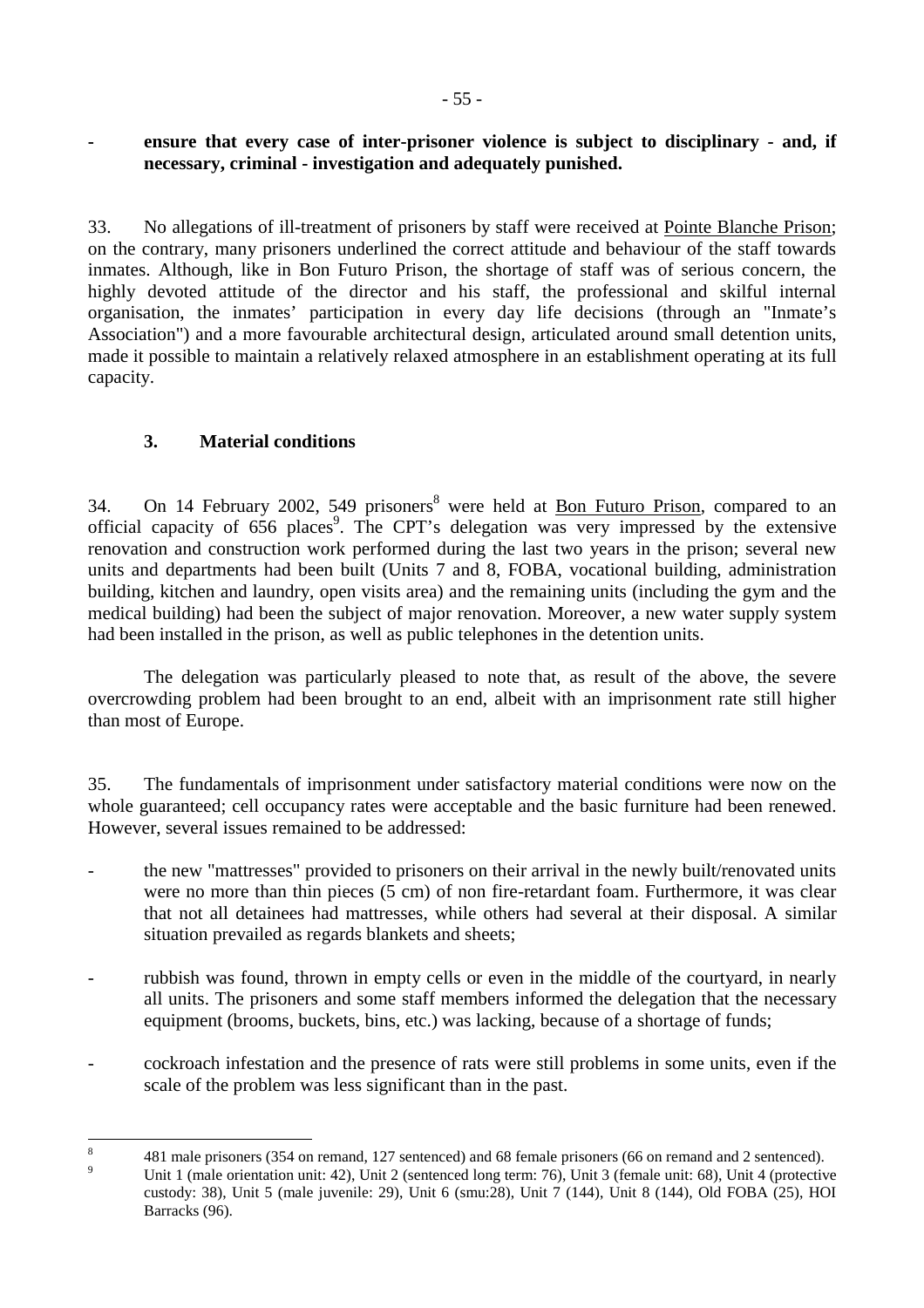**The CPT recommends that measures be taken to address these problems; in particular, all prisoners should be provided with proper mattresses (if possible, offering fireretardant characteristics) as well as cleaning material. Additional measures should also be taken to combat the presence of cockroaches and rats.**

36. The situation prevailing in the "protective custody" unit constituted a blemish on an otherwise generally positive situation. Located in the newly built disciplinary block and totally isolated from the rest of the prison, this unit consisted of two storeys, each with a row of five cells designed for individual occupancy  $(+ 9 \text{ m}^2)$  that opened on a large inner corridor (60 m<sup>2</sup>). Three major problems were observed by the delegation. First, the unit was not permanently staffed, a serious lacuna considering the absence of any call system and the isolated situation of the unit; such an absence of means of communication between prisoners and staff may lead to high-risk situations, particularly in emergencies. Secondly, the prisoners held in the unit did not benefit from any outdoor exercise. Thirdly, some prisoners had to sleep on their mattress on the floor.

### **The CPT recommends that immediate measures be taken to address the security problem highlighted above and to ensure that all prisoners in the "protective custody" unit are offered at least one hour of outdoor exercise each day.** Furthermore, **measures should be taken to ensure that every prisoner in the unit has a proper bed.**

37. Two other issues relating to material conditions at Bon Futuro Prison should be raised. Firstly, the CPT's delegation was informed that the old Koraal Specht "cachots" had recently been used on at least one occasion. The CPT would like to reiterate that, **in their present condition, the cells in question are totally unsuitable for use, even for the shortest period of time.**

 Secondly, the delegation noted that many prisoners were trying to protect their cells from direct sunlight or the dust which blows in through the bars, by hanging sheets and towels; **consideration should be given to introducing some flexible and appropriately designed form of protection from sun and wind which does not permanently eliminate access to natural light.**

38. The material conditions at Pointe Blanche Prison were generally satisfactory and can even be qualified as good in the female unit. That said, in the male units, up to three prisoners were accommodated in 10 m² cells (sanitary annexe included). The beds (one single and one bunk bed) and the furniture left very little living space indeed in the cells. Admittedly, prisoners were not confined to their cells during the major part of the day (the establishment followed an "open door policy" within each wing). Further, the CPT has taken note with satisfaction of the prison director's decision to increase, as from 27 February 2002, the length of the outdoor exercise period, to alleviate the detrimental effects of overcrowding<sup>10</sup>. Notwithstanding this, the CPT considers that **efforts should be made to reduce the maximum level of occupancy to two prisoners per cell.**

39. The delegation was informed that an extensive construction and renovation programme had been scheduled in the near future and that some parts of the programme were already being implemented. This involved, in particular, workshops (carpentry, welding, car repair, etc.) already in construction, a planned renovation of all sanitary annexes and the kitchen, and new visiting facilities. **The CPT trusts that this programme will be completed in good time and would like to receive regular updates on its progress.** 

 $10$ 

Letter from Mr R.C. Ricardo, Director of Pointe Blanche Prison, to the CPT, confirming all measures taken following the CPT's delegation visit to his establishment.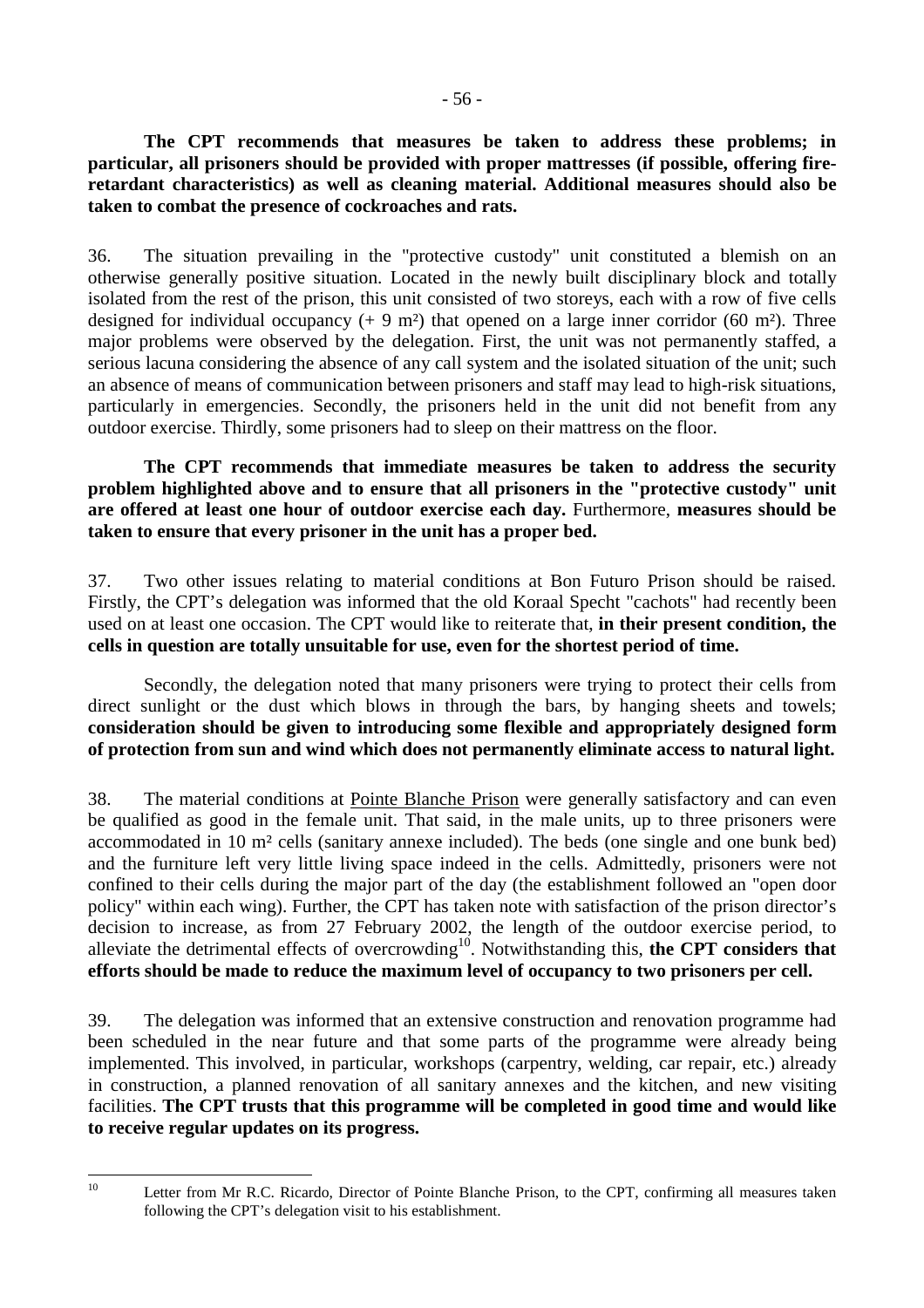<span id="page-56-0"></span>40. Reference should also be made to the problem of the quality of drinking water inside the prison. During the visit, the delegation observed the presence of sediment in the water. The Director, Mr R.C. Ricardo, informed the delegation that the prison water pipe system was deficient but that tests made by a laboratory confirmed the drinkable character of the water, even if its appearance was unattractive. Mr Ricardo also confirmed that several possibilities were under scrutiny, among which was the installation of filtering systems. **The CPT invites the authorities to pursue their efforts with a view to remedying this problem without delay.**

### **4. Regime**

41. A *system of classification and allocation of prisoners* is a pre-requisite for the organisation of any meaningful regime; furthermore, it is essential for the safe running of an establishment. Basic classification can be done in accordance with objective factors, such as the age and legal situation of a prisoner. A more sophisticated classification system will take longer to develop and require a greater level of staff involvement. However, even objectively-based classification can create the opportunity for developing specialised regimes in each of the individual living units.

 The CPT's delegation observed that no such classification and allocation system of prisoners was in force at Bon Futuro Prison, although a proper classification and allocation procedure had been developed by WCC. Except in Units 3 (women) and 9 (protective custody), each unit accommodated a mixture of remand and convicted inmates, short and long term sentenced prisoners, first offenders and recidivists. At Pointe Blanche Prison, the situation was very similar; with the exception of the female unit, the units accommodated a mixture of prisoners.

 The CPT must therefore insist once more on the need - in particular at Bon Futuro Prison, having in mind the security environment - for a proper classification and allocation system for prisoners. **The CPT recommends that such a system be introduced without delay in both prisons.**

42. The new regime for Bon Futuro Prison had been finalised on 1 February 2001 and commissioned on 1 May 2001; it offered, in principle, a variety of purposeful activities (vocational education-theory, academic education (basic and high school level, correspondence courses, substance abuse awareness, life skills and arts). However, its implementation has been lagging behind since September 2001, when responsibility for the prison reverted to local management.

The CPT's delegation was particularly impressed with the efforts made as concerns *educational activities*, responsibility for which had been entrusted to a local partner, FEFFYK. In order to implement its programme, the FEFFYK team had at its disposal a new vocational building, offering modern and well-equipped classrooms as well as a large library, both suited for this purpose. However, the delegation was informed that due to severe staff shortage (for escorts), only some 35 prisoners were attending such activities in the morning and/or afternoon of most days.

As concerns *work*, the situation had remained generally unchanged. A limited number of prisoners were engaged in maintenance, cleaning and kitchen work; the modest upholstery shop seen in 1999 had been closed.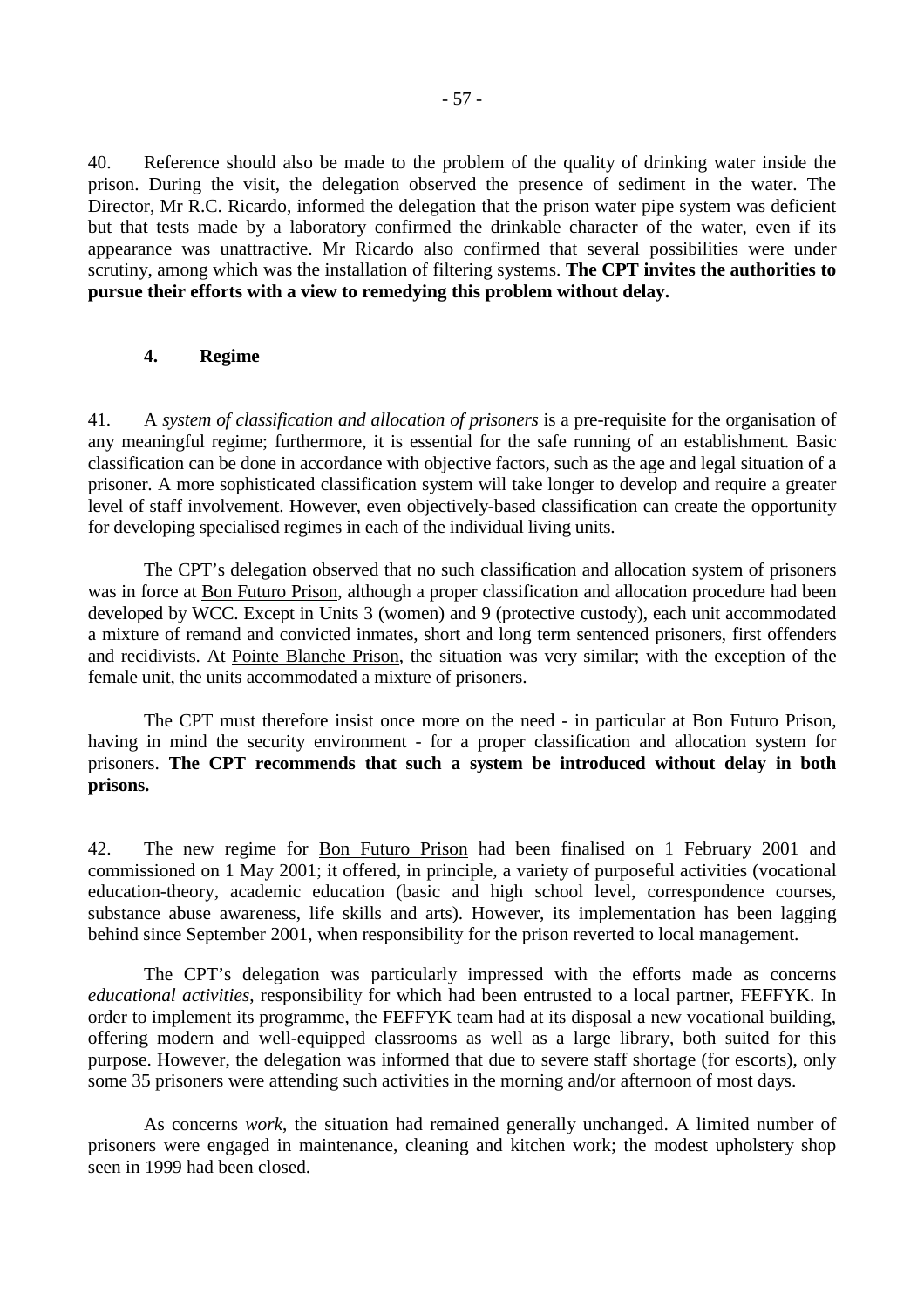Every unit in the prison included a large yard with open and shaded areas, equipped with tables. Furthermore, the total out of cell time per day was quite generous (8 am to 5 pm). However, opportunities for *sports activities* within the units were very limited, as no adequate equipment seemed to be at the inmates' disposal. Prisoners were restricted to individual gymnastic exercises, such as knee-flexing and push-ups. In contrast, the prison gym was rather well equipped; however, it could only be visited by a few prisoners a day.

43. To sum up, a substantial number of prisoners at Bon Futuro Prison had no or very limited structured activities; the severe lack of staff often resulted in cancellation of even the modest programmed activities available, with the result that prisoners spent the majority of the day with nothing to do of a purposeful nature. Obviously, such a state of affairs left ample opportunities for those wishing to engage in bullying and intimidation.

 It is essential that prisoners are provided with constructive activities for a substantial part of each day; **the CPT recommends that vigorous efforts be made at Bon Futuro Prison to fully implement the regime commissioned in May 2001.**

44. At Pointe Blanche Prison, the situation was somewhat different, even if far from ideal. The Director and his staff had been inventive in establishing something resembling a genuine prison regime.

 Twenty prisoners participated in *educational programmes*, while 53 others *worked* on a regular basis, even if it was in part-time posts. Most of them were deployed in the kitchen and laundry, as well as in general maintenance activities. In addition, a group of inmates was doing construction work at the site of the future workshops, just outside the perimeter wall. The delegation was also informed that until the not-too-distant past, a considerable number of prisoners worked outside the prison, in community work placement programmes. *Sports activities* were organised on a regular basis in the biggest open yard and a small fitness room was available on the ground floor of the main building. However, as was the case in Bon Futuro Prison, the severe shortage of staff limited the scope and the intensity of the activities offered to the prisoners at Pointe Blanche Prison.

By letter of 10 April 2002, the Director of Pointe Blanche Prison informed the CPT of further measures taken to improve the regime prevailing in the establishment, among which the purchase of eleven computers to open a computer class and the provision of "anger management" training to prisoners involved in violent crimes.

The CPT welcomes these measures and **encourages the authorities to continue their efforts to offer a full regime to prisoners at Pointe Blanche Prison.**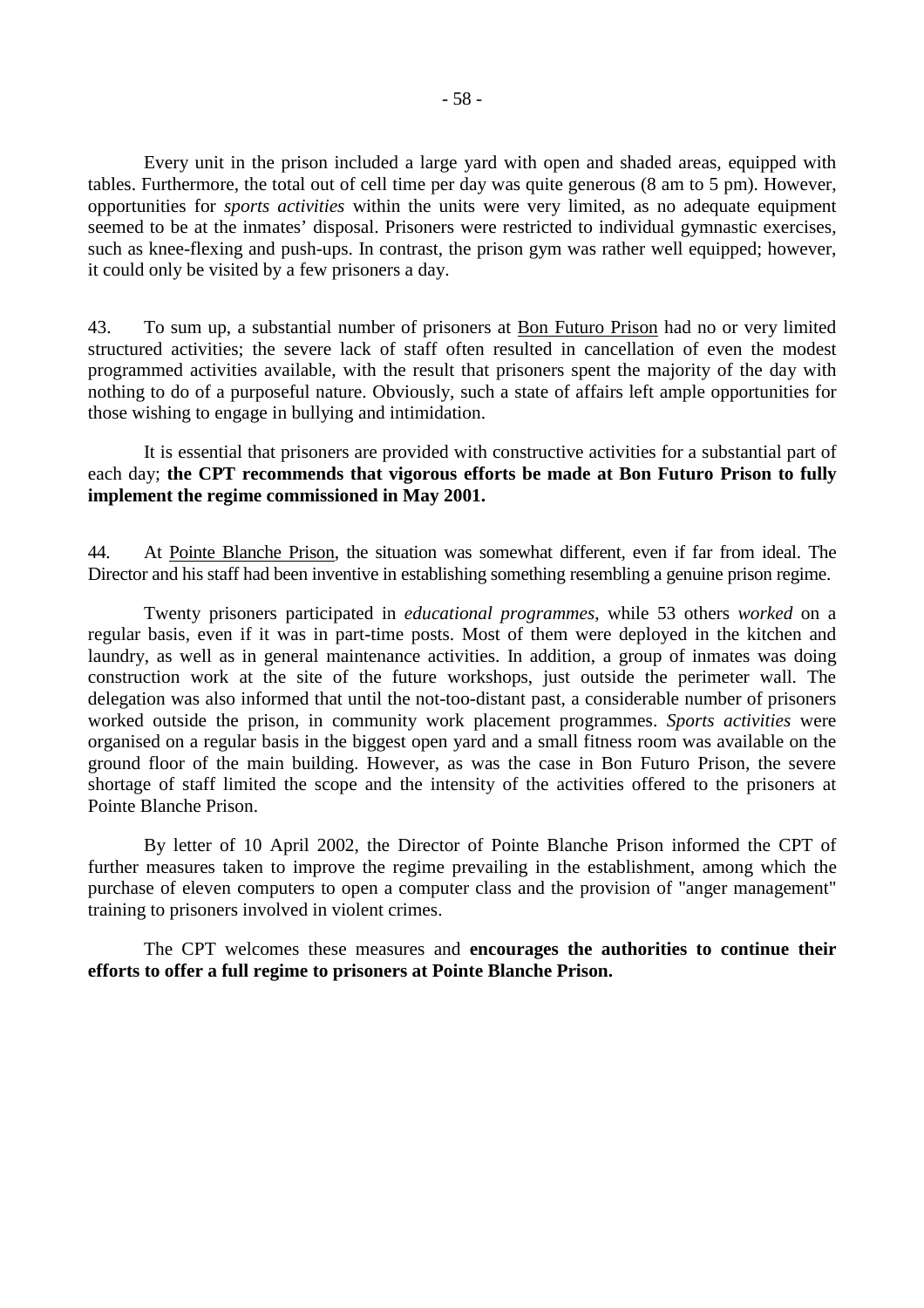### <span id="page-58-0"></span>**5. Staff issues**

45. In the report on its 1999 visit, the CPT listed several priorities (cf. CPT/Inf (2000) 9, paragraphs 38 to 41) concerning staff issues at Bon Futuro Prison. They related to the fight against absenteeism, the deployment of staff in the units, staff training, the structure of middle management, and the position of the Prison Director.

46. The Minister of Justice informed the CPT's delegation that radical measures had been taken to fight absenteeism and corruption amongst staff. Some 14 suspensions from active service had been announced vis-à-vis staff members in June 2001 and 175 more had been suspended on 15 October 2001, as a result of the "Kibbelaar Report"<sup>11</sup>. Since then, some 75 staff members had been reintegrated into the active service, after having been screened by two different scrutiny committees.

47. Notwithstanding this reintegration, the present level of staff at Bon Futuro Prison was so low that the safety of staff and prisoners was routinely compromised. In practice, the absence of staff in the prisoner's living areas on a regular basis meant that units were *de facto* run by prisoners. Consequently, there was a considerable amount of bullying, "taxing" and stealing among prisoners, as well as inter-prisoner violence (cf. also paragraphs 31 and 43). Moreover, the appropriate surveillance of prisoners' activities and movements within the prison was impeded. As already indicated, there was effectively no engagement between staff and prisoners; the very best that could be managed being the presence of one member of staff in the secured area of each unit during the day.

48. At the end of the visit, the Minister of Justice informed the CPT's delegation of various efforts made to recruit new prison staff, in particular a 25% salary increase and new recruitment campaigns, to be launched in March 2002 (including in the European part of the Kingdom). **The CPT encourages the authorities to pursue and diversify their efforts in this domain; it would like to be kept regularly informed of the evolution of the staff situation at Bon Futuro Prison.** 

49. The CPT would also like to highlight that **any increase in the number of prison officers should be accompanied by a redeployment of such officers in the living units (cf. also the recommendation made in paragraph 32, third sub-paragraph, second indent)**. In this context, the CPT recalls that many tasks not directly concerned with the control and supervision of prisoners can be carried out by clerical or other specifically selected staff, freeing prison officers to spend the vast majority of their time working in direct contact with prisoners (cf. CPT/Inf (2000) 9, paragraph 39).

 $11$ 

<sup>11 &</sup>quot;Integriteitsonderzoek Gevangeniswezen - Konstruyendo un bon futuro", Nederlandse Antillen, September 2001.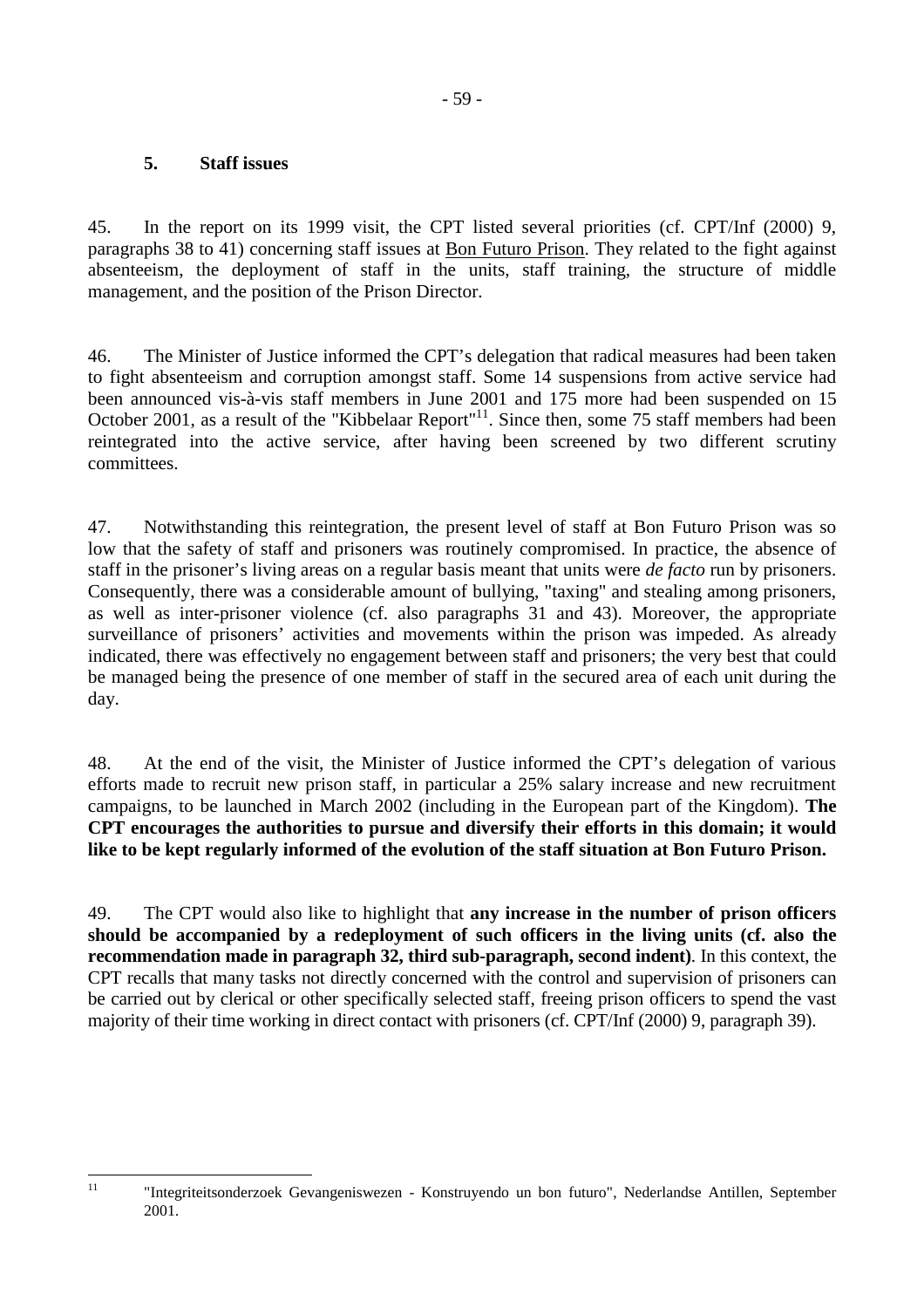50. In its report on the 1999 visit, the CPT stressed that measures needed to be taken concerning the prison middle management. The delegation observed that some efforts were underway in this context, in particular as concerns training. **The CPT invites the authorities to pursue their efforts in this area and would like to stress the importance of translating the WCC training manuals into the languages of the Netherlands Antilles.** 

51. The move for change at Bon Futuro Prison has been impeded by successive changes of management. The CPT does not doubt that the current management team is trying to do its best to implement parts of the project initiated by Wackenhut Corrections Corporation; however, the initial coherence of the project has been lost. As already indicated (cf. paragraph 32), **only a qualified and experienced prison director can redress the situation in the establishment, which appears to have started to drift again.** 

 The CPT greatly welcomes the statement made by the Minister of Justice, Mr Martha, on 26 February 2002 in The Hague, to the effect that the Netherlands Antilles Government's main objectives during the coming ten months will be to restore the initial coherence of the Bon Futuro Prison project by retaining adequate management and expertise, and to consolidate the achievements and pursue the change of culture by recruiting and training staff.

 The CPT has also taken note of the Government's proposal to change the status of the Netherlands Antilles Prison Service; this may well assist in addressing the staffing issues.

52. In Pointe Blanche Prison, the situation as concerns staff was also critical. When examining the number of prison staff in direct contact with the inmates, the delegation noted that it comprised in total 47 prison officers (of whom six were on long term sick-leave and 10 were suspended). Consequently, the number of prison staff on each shift was extremely limited.<sup>12</sup> However, the architectural design of the prison (little wings separated by grilles) made it possible for staff to keep a better control on prisoners than in Bon Futuro Prison and to be engaged at all times with them, though at a level which renders the interaction less than significant.

 In a letter dated 10 April 2002, Mr Ricardo informed the CPT that he had already received the authorisation from the Department of Justice to recruit some 18 additional prison staff and that his intention was to request some 24 more staff members. The CPT welcomes this approach and **recommends that the authorities persist in their efforts to increase the present staff complement at Pointe Blanche Prison.**

 $12$ 

The delegation noted that some night shifts were composed of only 3 members of staff.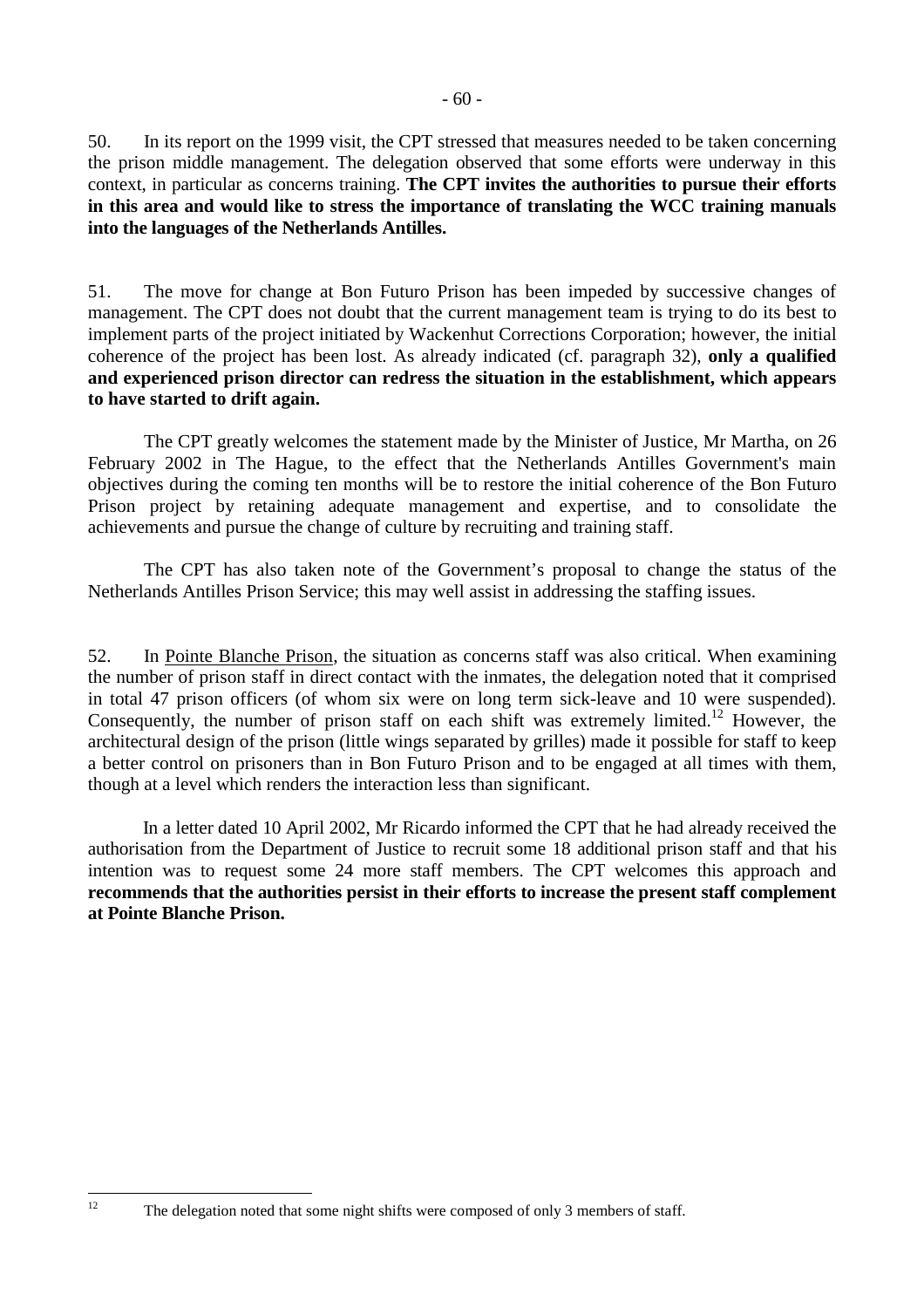#### <span id="page-60-0"></span>**6. Medical services**

53. The medical service at Bon Futuro Prison had been restructured on 1 April 1999, after the CPT's last visit. It had also moved into new premises, offering a clean and well equipped infrastructure - even if some rooms had no access to natural light. The delegation noted, however, that the medical unit had no dedicated outdoor exercise yard and that the prisoners held in the infirmary were not offered daily outdoor exercise. **Alternative solutions have to be found in order to offer such a possibility to prisoners if their state of health permits.**

54. As regards medical staff resources, the situation remained generally unchanged. In particular, although two medical doctors regularly visited the establishment, the equivalent of a full time doctor's position was still not secured. Such a state of affairs, in an establishment holding nearly 600 prisoners, is not acceptable. **The CPT recommends that efforts be made to secure the equivalent of at least a full time doctor's position.**

 Some improvements had been made as concerns the nurse staffing level. Six nurses were now working in the establishment; however, this number still did not allow the Head Nurse to organise a 24-hour nursing presence. The delegation understood that requests for two additional nurses had been made by the Head Nurse on 31 May 2001, supported by WCC. **The CPT trusts that the authorities will take all necessary measures to meet these requests and to ensure a 24 hour a day nursing presence in the establishment.**

 Efforts had also been made concerning specialised medical staff. A dentist with an assistant visited the prison every working day and a psychiatrist worked half time in the prison (except in the FOBA, which benefited from specific staff arrangements). Other specialised treatments were available on appointment at local hospitals.

55. The delegation was informed that due to the severe shortage of escort staff, prisoners might have to wait a considerable time before being seen by a doctor or receiving outpatient treatment and that, similarly, the initial medical examination on arrival was subject to considerable delays (up to a month). The situation was considered to be so critical that both the Head Nurse and the doctor had written letters to the relevant authorities, including the Health and Justice Ministries, on 4 November and 7 December 2001, calling for immediate action. The doctor stated in particular that under the present conditions, he could not take any more responsibility for the prisoners' care.

The CPT has already emphasised the risks - in terms of both prisoners' and staff security flowing from the severe shortage of prison staff in the establishment. This situation had also clear adverse consequences as regards the quality of health care for prisoners, despite the genuine efforts made by the medical team. **This highlights once again the crucial importance of the recruitment and deployment of staff within the prison**.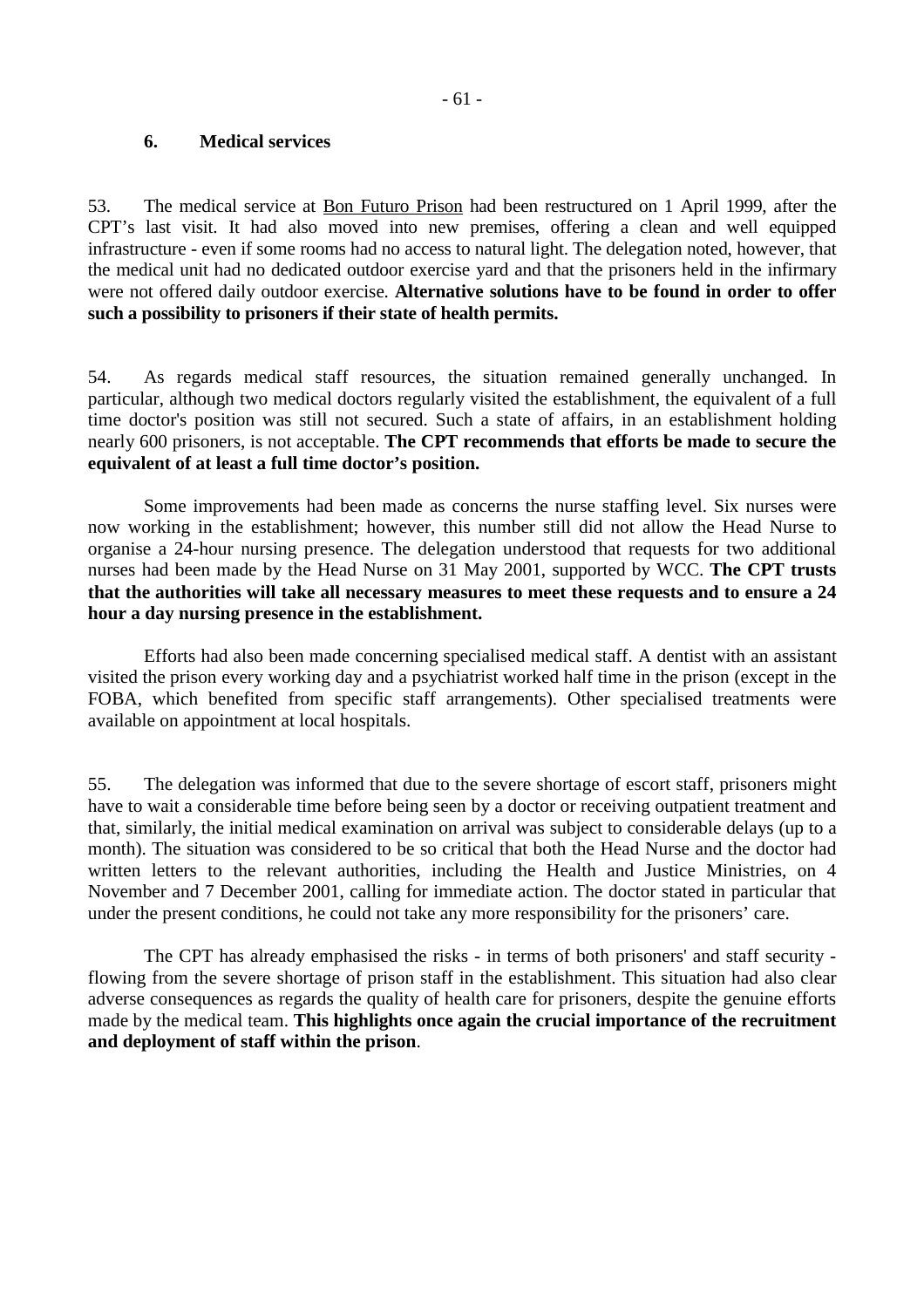56. On a more positive tone, the CPT's delegation noted that medical confidentiality was guaranteed and that efforts had been made to open a detailed medical file for each prisoner; however, all WCC medical forms were in English. **The CPT recommends that the relevant medical forms be translated into the languages of the Netherlands Antilles.**

In this context, the CPT would also like to stress that even if important improvements have been made as concerns the recording of injuries on arrival (origin and description of the injuries), **some room for improvement still exists, in particular, as concerns the medical conclusions.** 

57. The CPT's delegation was impressed by the new FOBA arrangements. The FOBA moved to new buildings in June 2001, offering good material conditions. Moreover, the staff levels were generally satisfactory, **even if the attendance hours of social assistants could be increased**. **Efforts should also be made concerning the regime, in particular work and educational activities.** 

The delegation was concerned by the presence in the FOBA of certain prisoners whose behaviour had reportedly caused control problems and who could easily manipulate weaker prisoners. **An end should be put immediately to this undesirable practice of placing in the FOBA, for control purposes, prisoners who do not require psychiatric treatment.**

58. Finally, the CPT recalls that it lies within the medical service's responsibility to promote health in the prison system and, more particularly, to supervise the general conditions of hygiene. No such supervision was taking place at Bon Futuro Prison during the visit. **The CPT recommends that this deficiency be remedied.**

59. The medical service at Pointe Blanche Prison comprised two full time nurses, present in the institution every working day from 7.30 am to 5 pm; one of the nurses was on call during the nights and week-ends. Such a level of nursing staff can be considered as adequate for the prison.

The attendance hours of the medical doctor was, on the contrary, far too low; he only visited the prison every Monday, for one to two hours. **The CPT recommends that the total attendance time of the doctor be increased to at least two hours per working day.**

Such a level of attendance should also allow the doctor to assume the responsibility of Head of the medical service in the prison; indeed, this role cannot be left to a nurse, however qualified he/she may be. The CPT welcomes the steps already taken by Mr Ricardo in this respect and **trusts that the authorities will modify the terms of the doctor's contract accordingly.**

 Other services provided (dentist, physiotherapist) were on the whole satisfactory. The arrangements concerning psychiatric care were also, in principle, satisfactory; however, the delegation received indications that they were not always fully applied in practice. **The CPT invites the authorities to ensure that the psychiatrists' availability is in accordance with the current arrangements.**

60. As was the case in Bon Futuro Prison, prisoners faced considerable delays before receiving outpatient treatment in the local medical centres, mainly because of a shortage of escort staff. **Implementation of the recommendation made in paragraph 52 should make it possible to remedy this problem**.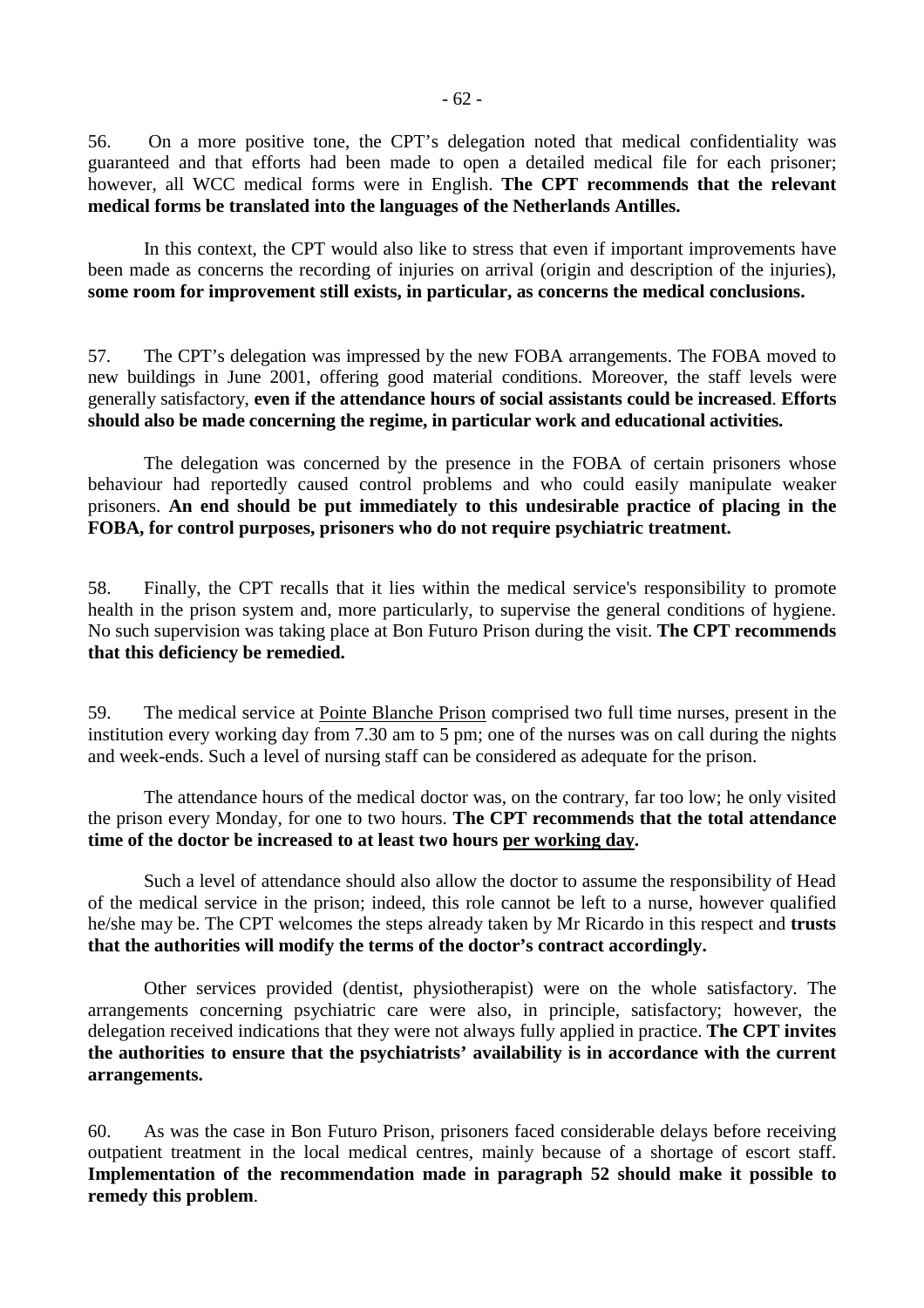<span id="page-62-0"></span>61. The material infrastructure and the equipment of the prison medical service were satisfactory and do not call for specific comments. The medical files were, however, very poorly kept. **The CPT recommends that strict measures be taken to ensure that the medical files are kept according to professional standards.**

62. Serious deficiencies were also observed concerning the initial medical examination on admission. 22 prisoners had never been examined by a nurse (let alone the doctor) since their arrival in the institution (for some of them, more than six months before). The CPT welcomes the decision of the Prison Director to introduce, as from 1 April 2002, a systematic medical examination performed by a nurse reporting to the doctor - for all newly admitted prisoners. As the CPT's delegation already explained during the visit, the purpose of such an examination is not only to identify diseases, some of which can be contagious, or suicide risk prisoners, but also to record any injuries on admission (something that was very rarely done at Pointe Blanche Prison).

63. Finally, **the recommendation made in paragraph 58 concerning the medical service's responsibility to promote health in the prison system and, more particularly, to supervise the general conditions of hygiene is also applicable here. This task should also be reflected in the terms of the doctor's contract.** 

## **7. Correctional Emergency Response Team**

64. In its report on the 1999 visit, the CPT stressed the importance of avoiding, as far as possible, using police officers or other law enforcement officials (rather than prison officers) to perform tasks requiring contact with prisoners; the intervention of outside agencies - such as the police "Mobiele Eenheid" - should, in principle, be avoided and limited to the direst of emergencies (cf. CPT/Inf (2000) 9, paragraph 40).

 In this connection, the CPT's delegation was pleased to hear that the police "Mobiele Eenheid" was no longer involved in the daily activities of the prison; however, it was informed that a "Correctional Emergency Response Team" (CERT), composed of prison officers who had received specific training, had been set up a few weeks before the visit.

65. The CPT's delegation examined in detail the mission, composition, procedures, equipment and weapons of the CERT, as well as recent operations and incident reports. It also examined complaints received from prisoners about the inappropriate use of force (including the use of tear gas in the cells) and threatening behaviour (including with firearms) by members of the CERT.

66. Allegations of ill-treatment of this type are clearly a foreseeable consequence of the main role of the CERT, which is designed to counter, by force if necessary, threats, insubordination and violence; their operational procedures, combat uniforms, equipment and weaponry clearly highlight this role. The CPT welcomes the fact that resort to force by the CERT was obviously a rare event compared to the situation found during previous visits (with the police "Mobiele Eenheid"). However, a number of consistent and credible complaints by inmates, gathered during individual interviews in various units, indicated that at least some members of the squad neither knew nor respected the legal limits of their assignments, nor even the basic rules of interpersonal relations.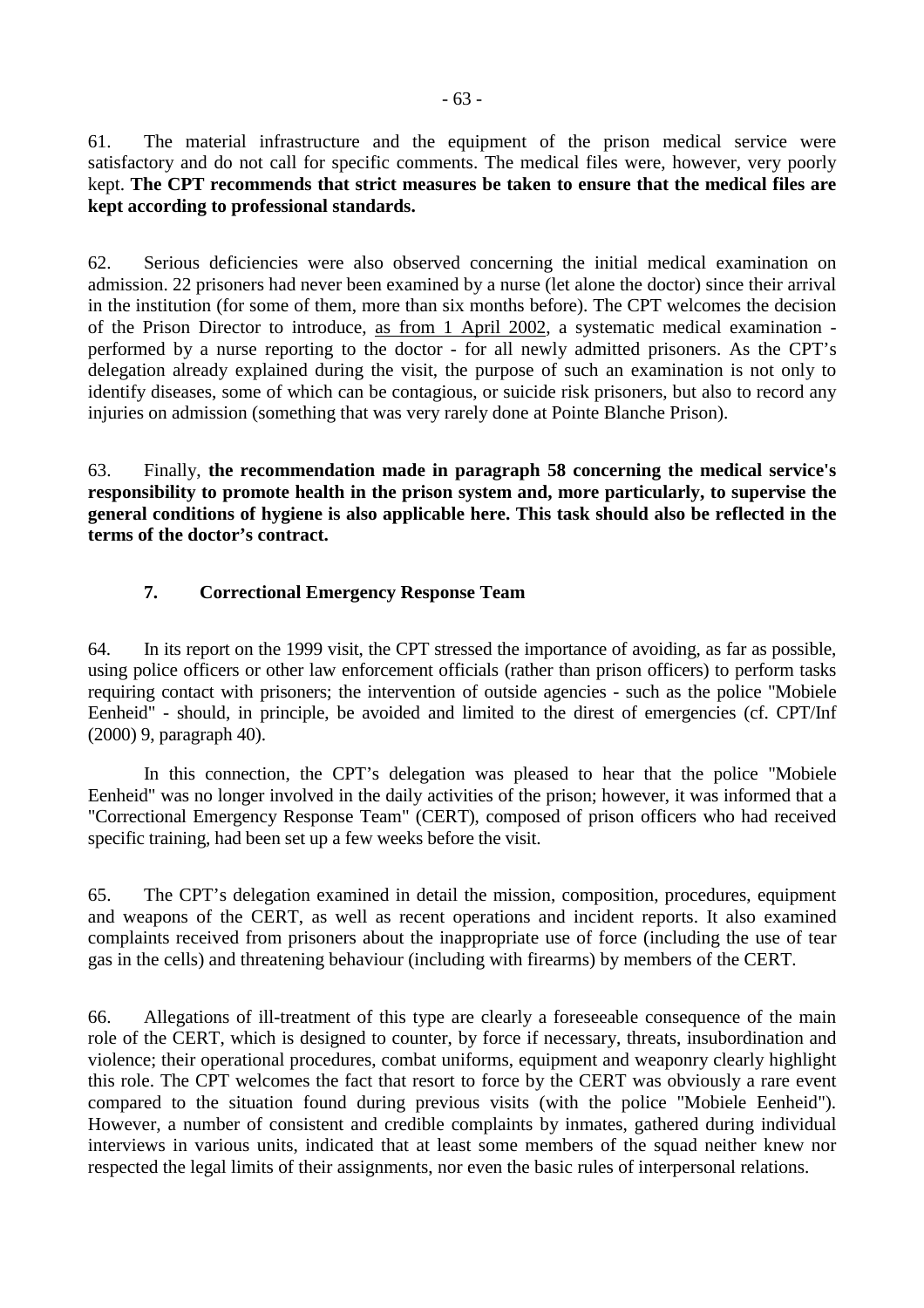<span id="page-63-0"></span>67. The use of force is not the only option for members of the CERT when carrying out their duties. However, as long as their actions are not based on thorough and ongoing professional training and are not properly supervised and reviewed, the risk of the use of disproportionate force and violence will always be present. Moreover, to avoid the unnecessary and inadequate use of force, it is essential that senior members of the prison management monitor closely all CERT activities.

The CPT is confident that the incidents reported can be considered initial difficulties resulting from the newly appointed CERT staff's lack of experience; **it recommends that the authorities pay particular attention to the professional training of the CERT members and the supervision of their activities.** 

68. It should also be stressed that effectively guaranteeing security within a prison is much more dependent on positive relations and intensive contacts between inmates and staff than on the availability of an emergency response team. A group of prison officers who are feared by inmates for their use of force - and all the more so if such a use of force is disproportionate - may well endanger what it claims to safeguard. Frequent resort to such a team could jeopardise rather than improve the real security in the prison and their actions even strengthen the prison sub-culture and its leaders.

### **8. Other issues**

69. The CPT would also like to raise four problems related to the protection of the rights of prisoners.

First, it was surprised to note the absence of a file and/or proper *warrant order* for each prisoner held at Pointe Blanche Prison. **The CPT would like to recall that all detentions should be covered by proper warrant orders, readily available in the prison where the person concerned is being held.** The CPT welcomes the arrangements made subsequently between Pointe Blanche and Bon Futuro Prisons with a view to avoiding such a situation in the future.

Secondly, there was considerable confusion among the prisoners, in both prisons visited, concerning the calculation of their respective *release dates*. The CPT considers that it is of crucial importance that prisoners are well informed in advance (that is to say, more than one month) of the date of their release. The CPT has taken note with satisfaction of the different measures taken by the authorities - including the publication of a Ministerial Decree and the purchase of specialised software - to overcome this difficulty.

Thirdly, each prisoner should be provided with a copy of the *internal rules* which apply in the prison in which he is being held. This leaflet should be at the prisoner's disposal, in a variety of languages commonly spoken in the region. The CPT has noted with satisfaction the measures taken at Pointe Blanche Prison to translate the internal rules into English and Spanish; **it would like to be informed of the measures taken at Bon Futuro Prison in this area.**

 Fourthly, the delegation was informed that not all prisoners wishing to attend *religious activities* could participate in the weekly services, organised in the prison chapel. The CPT would like to recall that religious and moral assistance is a fundamental right for prisoners (cf. European Prison Rules, articles 46 & 47) and **invites the authorities to increase their efforts to offer such a possibility to all interested prisoners**.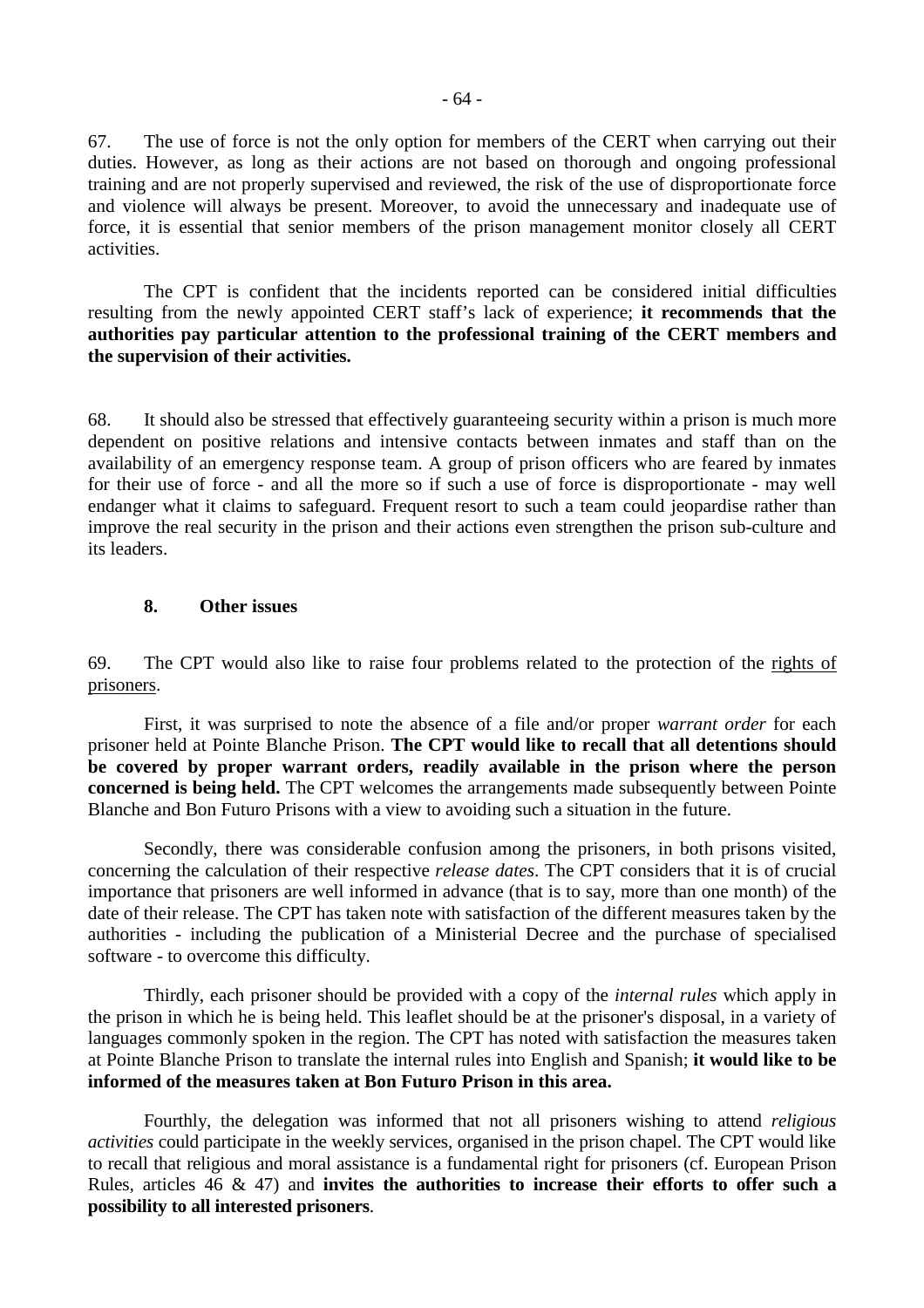70. As concerns contact with the outside world, the CPT was pleased to note that the individual visiting rooms had been renovated at Bon Futuro Prison and that "open" visits were now available to prisoners, at least in theory; a "table visit" room had been recently built for that purpose. However, such "open" visits were only very rarely offered to prisoners, admittedly because they required more surveillance from the prison officers. **The CPT invites the authorities to remedy this unfavourable situation**. "Open" visits were the rule at Pointe Blanche Prison, unless security reasons dictated otherwise; the CPT welcomes this approach.

 Finally, the delegation received many complaints in both prisons about the impossibility for prisoners whose families live very far from the prison to combine several visit entitlements into one longer session. **The CPT recommends that the Netherlands Antilles Prison Regulations be amended so as to make it possible in appropriate cases to accumulate individual visit entitlements.**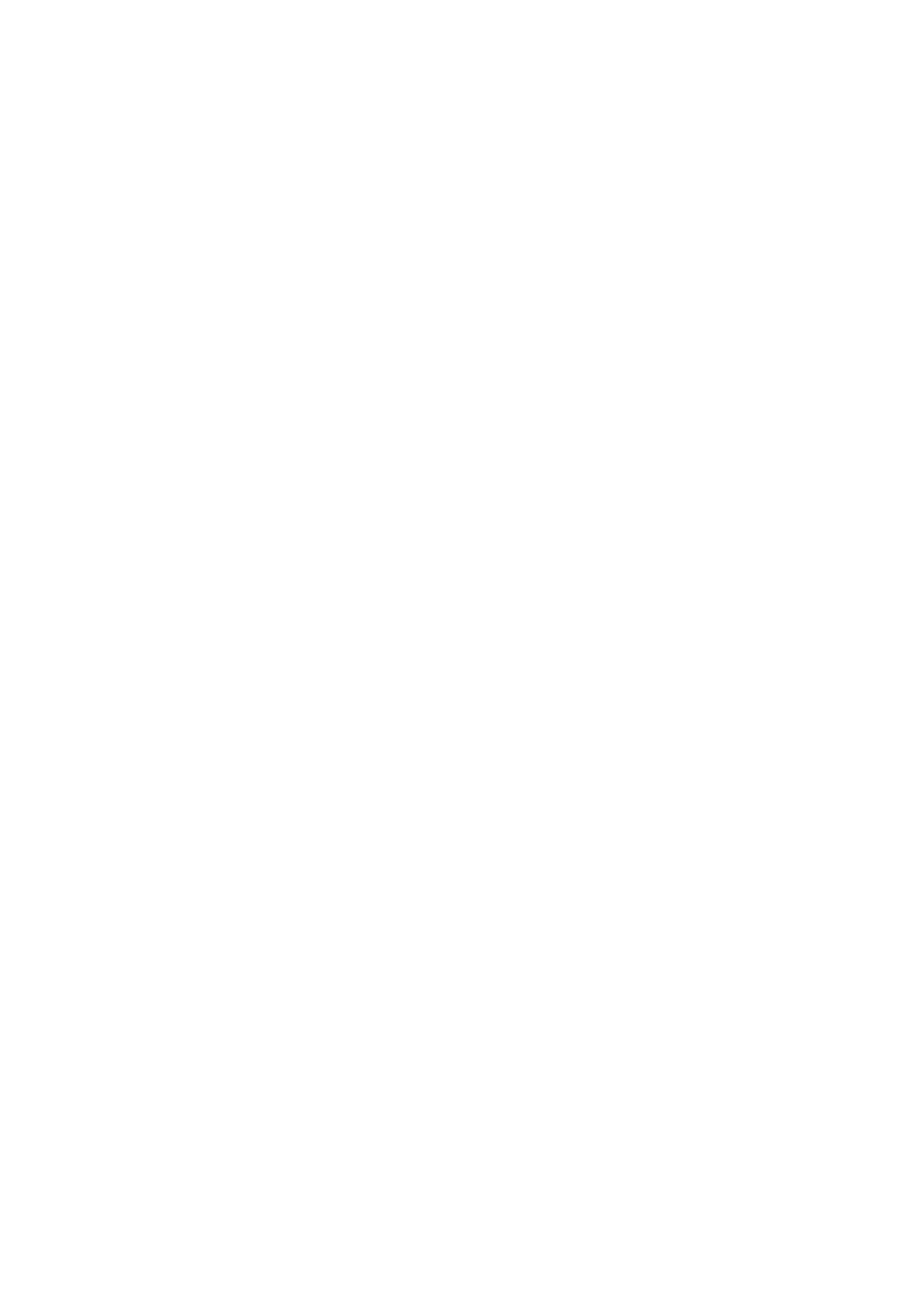### - 67 -

## **APPENDIX I**

### **LIST OF THE CPT'S RECOMMENDATIONS, COMMENTS AND REQUESTS FOR INFORMATION**

### <span id="page-66-0"></span>**A. Police establishments**

### **Ill-treatment**

### recommendations

- senior police officers to remind their subordinates at regular intervals that ill-treatment is not acceptable and will be the subject of severe sanctions (paragraph 9).

#### requests for information

- for the years 2001-2002:
	- the number of complaints lodged of ill-treatment by police officers and the number of criminal/disciplinary proceedings initiated as a result of those complaints;
	- an account of criminal/disciplinary sanctions imposed following complaints of illtreatment (paragraph 10).

### **Philipsburg Central Police Station**

#### recommendations

- the two ground floor holding cells measuring some 0,65 m<sup>2</sup> to be taken out of service as areas for accommodating detained persons (paragraph 14);
- the possibility of offering additional forms of activities (e.g. reading matter, radio/television) to persons held for a prolonged period in the first floor cell complex to be explored (paragraph 19).

### requests for information

- the action taken by the Police Commissioner concerning the interrogation room ("verhoorkamer" N° 2.23) (paragraph 15);
- confirmation that the renovation of the cell complex has been completed (paragraph 20).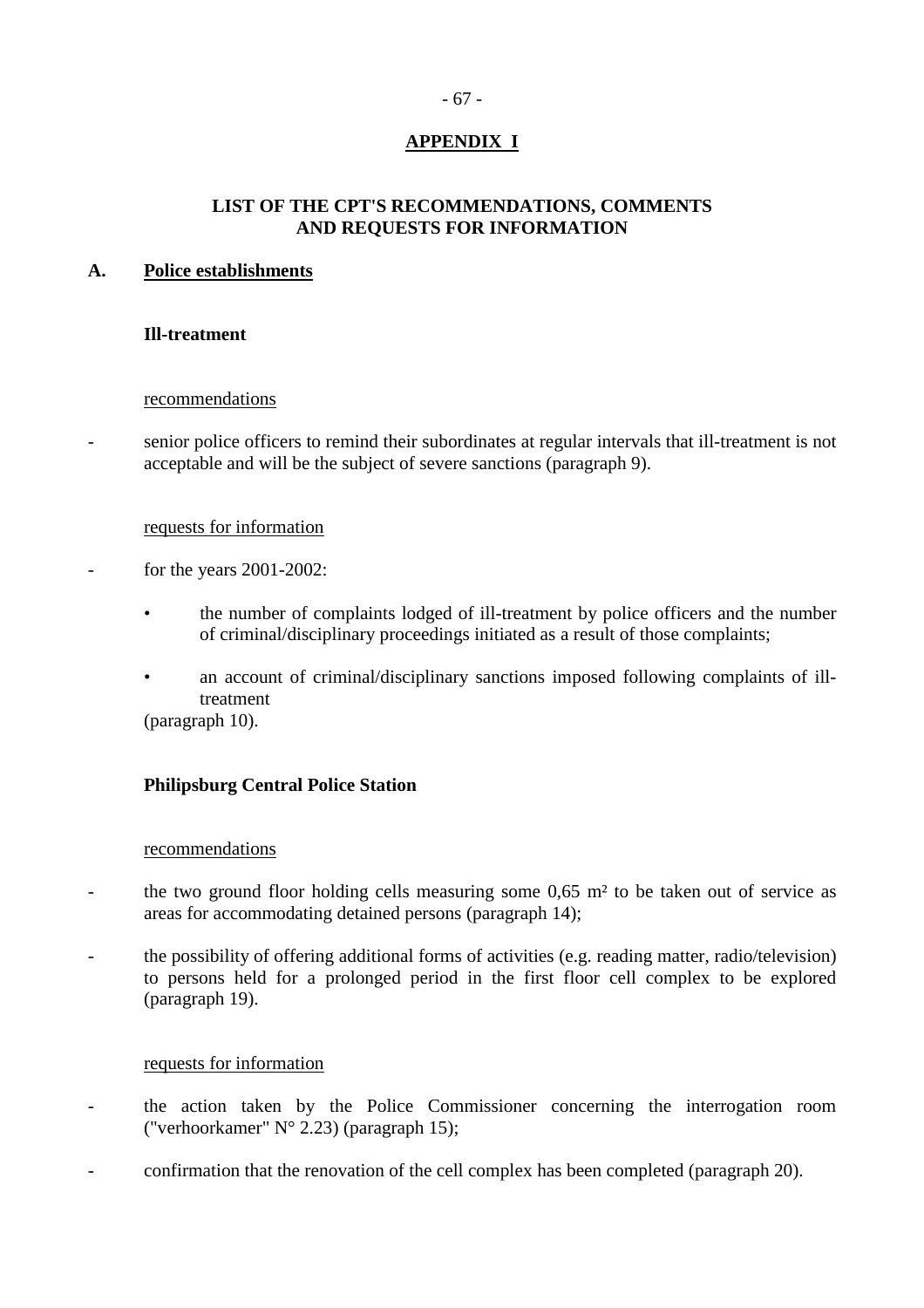### **The Police Detention Unit at Bon Futuro Prison**

#### recommendations

the possibility of offering additional forms of activities (e.g. reading matter, radio/television) to persons held for a prolonged period in the unit to be explored (paragraph 22).

### **B. Prison establishments**

### **Ill-treatment**

### recommendations

- at Bon Futuro Prison, the Netherlands Antilles authorities to:
	- appoint a prison governor, possessing the necessary authority, competence and experience and supported by a close-knit team, who would be in a position to instil the right tone and atmosphere into the establishment and be sufficiently motivated to implement further the policies and plans already developed during the Wackenhut Corrections Corporation management period;
	- ensure that prison officers in sufficient numbers and adequately trained are in direct contact with the prisoners at all times, in a position to exercise their control and authority in an appropriate manner;
	- ensure that every case of inter-prisoner violence is subject to disciplinary and, if necessary, criminal - investigation and adequately punished (paragraph 32).

### **Material conditions**

### recommendations

- measures to be taken at **Bon Futuro Prison** to address the problems identified in paragraph 35; in particular, all prisoners should be provided with proper mattresses (if possible, offering fire-retardant characteristics) as well as cleaning material. Additional measures should also be taken to combat the presence of cockroaches and rats (paragraph 35);
- immediate measures to be taken in the "protective custody" unit at Bon Futuro Prison, to address the existing security problem highlighted in paragraph 36 and to ensure that all prisoners are offered at least one hour of outdoor exercise each day (paragraph 36);
- measures should be taken at Bon Futuro Prison to ensure that every prisoner in the "protective custody" unit has a proper bed (paragraph 36).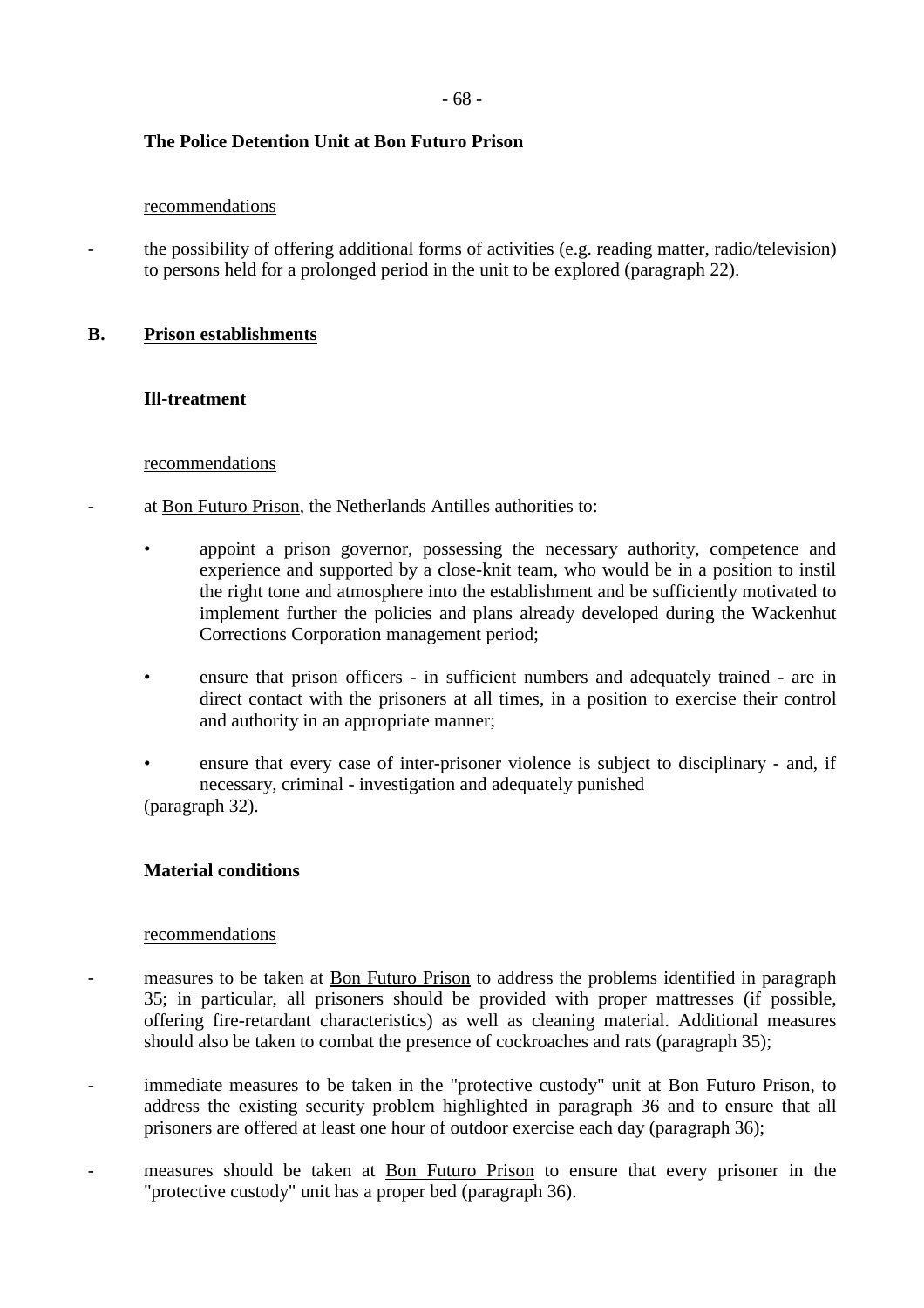#### comments

- in their present condition, the old Koraal Specht "cachots" at <u>Bon Futuro Prison</u> are totally unsuitable for use, even for the shortest period of time (paragraph 37);
- at Bon Futuro Prison, consideration should be given to introducing some flexible and appropriately designed form of protection from sun and wind which does not permanently eliminate access to natural light (paragraph 37);
- efforts should be made at Pointe Blanche Prison to reduce the maximum level of occupancy to two prisoners per cell (paragraph 38);
- the CPT trusts that the extensive construction and renovation programme at Pointe Blanche Prison will be completed in good time (paragraph 39);
- the authorities are invited to pursue their efforts at Pointe Blanche Prison with a view to remedying the problem of the quality of drinking water without delay (paragraph 40).

#### requests for information

- regular updates on the progress made concerning the construction and renovation programme at Pointe Blanche Prison (paragraph 39).

### **Regime**

#### recommendations

- a proper classification and allocation system for prisoners to be introduced without delay at Bon Futuro and Pointe Blanche Prisons (paragraph 41);
- vigorous efforts to be made at Bon Futuro Prison to fully implement the regime commissioned in May 2001 (paragraph 43).

#### comments

- the authorities are encouraged to continue their efforts to offer a full regime to prisoners at Pointe Blanche Prison (paragraph 44).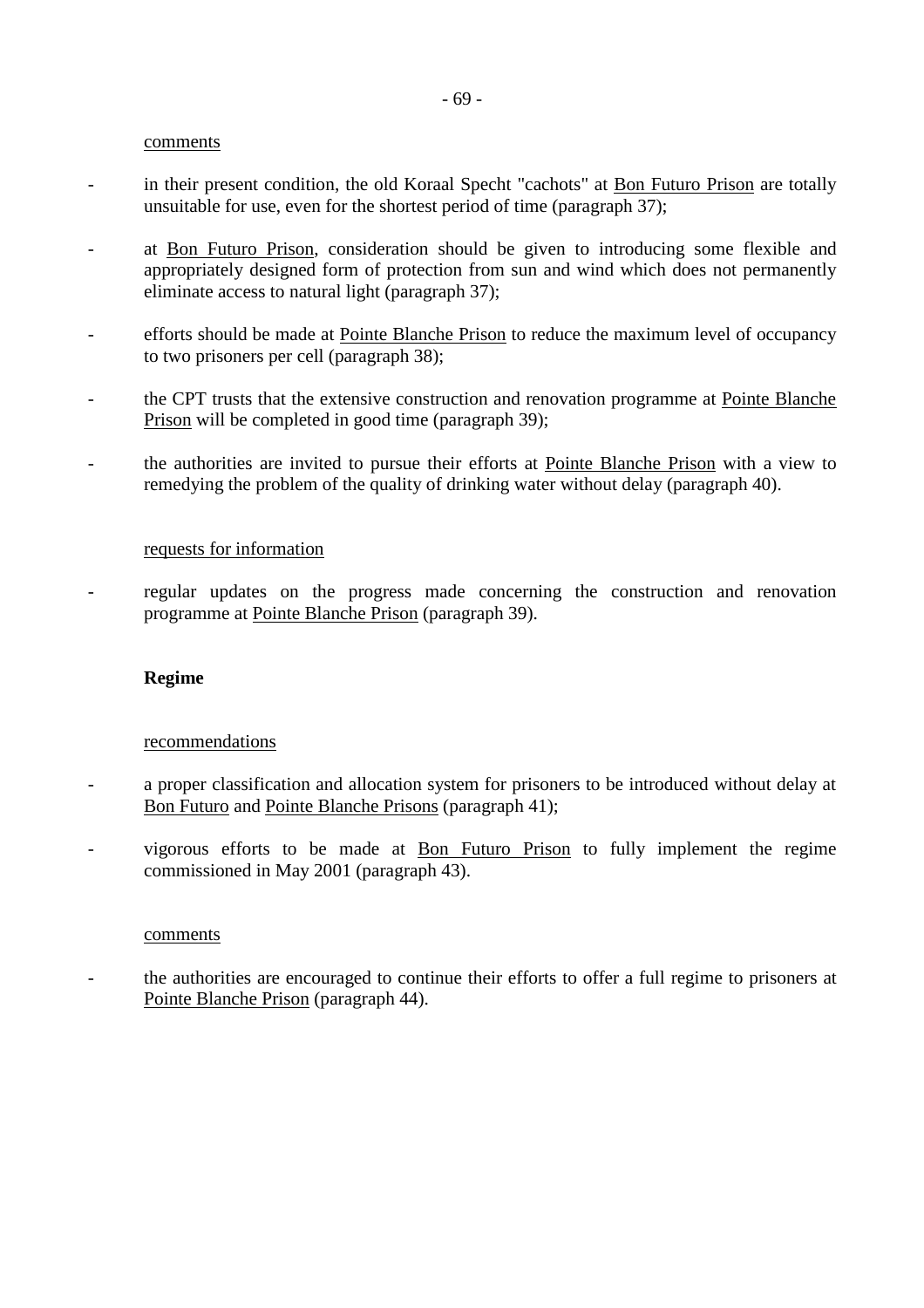### **Staff issues**

#### recommendations

- the authorities to persist in their efforts to increase the present staff complement at Pointe Blanche Prison (paragraph 52).

#### comments

- the authorities are encouraged to pursue and diversify their efforts concerning the recruitment of new prison staff at Bon Futuro Prison (paragraph 48);
- any increase in the number of prison officers at Bon Futuro Prison should be accompanied by a redeployment of such officers in the living units (paragraph 49);
- the authorities are invited to pursue their efforts concerning the training of prison middle management at Bon Futuro Prison; in this context, the CPT would like to stress the importance of translating the WCC training manuals into the languages of the Netherlands Antilles (paragraph 50);
- at Bon Futuro Prison, only a qualified and experienced prison director can redress the situation in the establishment, which appears to have started to drift again (paragraph 51).

### requests for information

regular information on the evolution of the staff situation at Bon Futuro Prison (paragraph 48).

### **Medical services**

#### recommendations

- efforts to be made at Bon Futuro Prison to secure the equivalent of at least a full time doctor's position (paragraph 54);
- relevant medical forms to be translated into the languages of the Netherlands Antilles (paragraph 56);
- the lack of medical supervision of the general conditions of hygiene at Bon Futuro Prison to be remedied (paragraph 58);
- the attendance time of the doctor at Pointe Blanche Prison to be increased to at least two hours per working day (paragraph 59);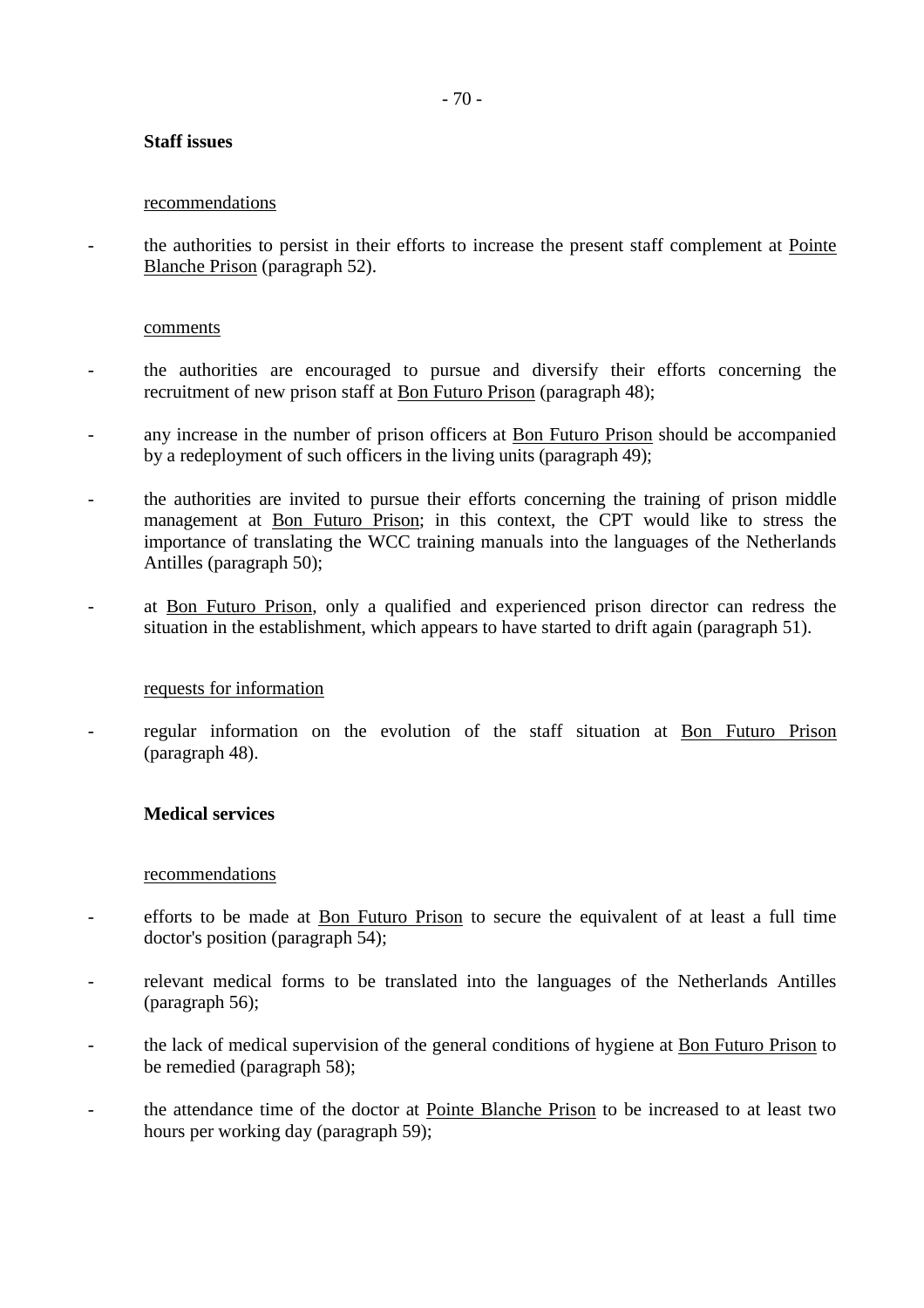- strict measures to be taken at Pointe Blanche Prison to ensure that the medical files are kept according to professional standards (paragraph 61);
- the recommendation made in paragraph 58 concerning the medical service's responsibility to promote health in the prison system and, more particularly, to supervise the general conditions of hygiene is also applicable to Pointe Blanche Prison. This task should be reflected in the terms of the doctor's contract (paragraph 63).

#### comments

- alternative solutions have to be found at Bon Futuro Prison in order to offer the possibility of daily outdoor exercise to prisoners, if their state of health permits (paragraph 53);
- the CPT trusts that the authorities at Bon Futuro Prison will take all necessary measures to meet the requests for two additional nurses and to ensure a 24 hour a day nursing presence (paragraph 54);
- the adverse consequences as regards the quality of health care for prisoners flowing from the severe shortage of prison staff at Bon Futuro Prison highlight once again the crucial importance of the recruitment and deployment of staff within the prison (paragraph 55);
- some room for improvement still exists at Bon Futuro Prison as regards the recording of injuries on arrival, in particular, as concerns the medical conclusions (paragraph 56);
- the attendance hours of social assistants in the FOBA at Bon Futuro Prison could be increased. Efforts should also be made concerning the regime, in particular work and educational activities (paragraph 57);
- at <u>Bon Futuro Prison</u>, an end should be immediately put to the undesirable practice of placing in the FOBA, for control purposes, prisoners who do not require psychiatric treatment (paragraph 57);
- the CPT trusts that the authorities will modify the terms of the contract of the doctor at Pointe Blanche Prison, in order to allow him to assume the responsibility of Head of the medical service (paragraph 59);
- the authorities are invited to ensure that the psychiatrists' availability at Pointe Blanche Prison is in accordance with the current arrangements (paragraph 59);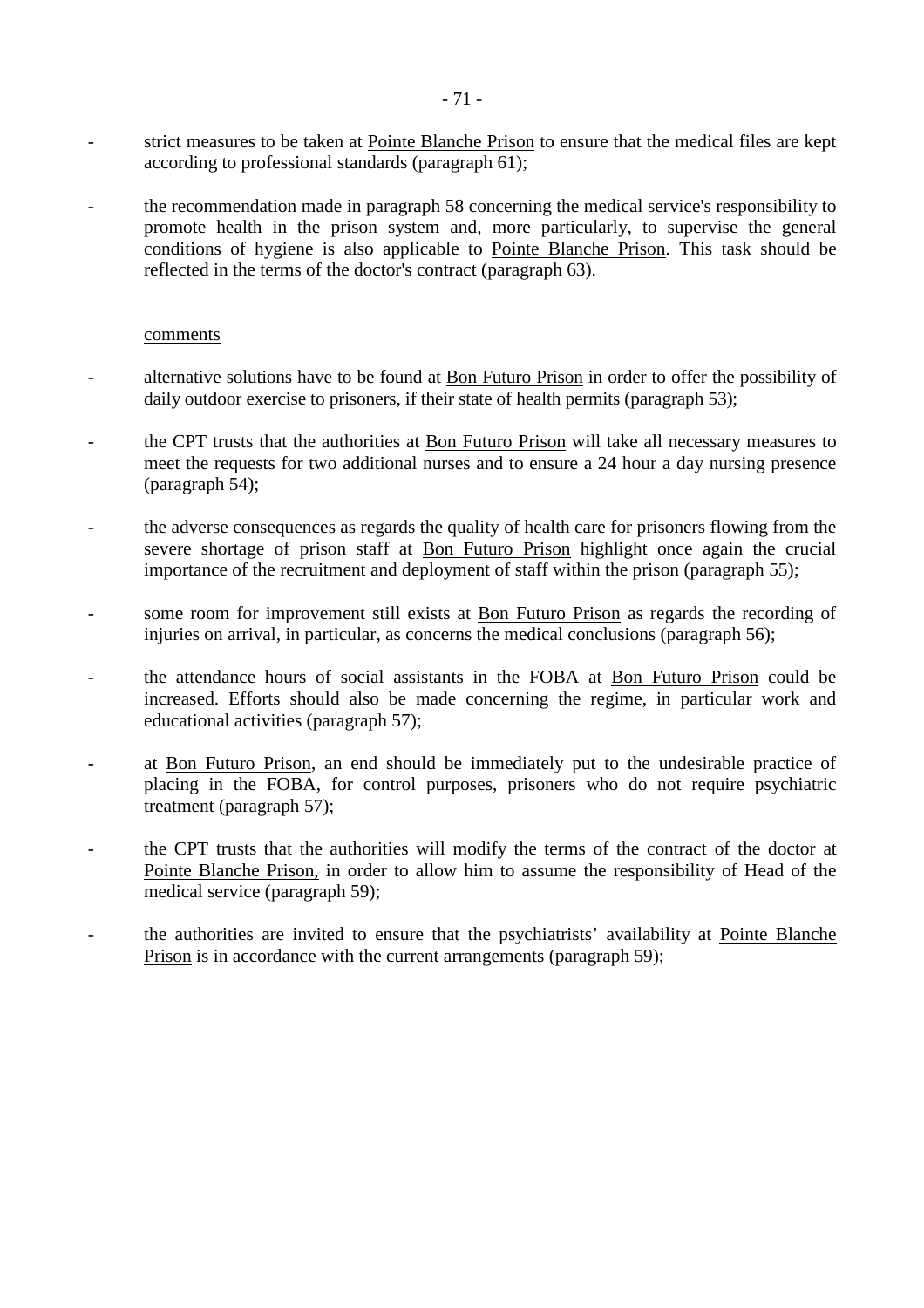### **Correctional Emergency Response Team**

#### recommendations

- the authorities to pay particular attention to the professional training of the CERT members and the supervision of their activities (paragraph 67).

#### **Other issues**

#### recommendations

the Netherlands Antilles Prison Regulations to be amended so as to make it possible in appropriate cases to accumulate individual visit entitlements (paragraph 70).

#### **comments**

- all detentions should be covered by proper warrant orders, readily available in the prison where the person concerned is being held (paragraph 69);
- the authorities are invited to increase their efforts to offer all interested prisoners the possibility to attend religious activities (paragraph 69);
- the authorities are invited to remedy the unfavourable situation at Bon Futuro Prison as regards the availability of "open" visits (paragraph 70).

#### requests for information

- information on the measures taken at Bon Futuro Prison to ensure the translation of the internal rules into a variety of languages commonly spoken in the region (paragraph 69).